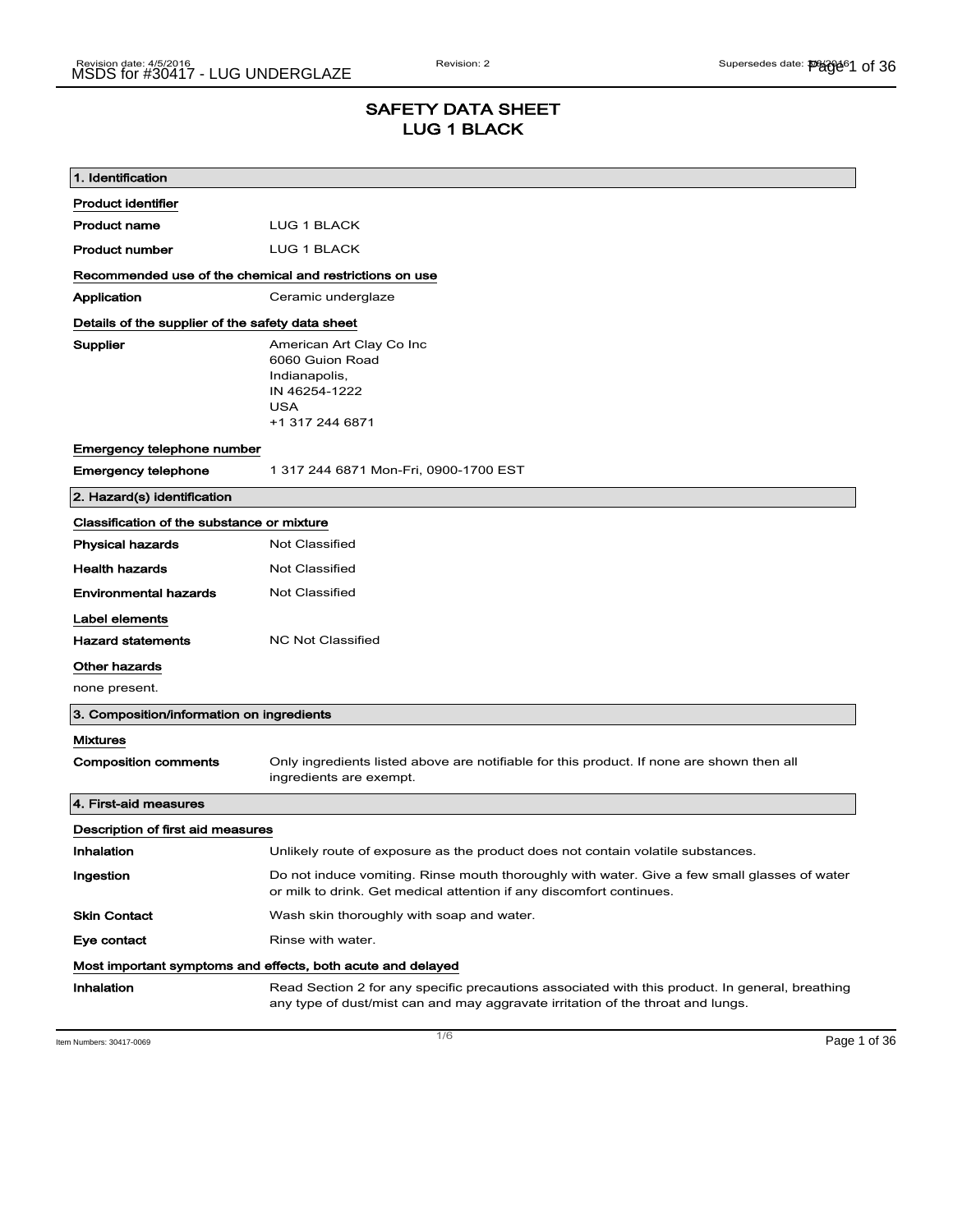LUG 1 BLACK

# Ingestion **Read Section 2 for any specific precautions associated with the use of this product. Products** with specific warnings about ingestion will give guidance there. Skin contact **Read Section 2 for any specific precautions associated with the use of this product. In general** most ceramic glazes, clays and special products will tend to have a drying effect on the skin and may cause some sensitivity to users with sensitive skin. Eye contact **Read Section 2 for any specific precautions associated with the use of this product. In general** most ceramic and special products contain materials that maybe abrasive to eyes. Keeping materials from contacting the eyes is prudent. If contact does occur, flush with clean water, do not rub. Indication of immediate medical attention and special treatment needed Notes for the doctor Treat symptomatically. 5.Fire-fighting measures Extinguishing media Suitable extinguishing media Use fire-extinguishing media suitable for the surrounding fire. Special hazards arising from the substance or mixture Specific hazards The product is not believed to present a hazard due to its physical nature. Advice for firefighters Special protective equipment Use protective equipment appropriate for surrounding materials. for firefighters 6. Accidental release measures Personal precautions, protective equipment and emergency procedures Personal precautions For personal protection, see Section 8. Environmental precautions Environmental precautions Please read Section 2 completely. If any environmental warnings such as; H411 or H412 are listed in Section 2, please use appropriate procedures when disposing of product and container. Do not put materials into waterways or sewers. Methods and material for containment and cleaning up Methods for cleaning up Collect spillage for reclamation or absorb in vermiculite, dry sand or similar material. Reference to other sections For waste disposal, see Section 13. For personal protection, see Section 8. 7. Handling and storage Precautions for safe handling Usage precautions **Read label before use. Do not eat, drink or smoke when using this product. Good personal** hygiene procedures should be implemented. Wash hands and any other contaminated areas of the body with soap and water before leaving the work site. Conditions for safe storage, including any incompatibilities Storage precautions Store in tightly-closed, original container in a dry and cool place. Specific end uses(s) Specific end use(s) The identified uses for this product are detailed in Section 1.2. 8. Exposure Controls/personal protection

 $\overline{\phantom{a}}$ ltem Numbers: 30417-0069  $\overline{\phantom{a}}$   $\overline{\phantom{a}}$   $\overline{\phantom{a}}$   $\overline{\phantom{a}}$   $\overline{\phantom{a}}$   $\overline{\phantom{a}}$   $\overline{\phantom{a}}$   $\overline{\phantom{a}}$   $\overline{\phantom{a}}$   $\overline{\phantom{a}}$   $\overline{\phantom{a}}$   $\overline{\phantom{a}}$   $\overline{\phantom{a}}$   $\overline{\phantom{a}}$   $\overline{\phantom{a}}$   $\overline{\$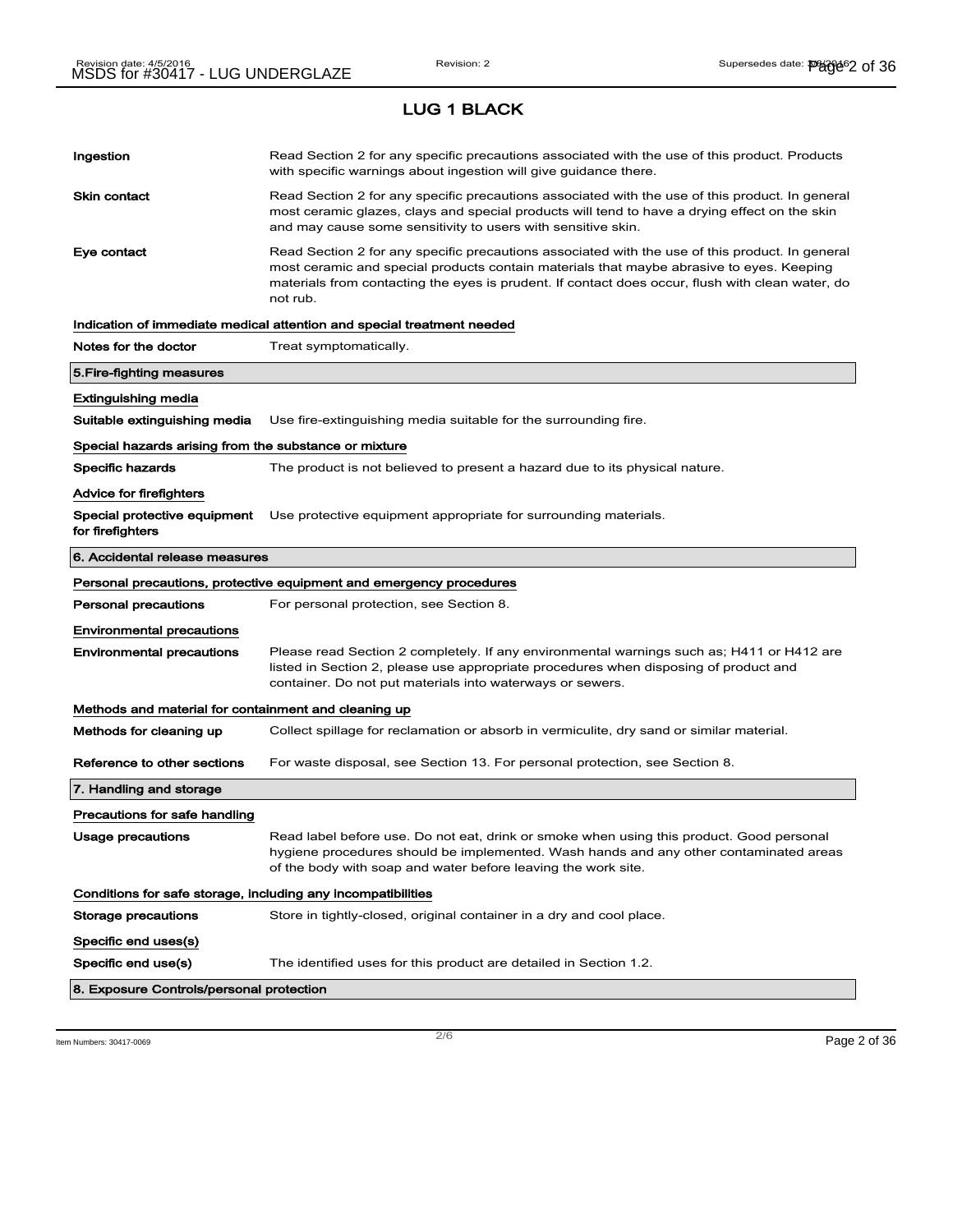### LUG 1 BLACK

| Ingredient comments                 | Only ingredients listed n Section 3 are notifiable for this product. If none are shown then all<br>ingredients are exempt.                                                                                           |
|-------------------------------------|----------------------------------------------------------------------------------------------------------------------------------------------------------------------------------------------------------------------|
| <b>Exposure controls</b>            |                                                                                                                                                                                                                      |
| Appropriate engineering<br>controls | No specific ventilations requirements unless the "FAN" pictogram is shown above or specified<br>in Section 2.                                                                                                        |
| Eye/face protection                 | No specific eye protection required unless the "EYE PROTECTION" pictogram is shown<br>above or specified in Section 2.                                                                                               |
| <b>Hand protection</b>              | No specific hand protection required unless the "HAND PROTECTION" pictogram is shown<br>above or specified in Section 2.                                                                                             |
| Hygiene measures                    | Using good personal hygiene practices is always appropriate. Keeping a clean work space,<br>cleaning up properly when done, and not eating, drinking or smoking when using this product.                             |
| <b>Respiratory protection</b>       | No specific respiratory protection required unless the "RESPIRATOR" pictogram is shown<br>above or specified in Section 2. Using the appropriate certified protection for the operation is<br>important if required. |

#### 9. Physical and Chemical Properties

## Information on basic physical and chemical properties

| Appearance                                      | Colored liquid.           |
|-------------------------------------------------|---------------------------|
| Color                                           | Various colors.           |
| Odor                                            | Almost odorless.          |
| Odor threshold                                  | No information available. |
| рH                                              | $6 - 8$                   |
| <b>Melting point</b>                            | No information available. |
| Initial boiling point and range                 | No information available. |
| <b>Flash point</b>                              | No information available. |
| <b>Evaporation rate</b>                         | No information available. |
| Flammability (solid, gas)                       | No information available. |
| Upper/lower flammability or<br>explosive limits | No information available. |
| <b>Vapour pressure</b>                          | No information available. |
| <b>Relative density</b>                         | Greater than 1.0          |
| Solubility(ies)                                 | Not applicable.           |
| <b>Partition coefficient</b>                    | No information available. |
| <b>Auto-ignition temperature</b>                | Not applicable.           |
| <b>Decomposition Temperature</b>                | No information available. |
| <b>Viscosity</b>                                | No information available. |
| <b>Explosive properties</b>                     | none                      |
| <b>Oxidising properties</b>                     | none                      |
| <b>Other information</b>                        | Not applicable.           |

Item Numbers: 30417-0069 Page 3 of 36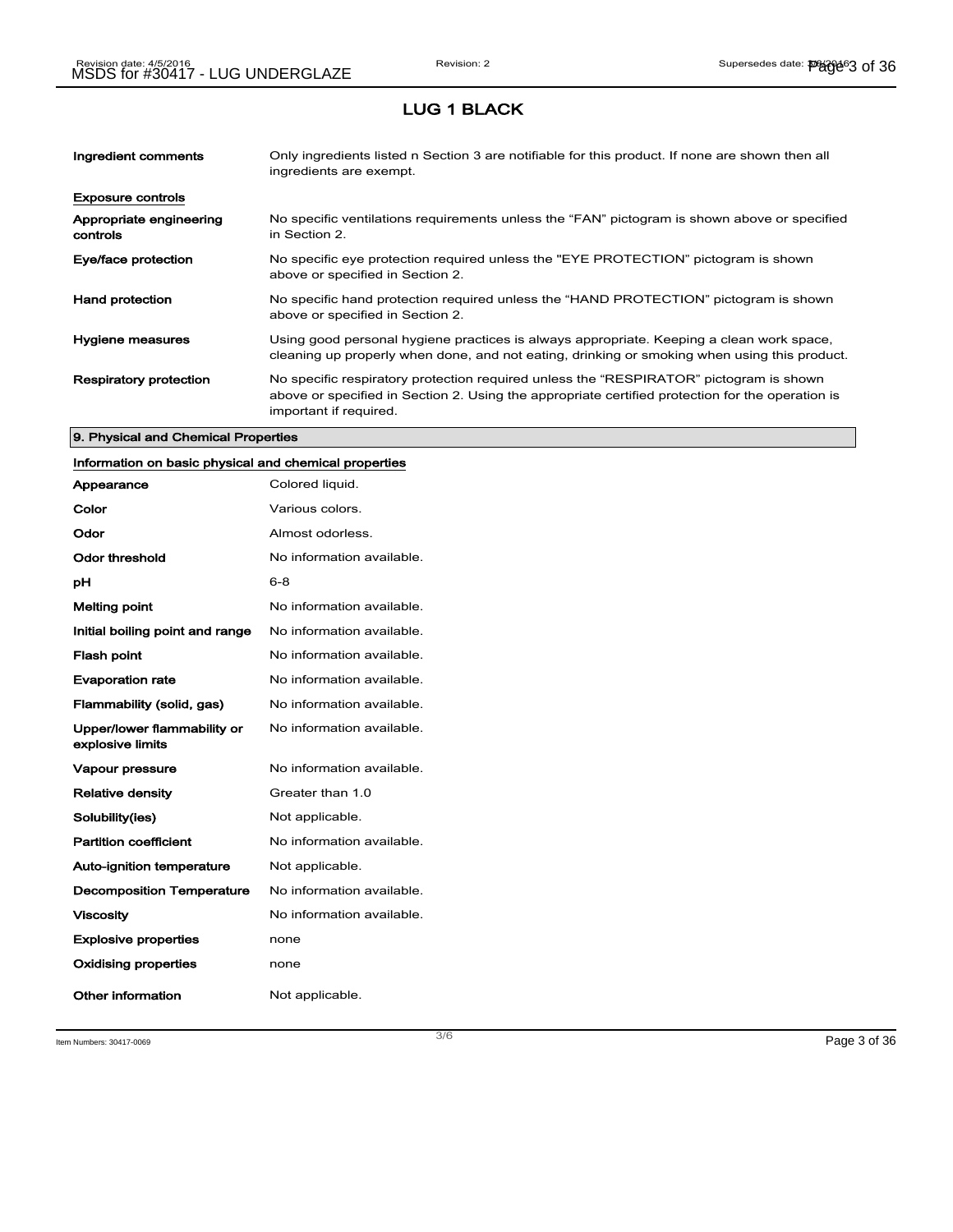# LUG 1 BLACK

| 10. Stability and reactivity          |                                                                                                                                                                                                                                                |
|---------------------------------------|------------------------------------------------------------------------------------------------------------------------------------------------------------------------------------------------------------------------------------------------|
| Reactivity                            | There are no known reactivity hazards associated with this product.                                                                                                                                                                            |
| <b>Stability</b>                      | No particular stability concerns.                                                                                                                                                                                                              |
| Possibility of hazardous<br>reactions | None known.                                                                                                                                                                                                                                    |
| Conditions to avoid                   | None known.                                                                                                                                                                                                                                    |
| <b>Materials to avoid</b>             | None known.                                                                                                                                                                                                                                    |
| Hazardous decomposition<br>products   | None known.                                                                                                                                                                                                                                    |
| 11. Toxicological information         |                                                                                                                                                                                                                                                |
| Information on toxicological effects  |                                                                                                                                                                                                                                                |
| <b>Toxicological effects</b>          | Please read Section 2 thoroughly to understand the toxicological risks, (if any) and<br>precautions for safe use (if any).                                                                                                                     |
| Skin corrosion/irritation             |                                                                                                                                                                                                                                                |
| <b>Skin sensitization</b>             |                                                                                                                                                                                                                                                |
| <b>Skin sensitisation</b>             | Based on available data the classification criteria are not met.                                                                                                                                                                               |
| Eye contact                           | May cause temporary eye irritation.                                                                                                                                                                                                            |
| 12. Ecological Information            |                                                                                                                                                                                                                                                |
| Ecotoxicity                           | Please read Section 2 completely. If any environmental warnings such as; H411 or H412 are<br>listed in Section 2, please use appropriate procedures when disposing of product and<br>container. Do not put materials into waterways or sewers. |
| Toxicity                              |                                                                                                                                                                                                                                                |
| Toxicity                              | Please read Section 2 completely. If any environmental warnings such as; H411 or H412 are<br>listed in Section 2, please use appropriate procedures when disposing of product and<br>container. Do not put materials into waterways or sewers. |
| Persistence and degradability         |                                                                                                                                                                                                                                                |
| Persistence and degradability         | No data available.                                                                                                                                                                                                                             |
| <b>Biodegradation</b>                 | Not inherently biodegradable.                                                                                                                                                                                                                  |
| <b>Bioaccumulative potential</b>      |                                                                                                                                                                                                                                                |
| <b>Partition coefficient</b>          | No information available.                                                                                                                                                                                                                      |
| Mobility in soil                      |                                                                                                                                                                                                                                                |
| <b>Mobility</b>                       | Semi-mobile.                                                                                                                                                                                                                                   |
| Results of PBT and vPvB assessment    |                                                                                                                                                                                                                                                |
| Results of PBT and vPvB<br>assessment | This product does not contain any substances classified as PBT or vPvB.                                                                                                                                                                        |
| Other adverse effects                 |                                                                                                                                                                                                                                                |

Item Numbers: 30417-0069 Page 4 of 36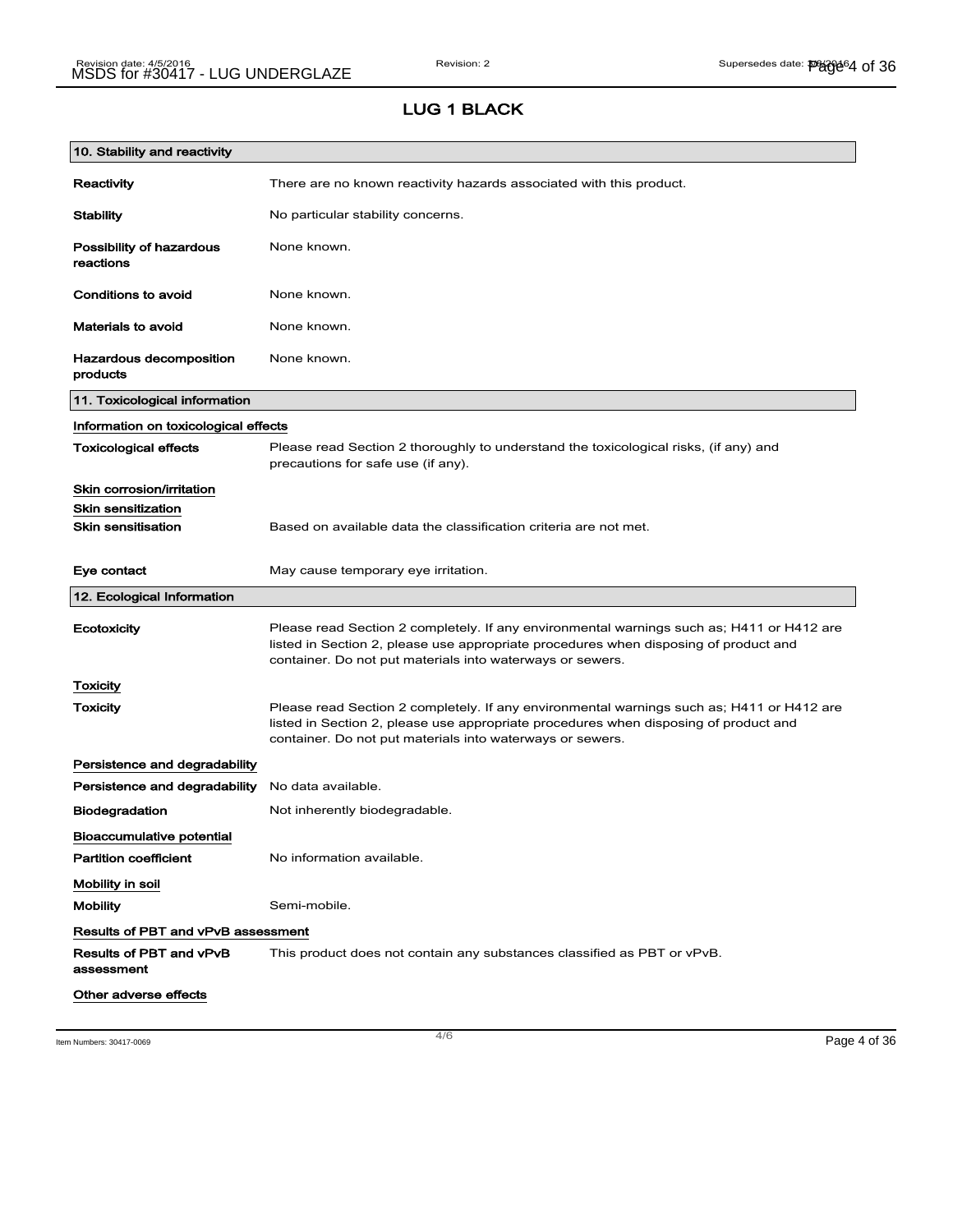### LUG 1 BLACK

| Other adverse effects                                                                                 | None known.                                                                                                                                                                                         |
|-------------------------------------------------------------------------------------------------------|-----------------------------------------------------------------------------------------------------------------------------------------------------------------------------------------------------|
|                                                                                                       |                                                                                                                                                                                                     |
| 13. Disposal considerations                                                                           |                                                                                                                                                                                                     |
| Waste treatment methods                                                                               |                                                                                                                                                                                                     |
| General information                                                                                   | Dispose of waste product or used containers in accordance with local regulations When<br>handling waste, the safety precautions applying to handling of the product should be<br>considered.        |
| 14. Transport information                                                                             |                                                                                                                                                                                                     |
| General                                                                                               | The product is not covered by international regulations on the transport of dangerous goods<br>(IMDG, IATA, DoT).                                                                                   |
| UN Number                                                                                             |                                                                                                                                                                                                     |
| Not applicable.                                                                                       |                                                                                                                                                                                                     |
| UN proper shipping name                                                                               |                                                                                                                                                                                                     |
| Not applicable.                                                                                       |                                                                                                                                                                                                     |
| Transport hazard class(es)                                                                            |                                                                                                                                                                                                     |
| No transport warning sign required.                                                                   |                                                                                                                                                                                                     |
| Packing group                                                                                         |                                                                                                                                                                                                     |
| Not applicable.                                                                                       |                                                                                                                                                                                                     |
| <b>Environmental hazards</b>                                                                          |                                                                                                                                                                                                     |
| <b>Environmentally Hazardous Substance</b>                                                            | Please refer to Section 2 for any environmental hazards associated with this product. If H411/H412 warnings are shown then<br>please verify packaging and labeling requirements for larger volumes. |
| Special precautions for user                                                                          |                                                                                                                                                                                                     |
| Not applicable.                                                                                       |                                                                                                                                                                                                     |
| <b>Transport in bulk according to</b> Not applicable.<br>Annex II of MARPOL 73/78<br>and the IBC Code |                                                                                                                                                                                                     |
| 15. Regulatory information                                                                            |                                                                                                                                                                                                     |
| US State Regulations                                                                                  |                                                                                                                                                                                                     |
| None of the ingredients are listed or exempt.                                                         | California Proposition 65 Carcinogens and Reproductive Toxins                                                                                                                                       |
| Inventories                                                                                           |                                                                                                                                                                                                     |
| Canada - DSL/NDSL<br>All the ingredients are listed or exempt.                                        |                                                                                                                                                                                                     |
| <b>US-TSCA</b>                                                                                        |                                                                                                                                                                                                     |

All the ingredients are listed or exempt.

#### US - TSCA 12(b) Export Notification

All the ingredients are listed or exempt.

#### 16. Other information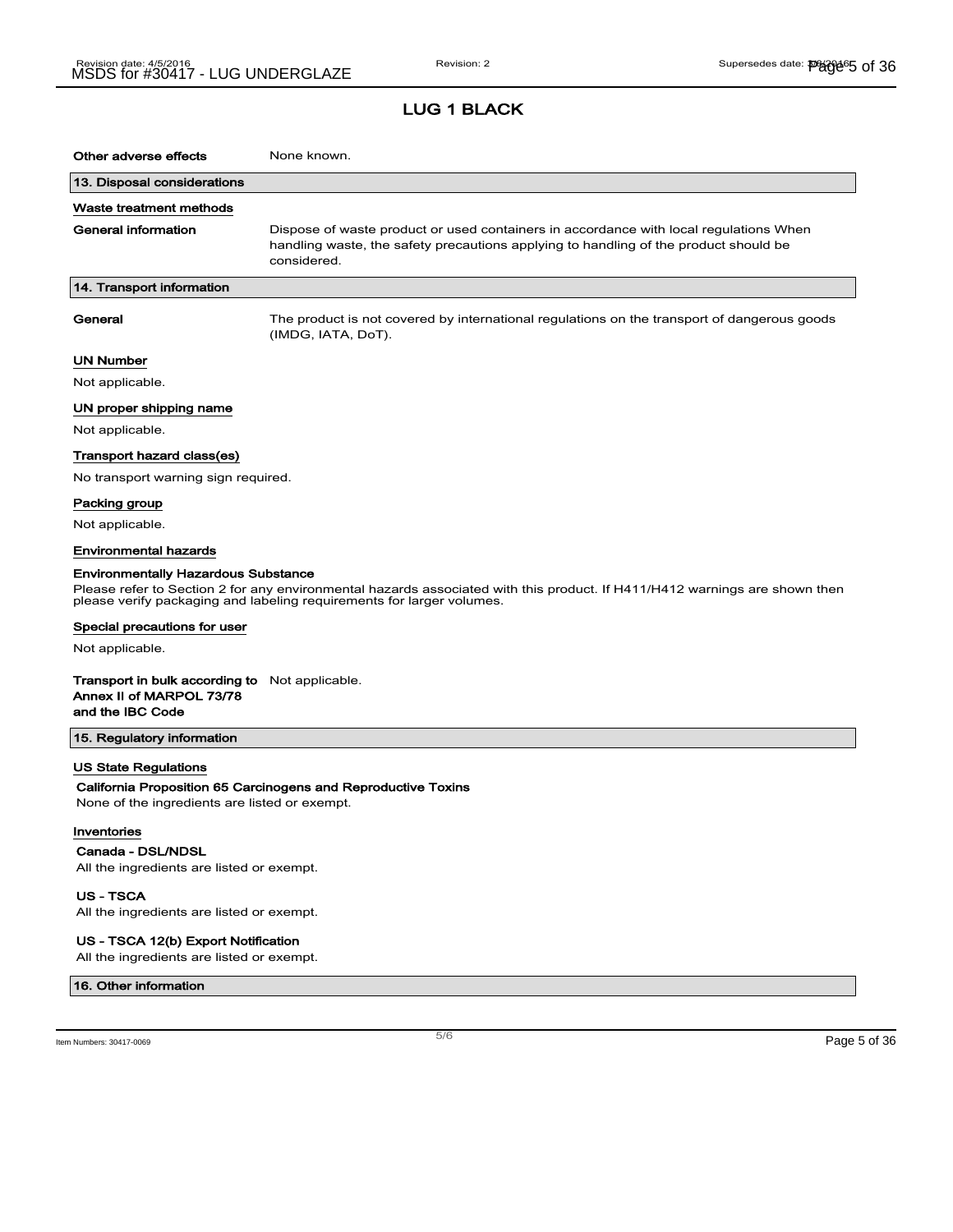# LUG 1 BLACK

| General information  | The following are the top 5 materials by weight listed for New Jersey (if applicable):- Hydrous<br>Aluminum Silicate 1332-58-7, Crystalline Silica 14808-60-7, Calcium Carbonate 1317-65-3,<br>Feldspar68476-25-5<br>Ground Calcined Fireclay Shapes14464-46-1 |
|----------------------|----------------------------------------------------------------------------------------------------------------------------------------------------------------------------------------------------------------------------------------------------------------|
| <b>Revision date</b> | 4/5/2016                                                                                                                                                                                                                                                       |
| <b>Revision</b>      | 2                                                                                                                                                                                                                                                              |
| Supersedes date      | 3/8/2016                                                                                                                                                                                                                                                       |
| SDS No.              | 5320                                                                                                                                                                                                                                                           |

This information relates only to the specific material designated and may not be valid for such material used in combination<br>with any other materials or in any process. Such information is, to the best of the company's kn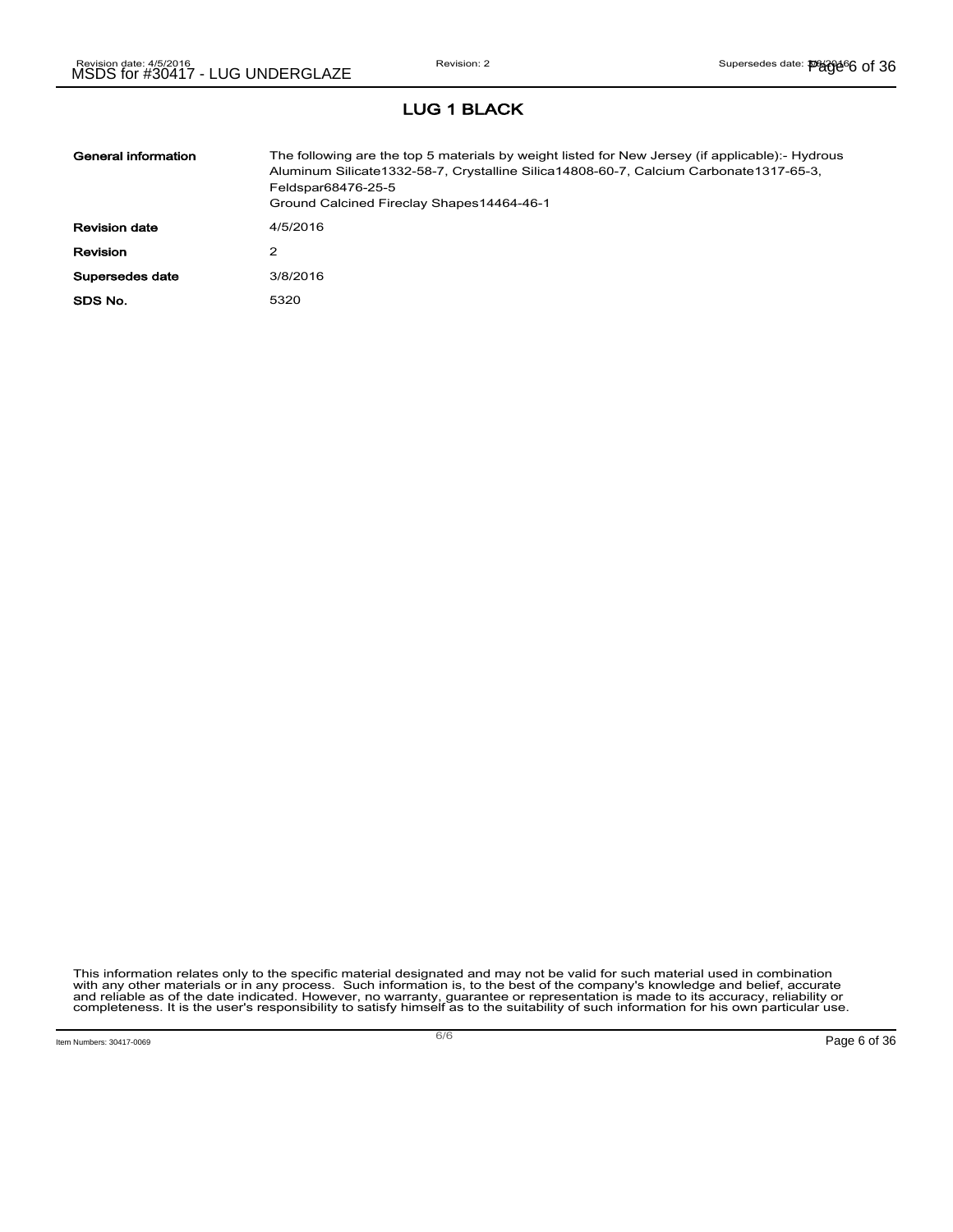## SAFETY DATA SHEET LUG 10 WHITE

| 1. Identification                                       |                                                                                                                                                                                    |
|---------------------------------------------------------|------------------------------------------------------------------------------------------------------------------------------------------------------------------------------------|
| <b>Product identifier</b>                               |                                                                                                                                                                                    |
| <b>Product name</b>                                     | LUG 10 WHITE                                                                                                                                                                       |
| <b>Product number</b>                                   | LUG 10 WHITE                                                                                                                                                                       |
| Recommended use of the chemical and restrictions on use |                                                                                                                                                                                    |
| Application                                             | Ceramic underglaze                                                                                                                                                                 |
| Details of the supplier of the safety data sheet        |                                                                                                                                                                                    |
| Supplier                                                | American Art Clay Co Inc<br>6060 Guion Road<br>Indianapolis,<br>IN 46254-1222<br><b>USA</b><br>+1 317 244 6871                                                                     |
| Emergency telephone number                              |                                                                                                                                                                                    |
| <b>Emergency telephone</b>                              | 1 317 244 6871 Mon-Fri, 0900-1700 EST                                                                                                                                              |
| 2. Hazard(s) identification                             |                                                                                                                                                                                    |
| Classification of the substance or mixture              |                                                                                                                                                                                    |
| <b>Physical hazards</b>                                 | <b>Not Classified</b>                                                                                                                                                              |
| <b>Health hazards</b>                                   | <b>Not Classified</b>                                                                                                                                                              |
| Environmental hazards                                   | Not Classified                                                                                                                                                                     |
| Label elements                                          |                                                                                                                                                                                    |
| <b>Hazard statements</b>                                | <b>NC Not Classified</b>                                                                                                                                                           |
| Other hazards                                           |                                                                                                                                                                                    |
| none present.                                           |                                                                                                                                                                                    |
| 3. Composition/information on ingredients               |                                                                                                                                                                                    |
| Mixtures                                                |                                                                                                                                                                                    |
| <b>Composition comments</b>                             | Only ingredients listed above are notifiable for this product. If none are shown then all<br>ingredients are exempt.                                                               |
| 4. First-aid measures                                   |                                                                                                                                                                                    |
| Description of first aid measures                       |                                                                                                                                                                                    |
| Inhalation                                              | Unlikely route of exposure as the product does not contain volatile substances.                                                                                                    |
| Ingestion                                               | Do not induce vomiting. Rinse mouth thoroughly with water. Give a few small glasses of water<br>or milk to drink. Get medical attention if any discomfort continues.               |
| Skin Contact                                            | Wash skin thoroughly with soap and water.                                                                                                                                          |
| Eye contact                                             | Rinse with water.                                                                                                                                                                  |
|                                                         | Most important symptoms and effects, both acute and delayed                                                                                                                        |
| Inhalation                                              | Read Section 2 for any specific precautions associated with this product. In general, breathing<br>any type of dust/mist can and may aggravate irritation of the throat and lungs. |

Item Numbers: 30417-0069  $\blacksquare$   $\blacksquare$   $\blacksquare$   $\blacksquare$   $\blacksquare$   $\blacksquare$   $\blacksquare$   $\blacksquare$   $\blacksquare$   $\blacksquare$   $\blacksquare$   $\blacksquare$   $\blacksquare$   $\blacksquare$   $\blacksquare$   $\blacksquare$   $\blacksquare$   $\blacksquare$   $\blacksquare$   $\blacksquare$   $\blacksquare$   $\blacksquare$   $\blacksquare$   $\blacksquare$   $\blacksquare$   $\blacksquare$   $\blacksquare$   $\blacksquare$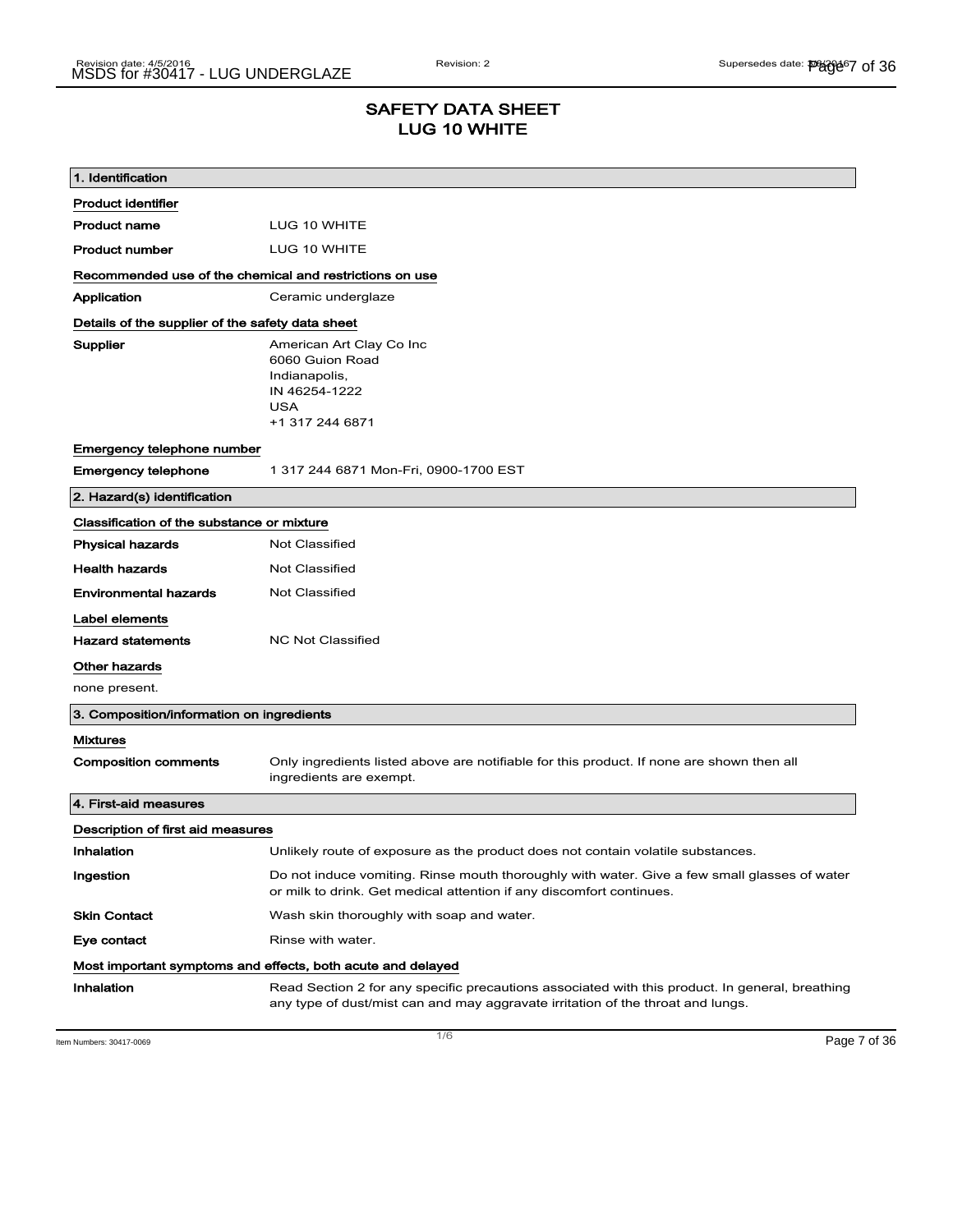# Ingestion **Read Section 2 for any specific precautions associated with the use of this product. Products** with specific warnings about ingestion will give guidance there. Skin contact **Read Section 2 for any specific precautions associated with the use of this product. In general** most ceramic glazes, clays and special products will tend to have a drying effect on the skin and may cause some sensitivity to users with sensitive skin. Eye contact **Read Section 2 for any specific precautions associated with the use of this product. In general** most ceramic and special products contain materials that maybe abrasive to eyes. Keeping materials from contacting the eyes is prudent. If contact does occur, flush with clean water, do not rub. Indication of immediate medical attention and special treatment needed Notes for the doctor Treat symptomatically. 5.Fire-fighting measures Extinguishing media Suitable extinguishing media Use fire-extinguishing media suitable for the surrounding fire. Special hazards arising from the substance or mixture Specific hazards The product is not believed to present a hazard due to its physical nature. Advice for firefighters Special protective equipment Use protective equipment appropriate for surrounding materials. for firefighters 6. Accidental release measures Personal precautions, protective equipment and emergency procedures Personal precautions For personal protection, see Section 8. Environmental precautions Environmental precautions Please read Section 2 completely. If any environmental warnings such as; H411 or H412 are listed in Section 2, please use appropriate procedures when disposing of product and container. Do not put materials into waterways or sewers. Methods and material for containment and cleaning up Methods for cleaning up Collect spillage for reclamation or absorb in vermiculite, dry sand or similar material. Reference to other sections For waste disposal, see Section 13. For personal protection, see Section 8. 7. Handling and storage Precautions for safe handling Usage precautions **Read label before use. Do not eat, drink or smoke when using this product. Good personal** hygiene procedures should be implemented. Wash hands and any other contaminated areas of the body with soap and water before leaving the work site. Conditions for safe storage, including any incompatibilities Storage precautions Store in tightly-closed, original container in a dry and cool place. Specific end uses(s) Specific end use(s) The identified uses for this product are detailed in Section 1.2. 8. Exposure Controls/personal protection

 $\overline{\phantom{a}}$ ltem Numbers: 30417-0069  $\overline{\phantom{a}}$   $\overline{\phantom{a}}$   $\overline{\phantom{a}}$   $\overline{\phantom{a}}$   $\overline{\phantom{a}}$   $\overline{\phantom{a}}$   $\overline{\phantom{a}}$   $\overline{\phantom{a}}$   $\overline{\phantom{a}}$   $\overline{\phantom{a}}$   $\overline{\phantom{a}}$   $\overline{\phantom{a}}$   $\overline{\phantom{a}}$   $\overline{\phantom{a}}$   $\overline{\phantom{a}}$   $\overline{\$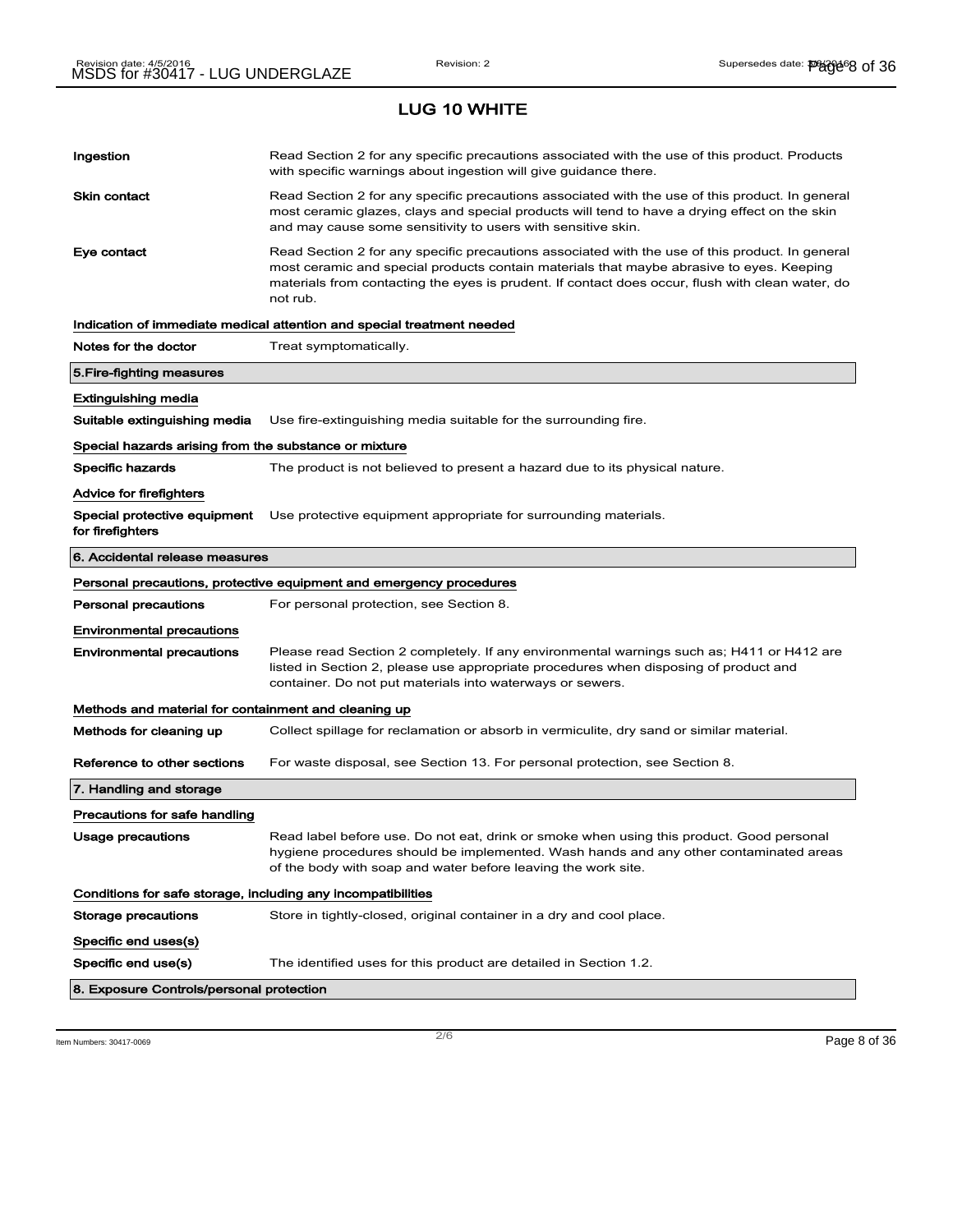| Ingredient comments                 | Only ingredients listed n Section 3 are notifiable for this product. If none are shown then all<br>ingredients are exempt.                                                                                           |
|-------------------------------------|----------------------------------------------------------------------------------------------------------------------------------------------------------------------------------------------------------------------|
| <b>Exposure controls</b>            |                                                                                                                                                                                                                      |
| Appropriate engineering<br>controls | No specific ventilations requirements unless the "FAN" pictogram is shown above or specified<br>in Section 2.                                                                                                        |
| Eye/face protection                 | No specific eye protection required unless the "EYE PROTECTION" pictogram is shown<br>above or specified in Section 2.                                                                                               |
| <b>Hand protection</b>              | No specific hand protection required unless the "HAND PROTECTION" pictogram is shown<br>above or specified in Section 2.                                                                                             |
| Hygiene measures                    | Using good personal hygiene practices is always appropriate. Keeping a clean work space,<br>cleaning up properly when done, and not eating, drinking or smoking when using this product.                             |
| <b>Respiratory protection</b>       | No specific respiratory protection required unless the "RESPIRATOR" pictogram is shown<br>above or specified in Section 2. Using the appropriate certified protection for the operation is<br>important if required. |

#### 9. Physical and Chemical Properties

## Information on basic physical and chemical properties

| Appearance                                      | Colored liquid.           |
|-------------------------------------------------|---------------------------|
| Color                                           | Various colors.           |
| Odor                                            | Almost odorless.          |
| Odor threshold                                  | No information available. |
| рH                                              | $6 - 8$                   |
| <b>Melting point</b>                            | No information available. |
| Initial boiling point and range                 | No information available. |
| <b>Flash point</b>                              | No information available. |
| <b>Evaporation rate</b>                         | No information available. |
| Flammability (solid, gas)                       | No information available. |
| Upper/lower flammability or<br>explosive limits | No information available. |
| Vapour pressure                                 | No information available. |
| <b>Relative density</b>                         | Greater than 1.0          |
| Solubility(ies)                                 | Not applicable.           |
| <b>Partition coefficient</b>                    | No information available. |
| <b>Auto-ignition temperature</b>                | Not applicable.           |
| <b>Decomposition Temperature</b>                | No information available. |
| <b>Viscosity</b>                                | No information available. |
| <b>Explosive properties</b>                     | none                      |
| <b>Oxidising properties</b>                     | none                      |
| Other information                               | Not applicable.           |

Item Numbers: 30417-0069 Page 9 of 36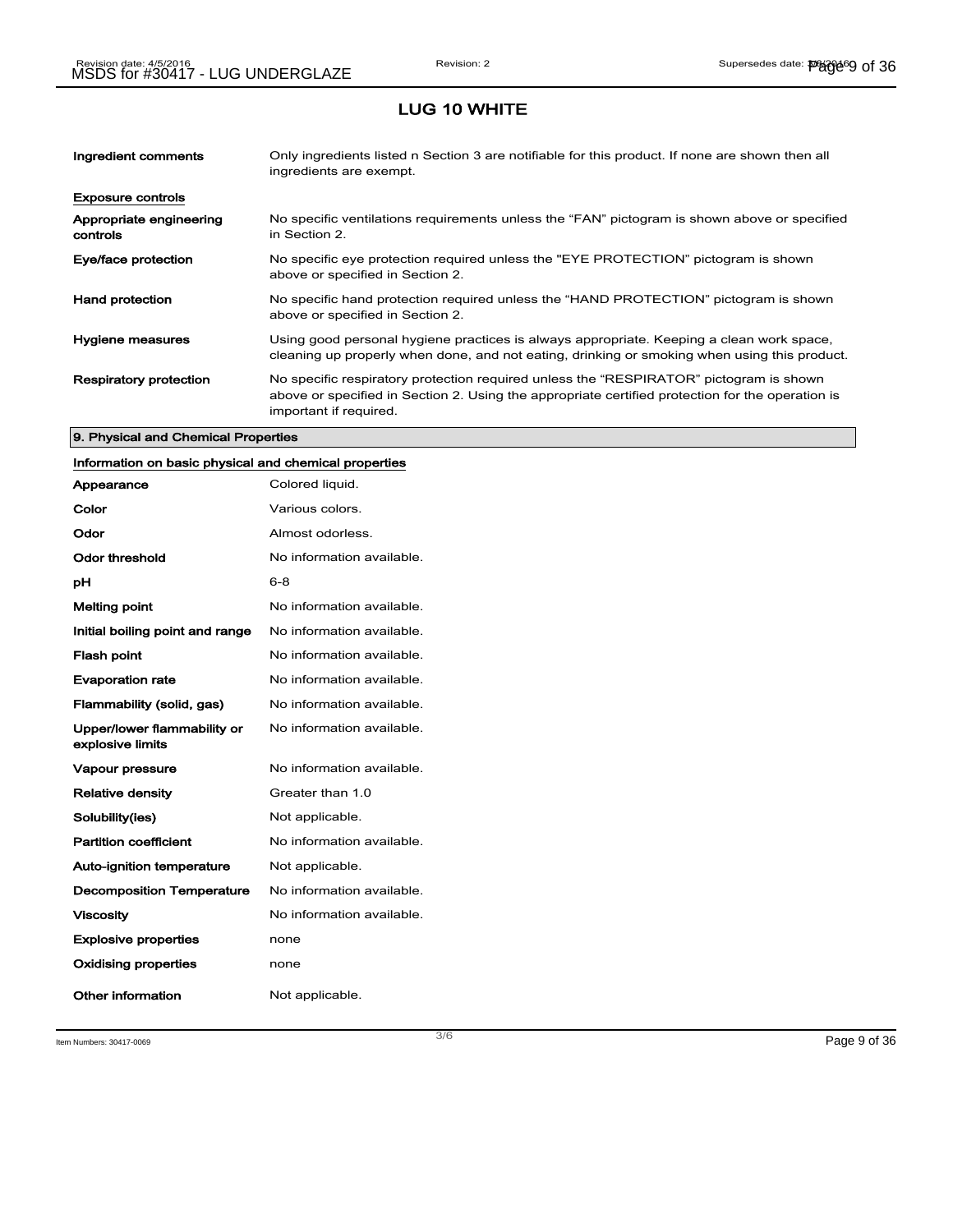| 10. Stability and reactivity              |                                                                                                                                                                                                                                                |
|-------------------------------------------|------------------------------------------------------------------------------------------------------------------------------------------------------------------------------------------------------------------------------------------------|
| Reactivity                                | There are no known reactivity hazards associated with this product.                                                                                                                                                                            |
| <b>Stability</b>                          | No particular stability concerns.                                                                                                                                                                                                              |
| Possibility of hazardous<br>reactions     | None known.                                                                                                                                                                                                                                    |
| Conditions to avoid                       | None known.                                                                                                                                                                                                                                    |
| <b>Materials to avoid</b>                 | None known.                                                                                                                                                                                                                                    |
| Hazardous decomposition<br>products       | None known.                                                                                                                                                                                                                                    |
| 11. Toxicological information             |                                                                                                                                                                                                                                                |
| Information on toxicological effects      |                                                                                                                                                                                                                                                |
| <b>Toxicological effects</b>              | Please read Section 2 thoroughly to understand the toxicological risks, (if any) and<br>precautions for safe use (if any).                                                                                                                     |
| Skin corrosion/irritation                 |                                                                                                                                                                                                                                                |
| <b>Skin sensitization</b>                 |                                                                                                                                                                                                                                                |
| <b>Skin sensitisation</b>                 | Based on available data the classification criteria are not met.                                                                                                                                                                               |
| Eye contact                               | May cause temporary eye irritation.                                                                                                                                                                                                            |
| 12. Ecological Information                |                                                                                                                                                                                                                                                |
| Ecotoxicity                               | Please read Section 2 completely. If any environmental warnings such as; H411 or H412 are<br>listed in Section 2, please use appropriate procedures when disposing of product and<br>container. Do not put materials into waterways or sewers. |
| Toxicity                                  |                                                                                                                                                                                                                                                |
| <b>Toxicity</b>                           | Please read Section 2 completely. If any environmental warnings such as; H411 or H412 are<br>listed in Section 2, please use appropriate procedures when disposing of product and<br>container. Do not put materials into waterways or sewers. |
| Persistence and degradability             |                                                                                                                                                                                                                                                |
| Persistence and degradability             | No data available.                                                                                                                                                                                                                             |
| <b>Biodegradation</b>                     | Not inherently biodegradable.                                                                                                                                                                                                                  |
| <b>Bioaccumulative potential</b>          |                                                                                                                                                                                                                                                |
| <b>Partition coefficient</b>              | No information available.                                                                                                                                                                                                                      |
| Mobility in soil                          |                                                                                                                                                                                                                                                |
| <b>Mobility</b>                           | Semi-mobile.                                                                                                                                                                                                                                   |
| <b>Results of PBT and vPvB assessment</b> |                                                                                                                                                                                                                                                |
| Results of PBT and vPvB<br>assessment     | This product does not contain any substances classified as PBT or vPvB.                                                                                                                                                                        |
| Other adverse effects                     |                                                                                                                                                                                                                                                |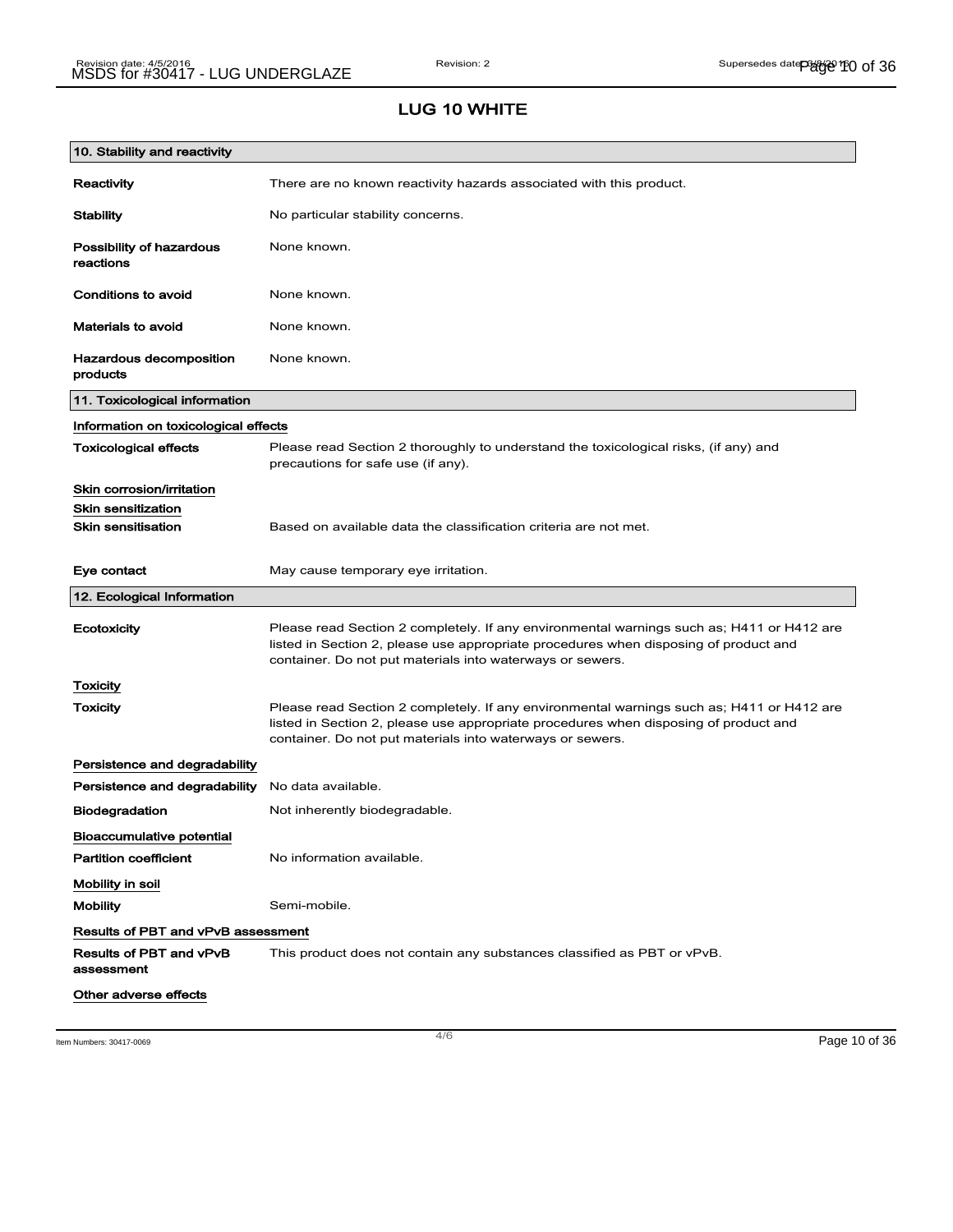| Other adverse effects                                                                                 | None known.                                                                                                                                                                                         |
|-------------------------------------------------------------------------------------------------------|-----------------------------------------------------------------------------------------------------------------------------------------------------------------------------------------------------|
| 13. Disposal considerations                                                                           |                                                                                                                                                                                                     |
| Waste treatment methods                                                                               |                                                                                                                                                                                                     |
| General information                                                                                   | Dispose of waste product or used containers in accordance with local regulations When<br>handling waste, the safety precautions applying to handling of the product should be<br>considered.        |
| 14. Transport information                                                                             |                                                                                                                                                                                                     |
| General                                                                                               | The product is not covered by international regulations on the transport of dangerous goods<br>(IMDG, IATA, DoT).                                                                                   |
| UN Number                                                                                             |                                                                                                                                                                                                     |
| Not applicable.                                                                                       |                                                                                                                                                                                                     |
| UN proper shipping name                                                                               |                                                                                                                                                                                                     |
| Not applicable.                                                                                       |                                                                                                                                                                                                     |
| Transport hazard class(es)                                                                            |                                                                                                                                                                                                     |
| No transport warning sign required.                                                                   |                                                                                                                                                                                                     |
| Packing group                                                                                         |                                                                                                                                                                                                     |
| Not applicable.                                                                                       |                                                                                                                                                                                                     |
| <b>Environmental hazards</b>                                                                          |                                                                                                                                                                                                     |
| Environmentally Hazardous Substance                                                                   | Please refer to Section 2 for any environmental hazards associated with this product. If H411/H412 warnings are shown then<br>please verify packaging and labeling requirements for larger volumes. |
| Special precautions for user                                                                          |                                                                                                                                                                                                     |
| Not applicable.                                                                                       |                                                                                                                                                                                                     |
| <b>Transport in bulk according to</b> Not applicable.<br>Annex II of MARPOL 73/78<br>and the IBC Code |                                                                                                                                                                                                     |
| 15. Regulatory information                                                                            |                                                                                                                                                                                                     |
| US State Regulations                                                                                  |                                                                                                                                                                                                     |
| None of the ingredients are listed or exempt.                                                         | California Proposition 65 Carcinogens and Reproductive Toxins                                                                                                                                       |
| Inventories                                                                                           |                                                                                                                                                                                                     |
| Canada - DSL/NDSL                                                                                     |                                                                                                                                                                                                     |
| All the ingredients are listed or exempt.                                                             |                                                                                                                                                                                                     |
| <b>US - TSCA</b><br>All the ingredients are listed or exempt.                                         |                                                                                                                                                                                                     |

US - TSCA 12(b) Export Notification

All the ingredients are listed or exempt.

#### 16. Other information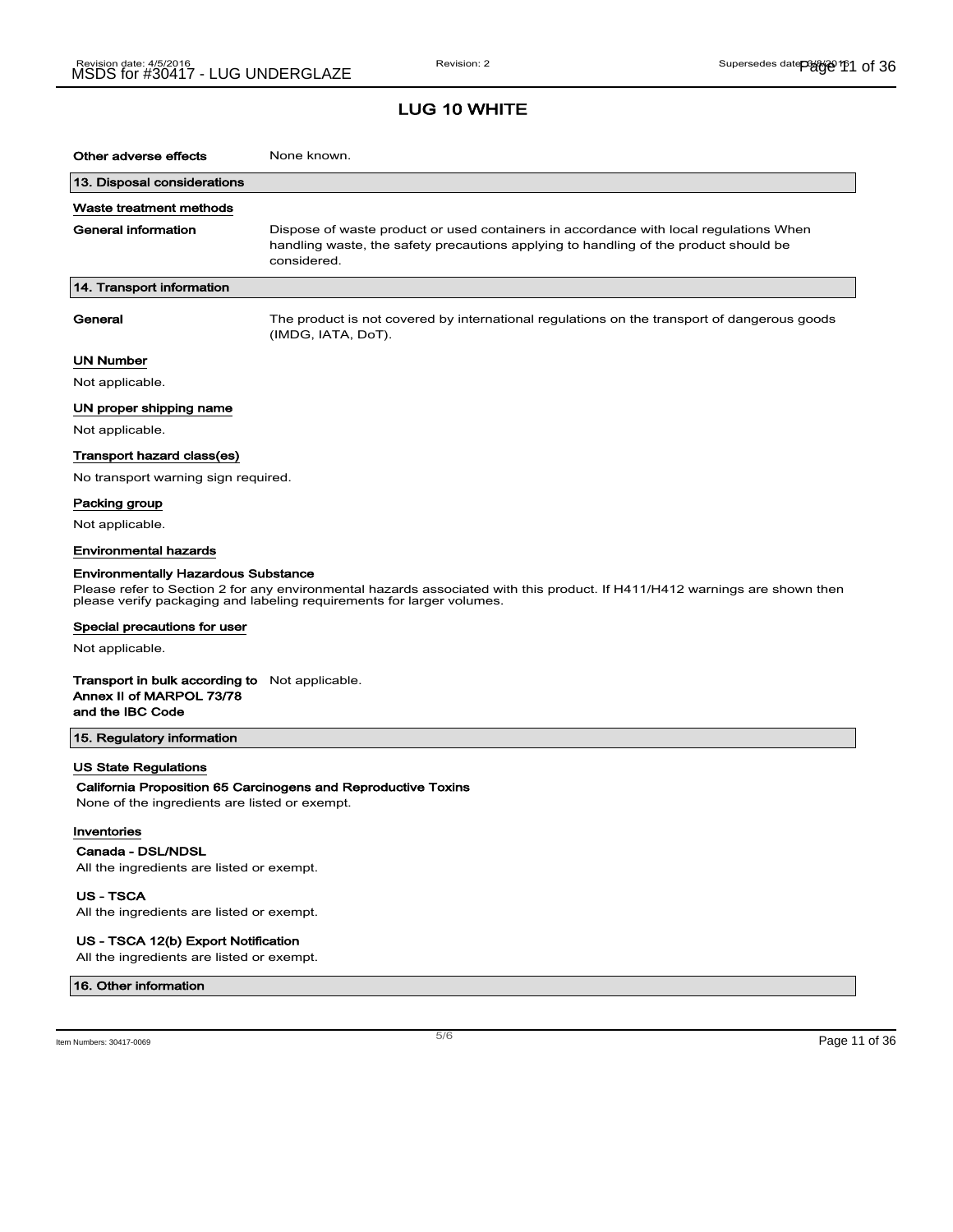| General information  | The following are the top 5 materials by weight listed for New Jersey (if applicable):- Hydrous<br>Aluminum Silicate1332-58-7, Crystalline Silica14808-60-7, Calcium Carbonate1317-65-3,<br>Feldspar68476-25-5<br>Ground Calcined Fireclay Shapes14464-46-1 |
|----------------------|-------------------------------------------------------------------------------------------------------------------------------------------------------------------------------------------------------------------------------------------------------------|
| <b>Revision date</b> | 4/5/2016                                                                                                                                                                                                                                                    |
| <b>Revision</b>      | 2                                                                                                                                                                                                                                                           |
| Supersedes date      | 3/8/2016                                                                                                                                                                                                                                                    |
| SDS No.              | 5321                                                                                                                                                                                                                                                        |

This information relates only to the specific material designated and may not be valid for such material used in combination<br>with any other materials or in any process. Such information is, to the best of the company's kn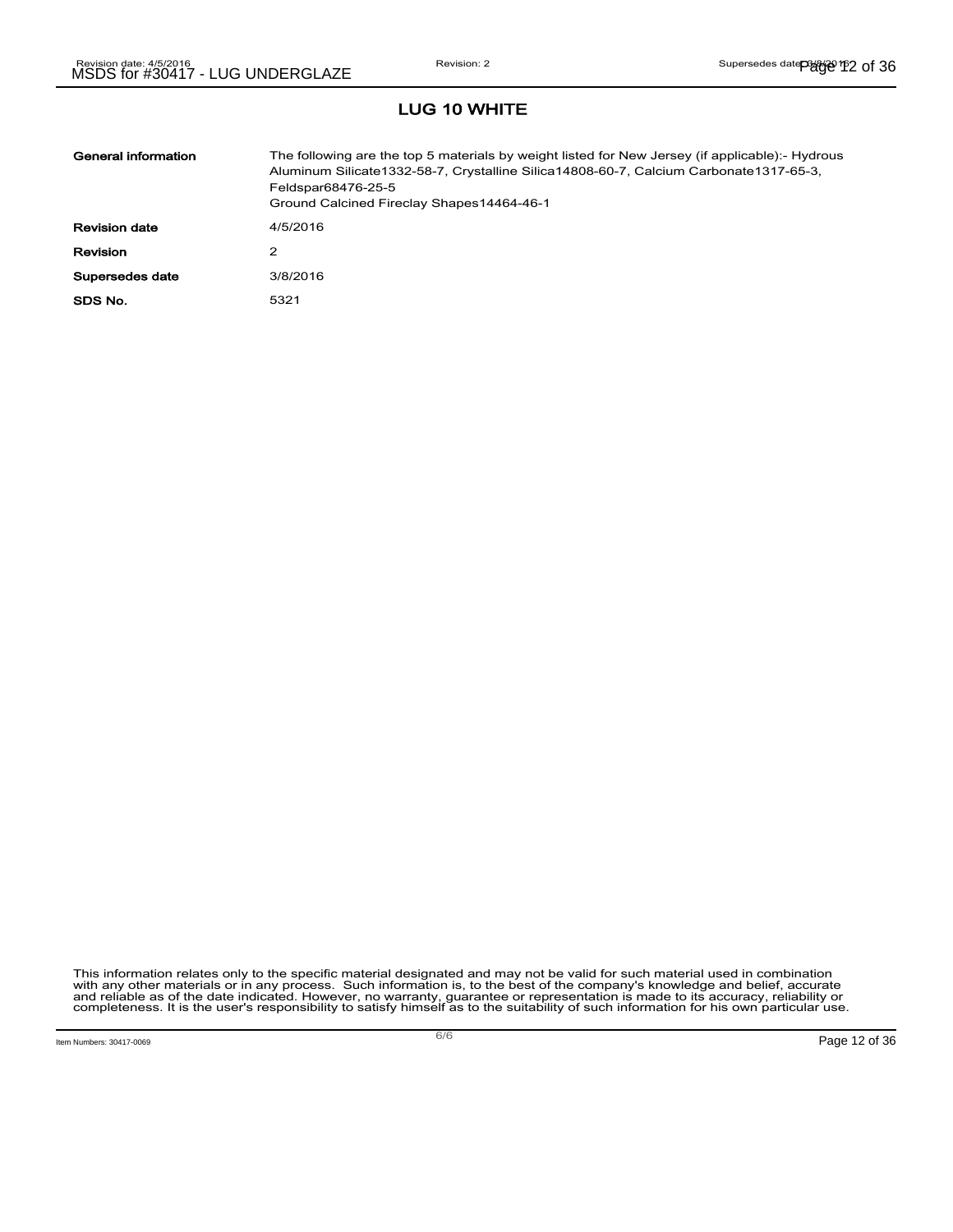## SAFETY DATA SHEET LUG 21 MEDIUM BLUE

| 1. Identification                                       |                                                                                                                                                                                    |  |  |
|---------------------------------------------------------|------------------------------------------------------------------------------------------------------------------------------------------------------------------------------------|--|--|
| <b>Product identifier</b>                               |                                                                                                                                                                                    |  |  |
| <b>Product name</b>                                     | LUG 21 MEDIUM BLUE                                                                                                                                                                 |  |  |
| <b>Product number</b>                                   | LUG 21 MEDIUM BLUE                                                                                                                                                                 |  |  |
| Recommended use of the chemical and restrictions on use |                                                                                                                                                                                    |  |  |
| Application                                             | Ceramic underglaze                                                                                                                                                                 |  |  |
|                                                         | Details of the supplier of the safety data sheet                                                                                                                                   |  |  |
| Supplier                                                | American Art Clay Co Inc<br>6060 Guion Road<br>Indianapolis,<br>IN 46254-1222<br><b>USA</b><br>+1 317 244 6871                                                                     |  |  |
| Emergency telephone number                              |                                                                                                                                                                                    |  |  |
| <b>Emergency telephone</b>                              | 1 317 244 6871 Mon-Fri, 0900-1700 EST                                                                                                                                              |  |  |
| 2. Hazard(s) identification                             |                                                                                                                                                                                    |  |  |
| Classification of the substance or mixture              |                                                                                                                                                                                    |  |  |
| <b>Physical hazards</b>                                 | <b>Not Classified</b>                                                                                                                                                              |  |  |
| <b>Health hazards</b>                                   | <b>Not Classified</b>                                                                                                                                                              |  |  |
| <b>Environmental hazards</b>                            | Not Classified                                                                                                                                                                     |  |  |
| Label elements                                          |                                                                                                                                                                                    |  |  |
| <b>Hazard statements</b>                                | <b>NC Not Classified</b>                                                                                                                                                           |  |  |
| Other hazards                                           |                                                                                                                                                                                    |  |  |
| none present.                                           |                                                                                                                                                                                    |  |  |
| 3. Composition/information on ingredients               |                                                                                                                                                                                    |  |  |
| <b>Mixtures</b>                                         |                                                                                                                                                                                    |  |  |
| <b>Composition comments</b>                             | Only ingredients listed above are notifiable for this product. If none are shown then all<br>ingredients are exempt.                                                               |  |  |
| 4. First-aid measures                                   |                                                                                                                                                                                    |  |  |
| Description of first aid measures                       |                                                                                                                                                                                    |  |  |
| Inhalation                                              | Unlikely route of exposure as the product does not contain volatile substances.                                                                                                    |  |  |
| Ingestion                                               | Do not induce vomiting. Rinse mouth thoroughly with water. Give a few small glasses of water<br>or milk to drink. Get medical attention if any discomfort continues.               |  |  |
| <b>Skin Contact</b>                                     | Wash skin thoroughly with soap and water.                                                                                                                                          |  |  |
| Eye contact                                             | Rinse with water.                                                                                                                                                                  |  |  |
|                                                         | Most important symptoms and effects, both acute and delayed                                                                                                                        |  |  |
| Inhalation                                              | Read Section 2 for any specific precautions associated with this product. In general, breathing<br>any type of dust/mist can and may aggravate irritation of the throat and lungs. |  |  |

Item Numbers: 30417-0069 Page 13 of 36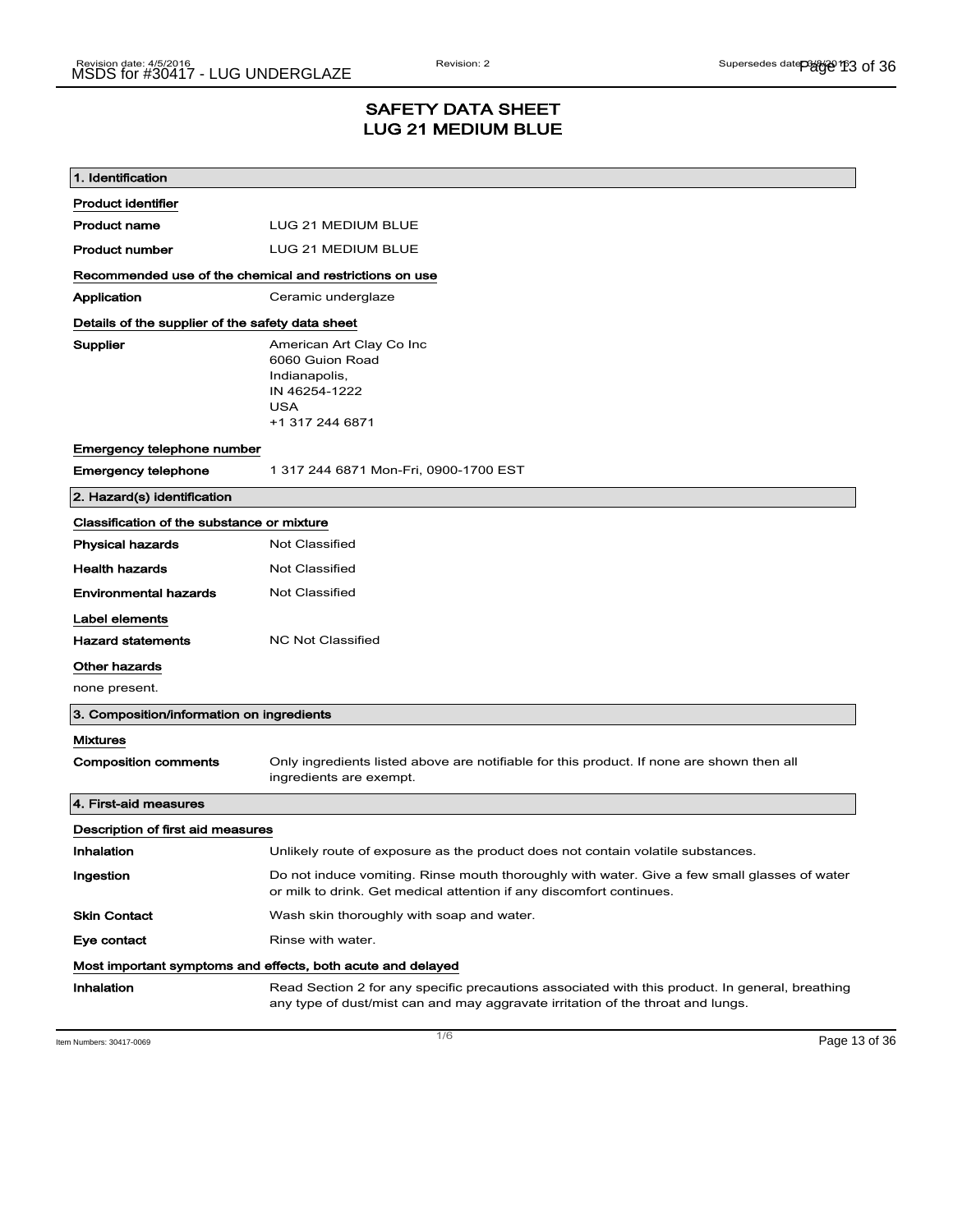| Ingestion<br>Read Section 2 for any specific precautions associated with the use of this product. Products<br>with specific warnings about ingestion will give guidance there.<br>Skin contact<br>Read Section 2 for any specific precautions associated with the use of this product. In general<br>most ceramic glazes, clays and special products will tend to have a drying effect on the skin<br>and may cause some sensitivity to users with sensitive skin.<br>Eye contact<br>Read Section 2 for any specific precautions associated with the use of this product. In general<br>most ceramic and special products contain materials that maybe abrasive to eyes. Keeping<br>materials from contacting the eyes is prudent. If contact does occur, flush with clean water, do<br>not rub.<br>Indication of immediate medical attention and special treatment needed<br>Notes for the doctor<br>Treat symptomatically.<br>5.Fire-fighting measures<br>Extinguishing media<br>Suitable extinguishing media<br>Use fire-extinguishing media suitable for the surrounding fire.<br>Special hazards arising from the substance or mixture<br><b>Specific hazards</b><br>The product is not believed to present a hazard due to its physical nature.<br>Advice for firefighters<br>Special protective equipment<br>Use protective equipment appropriate for surrounding materials.<br>6. Accidental release measures<br>Personal precautions, protective equipment and emergency procedures<br>Personal precautions<br>For personal protection, see Section 8.<br><b>Environmental precautions</b><br><b>Environmental precautions</b><br>Please read Section 2 completely. If any environmental warnings such as; H411 or H412 are<br>listed in Section 2, please use appropriate procedures when disposing of product and<br>container. Do not put materials into waterways or sewers.<br>Methods and material for containment and cleaning up<br>Methods for cleaning up<br>Collect spillage for reclamation or absorb in vermiculite, dry sand or similar material.<br>Reference to other sections<br>For waste disposal, see Section 13. For personal protection, see Section 8.<br>7. Handling and storage<br>Precautions for safe handling<br>Read label before use. Do not eat, drink or smoke when using this product. Good personal<br>Usage precautions<br>hygiene procedures should be implemented. Wash hands and any other contaminated areas<br>of the body with soap and water before leaving the work site.<br>Conditions for safe storage, including any incompatibilities<br>Storage precautions<br>Store in tightly-closed, original container in a dry and cool place.<br>Specific end uses(s)<br>Specific end use(s)<br>The identified uses for this product are detailed in Section 1.2.<br>8. Exposure Controls/personal protection |                  |  |
|--------------------------------------------------------------------------------------------------------------------------------------------------------------------------------------------------------------------------------------------------------------------------------------------------------------------------------------------------------------------------------------------------------------------------------------------------------------------------------------------------------------------------------------------------------------------------------------------------------------------------------------------------------------------------------------------------------------------------------------------------------------------------------------------------------------------------------------------------------------------------------------------------------------------------------------------------------------------------------------------------------------------------------------------------------------------------------------------------------------------------------------------------------------------------------------------------------------------------------------------------------------------------------------------------------------------------------------------------------------------------------------------------------------------------------------------------------------------------------------------------------------------------------------------------------------------------------------------------------------------------------------------------------------------------------------------------------------------------------------------------------------------------------------------------------------------------------------------------------------------------------------------------------------------------------------------------------------------------------------------------------------------------------------------------------------------------------------------------------------------------------------------------------------------------------------------------------------------------------------------------------------------------------------------------------------------------------------------------------------------------------------------------------------------------------------------------------------------------------------------------------------------------------------------------------------------------------------------------------------------------------------------------------------------------------------------------------------------------------------------------------------------------------------------------------------------------------------------------------------|------------------|--|
|                                                                                                                                                                                                                                                                                                                                                                                                                                                                                                                                                                                                                                                                                                                                                                                                                                                                                                                                                                                                                                                                                                                                                                                                                                                                                                                                                                                                                                                                                                                                                                                                                                                                                                                                                                                                                                                                                                                                                                                                                                                                                                                                                                                                                                                                                                                                                                                                                                                                                                                                                                                                                                                                                                                                                                                                                                                              |                  |  |
|                                                                                                                                                                                                                                                                                                                                                                                                                                                                                                                                                                                                                                                                                                                                                                                                                                                                                                                                                                                                                                                                                                                                                                                                                                                                                                                                                                                                                                                                                                                                                                                                                                                                                                                                                                                                                                                                                                                                                                                                                                                                                                                                                                                                                                                                                                                                                                                                                                                                                                                                                                                                                                                                                                                                                                                                                                                              |                  |  |
|                                                                                                                                                                                                                                                                                                                                                                                                                                                                                                                                                                                                                                                                                                                                                                                                                                                                                                                                                                                                                                                                                                                                                                                                                                                                                                                                                                                                                                                                                                                                                                                                                                                                                                                                                                                                                                                                                                                                                                                                                                                                                                                                                                                                                                                                                                                                                                                                                                                                                                                                                                                                                                                                                                                                                                                                                                                              |                  |  |
|                                                                                                                                                                                                                                                                                                                                                                                                                                                                                                                                                                                                                                                                                                                                                                                                                                                                                                                                                                                                                                                                                                                                                                                                                                                                                                                                                                                                                                                                                                                                                                                                                                                                                                                                                                                                                                                                                                                                                                                                                                                                                                                                                                                                                                                                                                                                                                                                                                                                                                                                                                                                                                                                                                                                                                                                                                                              |                  |  |
|                                                                                                                                                                                                                                                                                                                                                                                                                                                                                                                                                                                                                                                                                                                                                                                                                                                                                                                                                                                                                                                                                                                                                                                                                                                                                                                                                                                                                                                                                                                                                                                                                                                                                                                                                                                                                                                                                                                                                                                                                                                                                                                                                                                                                                                                                                                                                                                                                                                                                                                                                                                                                                                                                                                                                                                                                                                              |                  |  |
|                                                                                                                                                                                                                                                                                                                                                                                                                                                                                                                                                                                                                                                                                                                                                                                                                                                                                                                                                                                                                                                                                                                                                                                                                                                                                                                                                                                                                                                                                                                                                                                                                                                                                                                                                                                                                                                                                                                                                                                                                                                                                                                                                                                                                                                                                                                                                                                                                                                                                                                                                                                                                                                                                                                                                                                                                                                              |                  |  |
|                                                                                                                                                                                                                                                                                                                                                                                                                                                                                                                                                                                                                                                                                                                                                                                                                                                                                                                                                                                                                                                                                                                                                                                                                                                                                                                                                                                                                                                                                                                                                                                                                                                                                                                                                                                                                                                                                                                                                                                                                                                                                                                                                                                                                                                                                                                                                                                                                                                                                                                                                                                                                                                                                                                                                                                                                                                              |                  |  |
|                                                                                                                                                                                                                                                                                                                                                                                                                                                                                                                                                                                                                                                                                                                                                                                                                                                                                                                                                                                                                                                                                                                                                                                                                                                                                                                                                                                                                                                                                                                                                                                                                                                                                                                                                                                                                                                                                                                                                                                                                                                                                                                                                                                                                                                                                                                                                                                                                                                                                                                                                                                                                                                                                                                                                                                                                                                              |                  |  |
|                                                                                                                                                                                                                                                                                                                                                                                                                                                                                                                                                                                                                                                                                                                                                                                                                                                                                                                                                                                                                                                                                                                                                                                                                                                                                                                                                                                                                                                                                                                                                                                                                                                                                                                                                                                                                                                                                                                                                                                                                                                                                                                                                                                                                                                                                                                                                                                                                                                                                                                                                                                                                                                                                                                                                                                                                                                              |                  |  |
|                                                                                                                                                                                                                                                                                                                                                                                                                                                                                                                                                                                                                                                                                                                                                                                                                                                                                                                                                                                                                                                                                                                                                                                                                                                                                                                                                                                                                                                                                                                                                                                                                                                                                                                                                                                                                                                                                                                                                                                                                                                                                                                                                                                                                                                                                                                                                                                                                                                                                                                                                                                                                                                                                                                                                                                                                                                              |                  |  |
|                                                                                                                                                                                                                                                                                                                                                                                                                                                                                                                                                                                                                                                                                                                                                                                                                                                                                                                                                                                                                                                                                                                                                                                                                                                                                                                                                                                                                                                                                                                                                                                                                                                                                                                                                                                                                                                                                                                                                                                                                                                                                                                                                                                                                                                                                                                                                                                                                                                                                                                                                                                                                                                                                                                                                                                                                                                              |                  |  |
|                                                                                                                                                                                                                                                                                                                                                                                                                                                                                                                                                                                                                                                                                                                                                                                                                                                                                                                                                                                                                                                                                                                                                                                                                                                                                                                                                                                                                                                                                                                                                                                                                                                                                                                                                                                                                                                                                                                                                                                                                                                                                                                                                                                                                                                                                                                                                                                                                                                                                                                                                                                                                                                                                                                                                                                                                                                              | for firefighters |  |
|                                                                                                                                                                                                                                                                                                                                                                                                                                                                                                                                                                                                                                                                                                                                                                                                                                                                                                                                                                                                                                                                                                                                                                                                                                                                                                                                                                                                                                                                                                                                                                                                                                                                                                                                                                                                                                                                                                                                                                                                                                                                                                                                                                                                                                                                                                                                                                                                                                                                                                                                                                                                                                                                                                                                                                                                                                                              |                  |  |
|                                                                                                                                                                                                                                                                                                                                                                                                                                                                                                                                                                                                                                                                                                                                                                                                                                                                                                                                                                                                                                                                                                                                                                                                                                                                                                                                                                                                                                                                                                                                                                                                                                                                                                                                                                                                                                                                                                                                                                                                                                                                                                                                                                                                                                                                                                                                                                                                                                                                                                                                                                                                                                                                                                                                                                                                                                                              |                  |  |
|                                                                                                                                                                                                                                                                                                                                                                                                                                                                                                                                                                                                                                                                                                                                                                                                                                                                                                                                                                                                                                                                                                                                                                                                                                                                                                                                                                                                                                                                                                                                                                                                                                                                                                                                                                                                                                                                                                                                                                                                                                                                                                                                                                                                                                                                                                                                                                                                                                                                                                                                                                                                                                                                                                                                                                                                                                                              |                  |  |
|                                                                                                                                                                                                                                                                                                                                                                                                                                                                                                                                                                                                                                                                                                                                                                                                                                                                                                                                                                                                                                                                                                                                                                                                                                                                                                                                                                                                                                                                                                                                                                                                                                                                                                                                                                                                                                                                                                                                                                                                                                                                                                                                                                                                                                                                                                                                                                                                                                                                                                                                                                                                                                                                                                                                                                                                                                                              |                  |  |
|                                                                                                                                                                                                                                                                                                                                                                                                                                                                                                                                                                                                                                                                                                                                                                                                                                                                                                                                                                                                                                                                                                                                                                                                                                                                                                                                                                                                                                                                                                                                                                                                                                                                                                                                                                                                                                                                                                                                                                                                                                                                                                                                                                                                                                                                                                                                                                                                                                                                                                                                                                                                                                                                                                                                                                                                                                                              |                  |  |
|                                                                                                                                                                                                                                                                                                                                                                                                                                                                                                                                                                                                                                                                                                                                                                                                                                                                                                                                                                                                                                                                                                                                                                                                                                                                                                                                                                                                                                                                                                                                                                                                                                                                                                                                                                                                                                                                                                                                                                                                                                                                                                                                                                                                                                                                                                                                                                                                                                                                                                                                                                                                                                                                                                                                                                                                                                                              |                  |  |
|                                                                                                                                                                                                                                                                                                                                                                                                                                                                                                                                                                                                                                                                                                                                                                                                                                                                                                                                                                                                                                                                                                                                                                                                                                                                                                                                                                                                                                                                                                                                                                                                                                                                                                                                                                                                                                                                                                                                                                                                                                                                                                                                                                                                                                                                                                                                                                                                                                                                                                                                                                                                                                                                                                                                                                                                                                                              |                  |  |
|                                                                                                                                                                                                                                                                                                                                                                                                                                                                                                                                                                                                                                                                                                                                                                                                                                                                                                                                                                                                                                                                                                                                                                                                                                                                                                                                                                                                                                                                                                                                                                                                                                                                                                                                                                                                                                                                                                                                                                                                                                                                                                                                                                                                                                                                                                                                                                                                                                                                                                                                                                                                                                                                                                                                                                                                                                                              |                  |  |
|                                                                                                                                                                                                                                                                                                                                                                                                                                                                                                                                                                                                                                                                                                                                                                                                                                                                                                                                                                                                                                                                                                                                                                                                                                                                                                                                                                                                                                                                                                                                                                                                                                                                                                                                                                                                                                                                                                                                                                                                                                                                                                                                                                                                                                                                                                                                                                                                                                                                                                                                                                                                                                                                                                                                                                                                                                                              |                  |  |
|                                                                                                                                                                                                                                                                                                                                                                                                                                                                                                                                                                                                                                                                                                                                                                                                                                                                                                                                                                                                                                                                                                                                                                                                                                                                                                                                                                                                                                                                                                                                                                                                                                                                                                                                                                                                                                                                                                                                                                                                                                                                                                                                                                                                                                                                                                                                                                                                                                                                                                                                                                                                                                                                                                                                                                                                                                                              |                  |  |
|                                                                                                                                                                                                                                                                                                                                                                                                                                                                                                                                                                                                                                                                                                                                                                                                                                                                                                                                                                                                                                                                                                                                                                                                                                                                                                                                                                                                                                                                                                                                                                                                                                                                                                                                                                                                                                                                                                                                                                                                                                                                                                                                                                                                                                                                                                                                                                                                                                                                                                                                                                                                                                                                                                                                                                                                                                                              |                  |  |
|                                                                                                                                                                                                                                                                                                                                                                                                                                                                                                                                                                                                                                                                                                                                                                                                                                                                                                                                                                                                                                                                                                                                                                                                                                                                                                                                                                                                                                                                                                                                                                                                                                                                                                                                                                                                                                                                                                                                                                                                                                                                                                                                                                                                                                                                                                                                                                                                                                                                                                                                                                                                                                                                                                                                                                                                                                                              |                  |  |
|                                                                                                                                                                                                                                                                                                                                                                                                                                                                                                                                                                                                                                                                                                                                                                                                                                                                                                                                                                                                                                                                                                                                                                                                                                                                                                                                                                                                                                                                                                                                                                                                                                                                                                                                                                                                                                                                                                                                                                                                                                                                                                                                                                                                                                                                                                                                                                                                                                                                                                                                                                                                                                                                                                                                                                                                                                                              |                  |  |
|                                                                                                                                                                                                                                                                                                                                                                                                                                                                                                                                                                                                                                                                                                                                                                                                                                                                                                                                                                                                                                                                                                                                                                                                                                                                                                                                                                                                                                                                                                                                                                                                                                                                                                                                                                                                                                                                                                                                                                                                                                                                                                                                                                                                                                                                                                                                                                                                                                                                                                                                                                                                                                                                                                                                                                                                                                                              |                  |  |
|                                                                                                                                                                                                                                                                                                                                                                                                                                                                                                                                                                                                                                                                                                                                                                                                                                                                                                                                                                                                                                                                                                                                                                                                                                                                                                                                                                                                                                                                                                                                                                                                                                                                                                                                                                                                                                                                                                                                                                                                                                                                                                                                                                                                                                                                                                                                                                                                                                                                                                                                                                                                                                                                                                                                                                                                                                                              |                  |  |
|                                                                                                                                                                                                                                                                                                                                                                                                                                                                                                                                                                                                                                                                                                                                                                                                                                                                                                                                                                                                                                                                                                                                                                                                                                                                                                                                                                                                                                                                                                                                                                                                                                                                                                                                                                                                                                                                                                                                                                                                                                                                                                                                                                                                                                                                                                                                                                                                                                                                                                                                                                                                                                                                                                                                                                                                                                                              |                  |  |

Item Numbers: 30417-0069 Page 14 of 36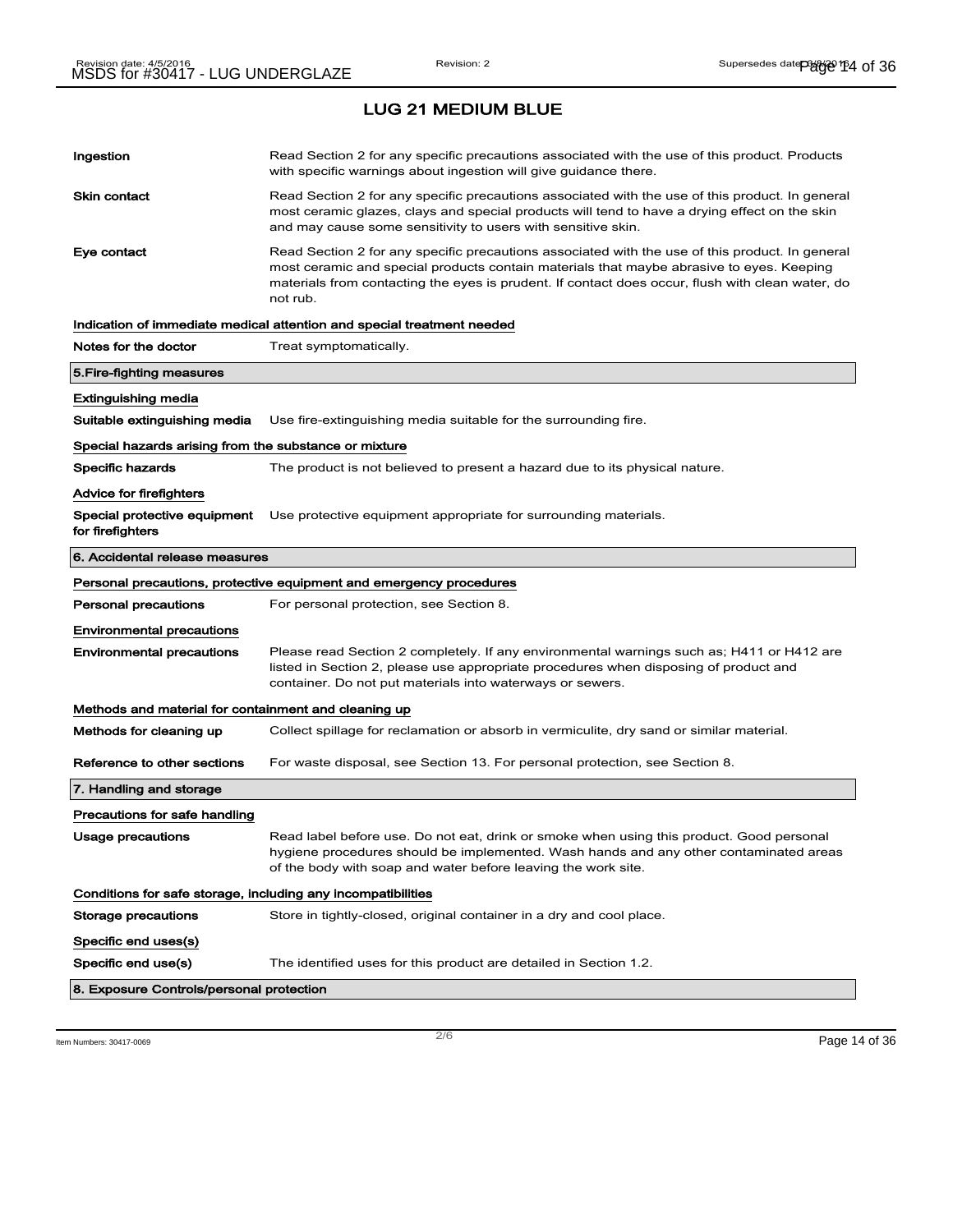| Ingredient comments                 | Only ingredients listed n Section 3 are notifiable for this product. If none are shown then all<br>ingredients are exempt.                                                                                           |
|-------------------------------------|----------------------------------------------------------------------------------------------------------------------------------------------------------------------------------------------------------------------|
| <b>Exposure controls</b>            |                                                                                                                                                                                                                      |
| Appropriate engineering<br>controls | No specific ventilations requirements unless the "FAN" pictogram is shown above or specified<br>in Section 2.                                                                                                        |
| Eye/face protection                 | No specific eye protection required unless the "EYE PROTECTION" pictogram is shown<br>above or specified in Section 2.                                                                                               |
| <b>Hand protection</b>              | No specific hand protection required unless the "HAND PROTECTION" pictogram is shown<br>above or specified in Section 2.                                                                                             |
| Hygiene measures                    | Using good personal hygiene practices is always appropriate. Keeping a clean work space,<br>cleaning up properly when done, and not eating, drinking or smoking when using this product.                             |
| <b>Respiratory protection</b>       | No specific respiratory protection required unless the "RESPIRATOR" pictogram is shown<br>above or specified in Section 2. Using the appropriate certified protection for the operation is<br>important if required. |

#### 9. Physical and Chemical Properties

## Information on basic physical and chemical properties

| Appearance                                      | Colored liquid.           |
|-------------------------------------------------|---------------------------|
| Color                                           | Various colors.           |
| Odor                                            | Almost odorless.          |
| Odor threshold                                  | No information available. |
| рH                                              | $6 - 8$                   |
| <b>Melting point</b>                            | No information available. |
| Initial boiling point and range                 | No information available. |
| <b>Flash point</b>                              | No information available. |
| <b>Evaporation rate</b>                         | No information available. |
| Flammability (solid, gas)                       | No information available. |
| Upper/lower flammability or<br>explosive limits | No information available. |
| <b>Vapour pressure</b>                          | No information available. |
| <b>Relative density</b>                         | Greater than 1.0          |
| Solubility(ies)                                 | Not applicable.           |
| <b>Partition coefficient</b>                    | No information available. |
| <b>Auto-ignition temperature</b>                | Not applicable.           |
| <b>Decomposition Temperature</b>                | No information available. |
| <b>Viscosity</b>                                | No information available. |
| <b>Explosive properties</b>                     | none                      |
| <b>Oxidising properties</b>                     | none                      |
| Other information                               | Not applicable.           |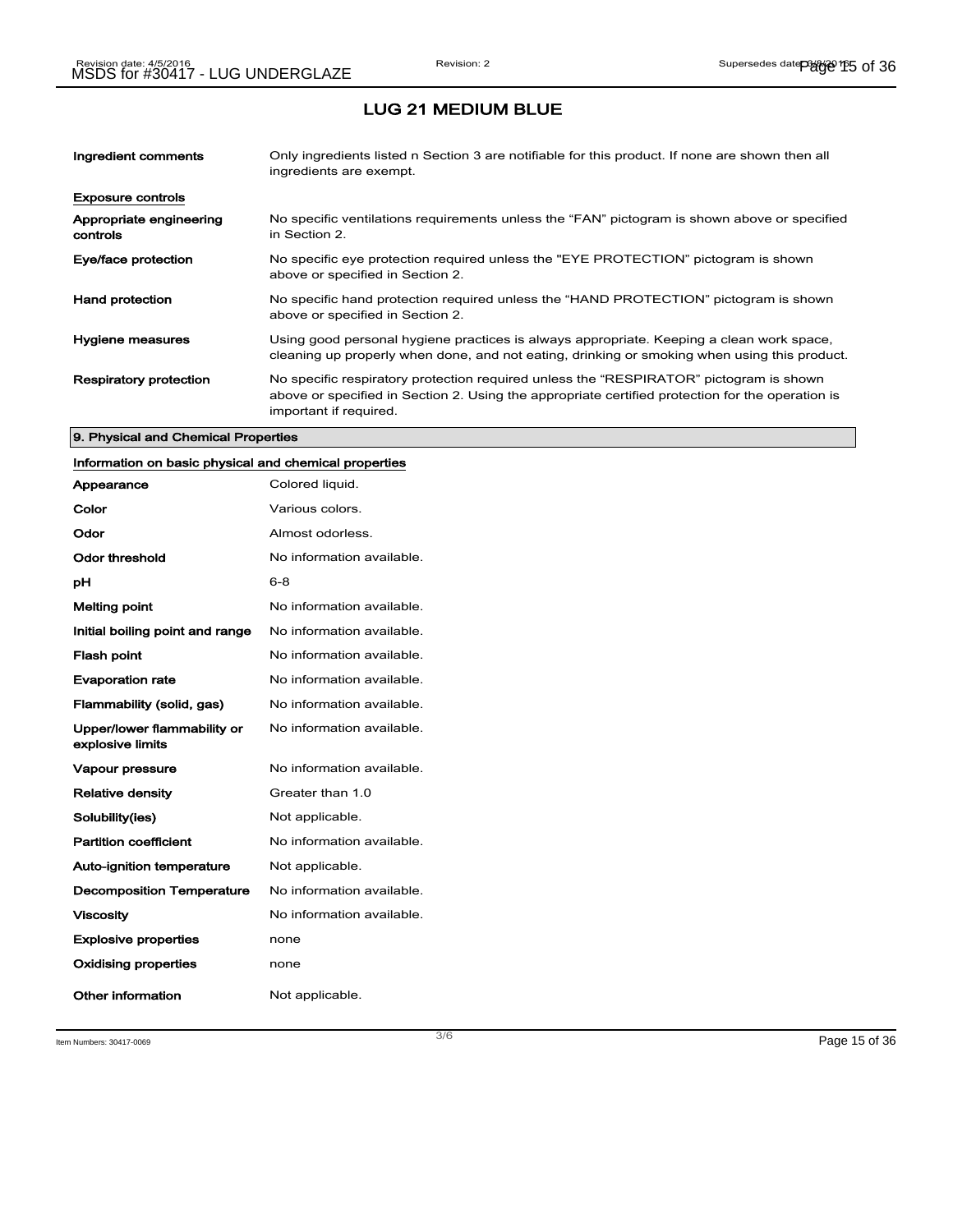| 10. Stability and reactivity              |                                                                                                                                                                                                                                                |
|-------------------------------------------|------------------------------------------------------------------------------------------------------------------------------------------------------------------------------------------------------------------------------------------------|
| Reactivity                                | There are no known reactivity hazards associated with this product.                                                                                                                                                                            |
| Stability                                 | No particular stability concerns.                                                                                                                                                                                                              |
| Possibility of hazardous<br>reactions     | None known.                                                                                                                                                                                                                                    |
| Conditions to avoid                       | None known.                                                                                                                                                                                                                                    |
| Materials to avoid                        | None known.                                                                                                                                                                                                                                    |
| Hazardous decomposition<br>products       | None known.                                                                                                                                                                                                                                    |
| 11. Toxicological information             |                                                                                                                                                                                                                                                |
| Information on toxicological effects      |                                                                                                                                                                                                                                                |
| <b>Toxicological effects</b>              | Please read Section 2 thoroughly to understand the toxicological risks, (if any) and<br>precautions for safe use (if any).                                                                                                                     |
| Skin corrosion/irritation                 |                                                                                                                                                                                                                                                |
| <b>Skin sensitization</b>                 |                                                                                                                                                                                                                                                |
| <b>Skin sensitisation</b>                 | Based on available data the classification criteria are not met.                                                                                                                                                                               |
| Eye contact                               | May cause temporary eye irritation.                                                                                                                                                                                                            |
|                                           |                                                                                                                                                                                                                                                |
| 12. Ecological Information                |                                                                                                                                                                                                                                                |
| Ecotoxicity                               | Please read Section 2 completely. If any environmental warnings such as; H411 or H412 are<br>listed in Section 2, please use appropriate procedures when disposing of product and<br>container. Do not put materials into waterways or sewers. |
| Toxicity                                  |                                                                                                                                                                                                                                                |
| Toxicity                                  | Please read Section 2 completely. If any environmental warnings such as; H411 or H412 are<br>listed in Section 2, please use appropriate procedures when disposing of product and<br>container. Do not put materials into waterways or sewers. |
| Persistence and degradability             |                                                                                                                                                                                                                                                |
| Persistence and degradability             | No data available.                                                                                                                                                                                                                             |
| <b>Biodegradation</b>                     | Not inherently biodegradable.                                                                                                                                                                                                                  |
| <b>Bioaccumulative potential</b>          |                                                                                                                                                                                                                                                |
| <b>Partition coefficient</b>              | No information available.                                                                                                                                                                                                                      |
| Mobility in soil                          |                                                                                                                                                                                                                                                |
| <b>Mobility</b>                           | Semi-mobile.                                                                                                                                                                                                                                   |
| <b>Results of PBT and vPvB assessment</b> |                                                                                                                                                                                                                                                |
| Results of PBT and vPvB<br>assessment     | This product does not contain any substances classified as PBT or vPvB.                                                                                                                                                                        |

Item Numbers: 30417-0069 Page 16 of 36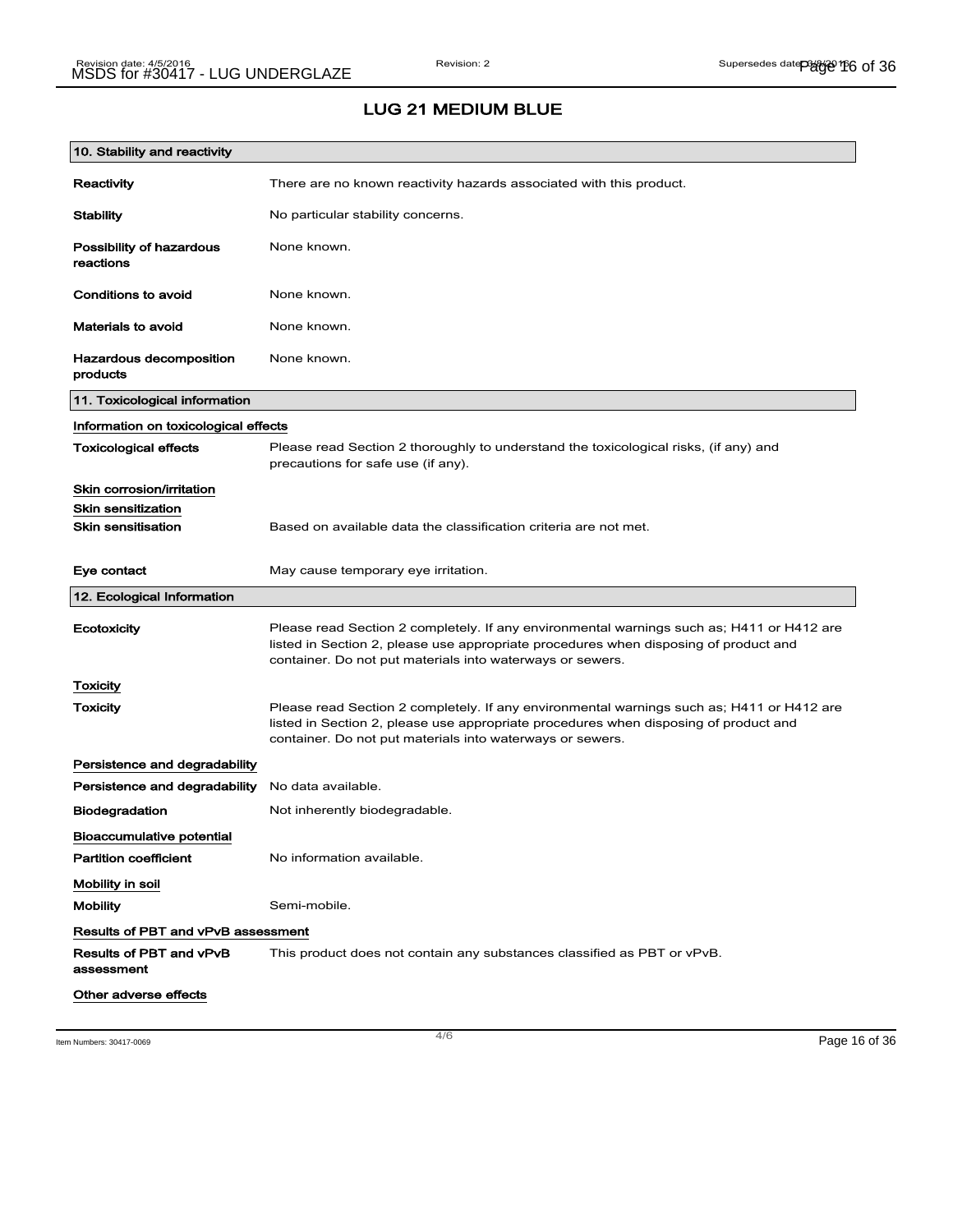| Other adverse effects                                                                                 | None known.                                                                                                                                                                                         |
|-------------------------------------------------------------------------------------------------------|-----------------------------------------------------------------------------------------------------------------------------------------------------------------------------------------------------|
|                                                                                                       |                                                                                                                                                                                                     |
| 13. Disposal considerations                                                                           |                                                                                                                                                                                                     |
| Waste treatment methods                                                                               |                                                                                                                                                                                                     |
| <b>General information</b>                                                                            | Dispose of waste product or used containers in accordance with local regulations When<br>handling waste, the safety precautions applying to handling of the product should be<br>considered.        |
| 14. Transport information                                                                             |                                                                                                                                                                                                     |
| General                                                                                               | The product is not covered by international regulations on the transport of dangerous goods<br>(IMDG, IATA, DoT).                                                                                   |
| <b>UN Number</b>                                                                                      |                                                                                                                                                                                                     |
| Not applicable.                                                                                       |                                                                                                                                                                                                     |
| UN proper shipping name                                                                               |                                                                                                                                                                                                     |
| Not applicable.                                                                                       |                                                                                                                                                                                                     |
| Transport hazard class(es)                                                                            |                                                                                                                                                                                                     |
| No transport warning sign required.                                                                   |                                                                                                                                                                                                     |
| Packing group                                                                                         |                                                                                                                                                                                                     |
| Not applicable.                                                                                       |                                                                                                                                                                                                     |
| <b>Environmental hazards</b>                                                                          |                                                                                                                                                                                                     |
| <b>Environmentally Hazardous Substance</b>                                                            |                                                                                                                                                                                                     |
|                                                                                                       | Please refer to Section 2 for any environmental hazards associated with this product. If H411/H412 warnings are shown then<br>please verify packaging and labeling requirements for larger volumes. |
| Special precautions for user                                                                          |                                                                                                                                                                                                     |
| Not applicable.                                                                                       |                                                                                                                                                                                                     |
| <b>Transport in bulk according to</b> Not applicable.<br>Annex II of MARPOL 73/78<br>and the IBC Code |                                                                                                                                                                                                     |
| 15. Regulatory information                                                                            |                                                                                                                                                                                                     |
| <b>US State Regulations</b>                                                                           |                                                                                                                                                                                                     |
|                                                                                                       | California Proposition 65 Carcinogens and Reproductive Toxins                                                                                                                                       |
| None of the ingredients are listed or exempt.                                                         |                                                                                                                                                                                                     |
| Inventories                                                                                           |                                                                                                                                                                                                     |
| Canada - DSL/NDSL                                                                                     |                                                                                                                                                                                                     |
| All the ingredients are listed or exempt.                                                             |                                                                                                                                                                                                     |
| <b>US-TSCA</b><br>All the ingredients are listed or exempt.                                           |                                                                                                                                                                                                     |

### US - TSCA 12(b) Export Notification

All the ingredients are listed or exempt.

#### 16. Other information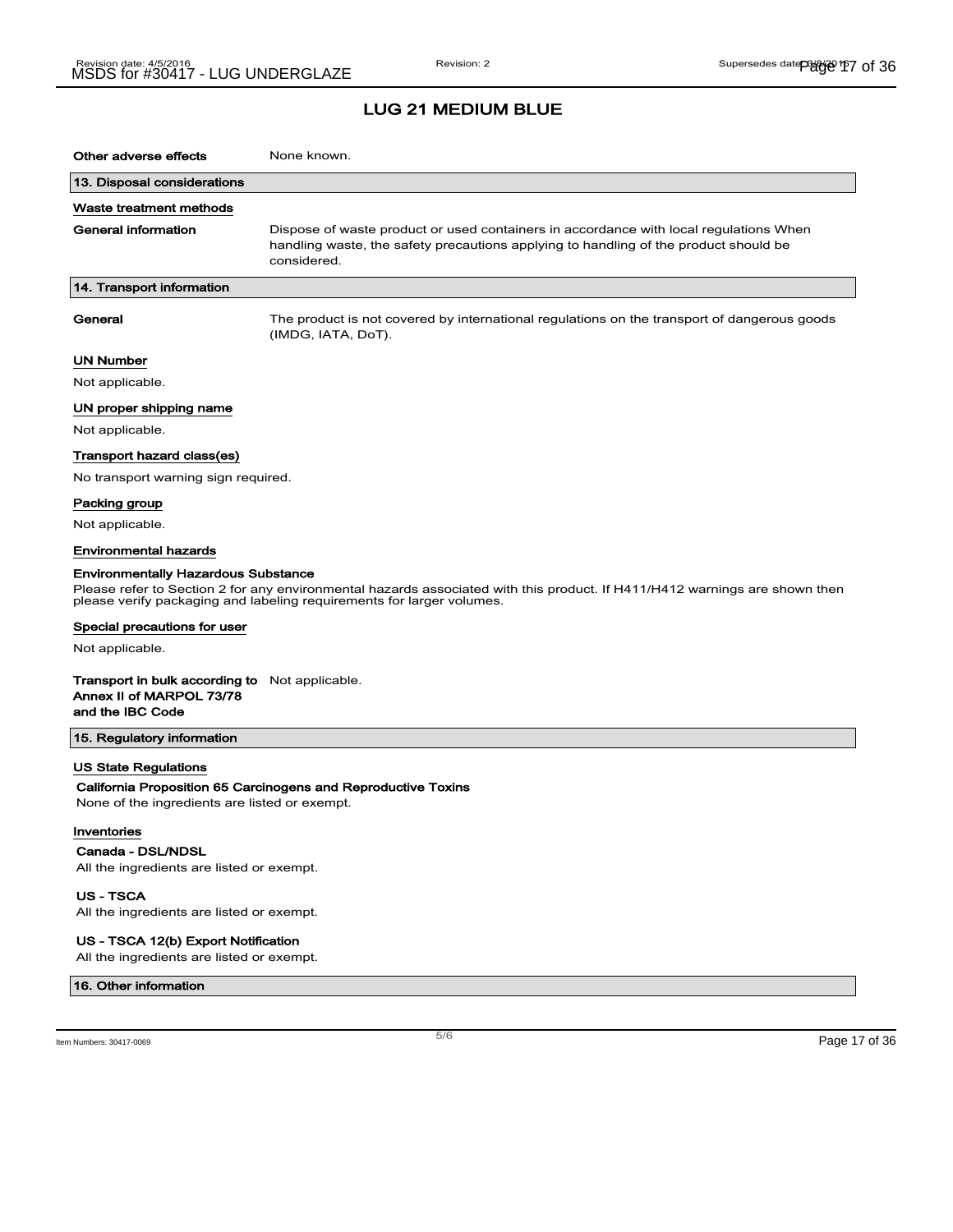| General information  | The following are the top 5 materials by weight listed for New Jersey (if applicable):- Hydrous<br>Aluminum Silicate1332-58-7, Crystalline Silica14808-60-7, Calcium Carbonate1317-65-3,<br>Feldspar68476-25-5<br>Ground Calcined Fireclay Shapes14464-46-1 |
|----------------------|-------------------------------------------------------------------------------------------------------------------------------------------------------------------------------------------------------------------------------------------------------------|
| <b>Revision date</b> | 4/5/2016                                                                                                                                                                                                                                                    |
| <b>Revision</b>      | 2                                                                                                                                                                                                                                                           |
| Supersedes date      | 3/8/2016                                                                                                                                                                                                                                                    |
| SDS No.              | 5324                                                                                                                                                                                                                                                        |

This information relates only to the specific material designated and may not be valid for such material used in combination<br>with any other materials or in any process. Such information is, to the best of the company's kn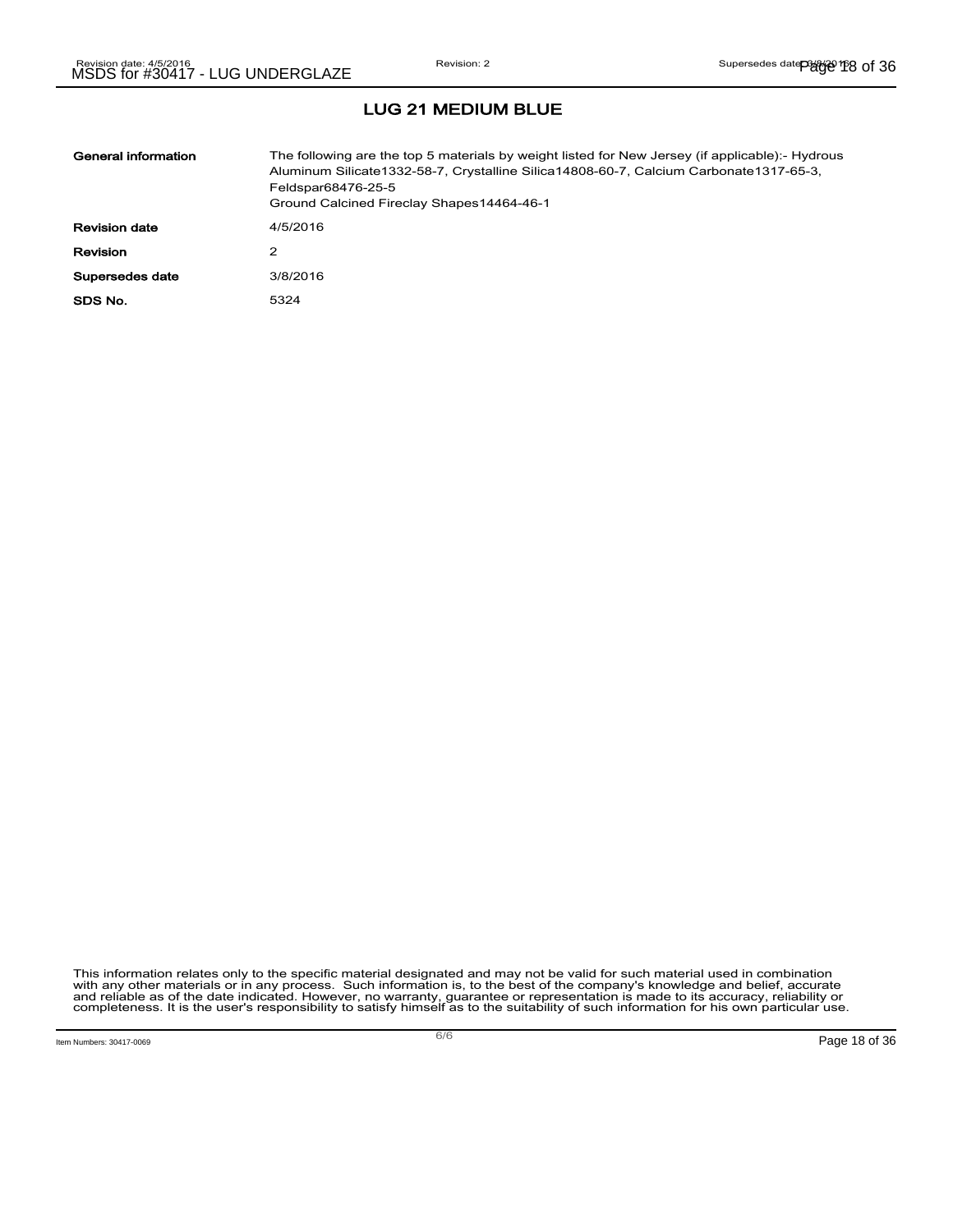### SAFETY DATA SHEET LUG 43 DARK GREEN

| 1. Identification                                       |                                                                                                                                                                                    |
|---------------------------------------------------------|------------------------------------------------------------------------------------------------------------------------------------------------------------------------------------|
| <b>Product identifier</b>                               |                                                                                                                                                                                    |
| <b>Product name</b>                                     | LUG 43 DARK GREEN                                                                                                                                                                  |
| <b>Product number</b>                                   | LUG 43 DARK GREEN                                                                                                                                                                  |
| Recommended use of the chemical and restrictions on use |                                                                                                                                                                                    |
| Application                                             | Ceramic underglaze                                                                                                                                                                 |
| Details of the supplier of the safety data sheet        |                                                                                                                                                                                    |
| Supplier                                                | American Art Clay Co Inc<br>6060 Guion Road<br>Indianapolis,<br>IN 46254-1222<br><b>USA</b><br>+1 317 244 6871                                                                     |
| Emergency telephone number                              |                                                                                                                                                                                    |
| <b>Emergency telephone</b>                              | 1 317 244 6871 Mon-Fri, 0900-1700 EST                                                                                                                                              |
| 2. Hazard(s) identification                             |                                                                                                                                                                                    |
| Classification of the substance or mixture              |                                                                                                                                                                                    |
| <b>Physical hazards</b>                                 | <b>Not Classified</b>                                                                                                                                                              |
| <b>Health hazards</b>                                   | <b>Not Classified</b>                                                                                                                                                              |
| <b>Environmental hazards</b>                            | Not Classified                                                                                                                                                                     |
| Label elements                                          |                                                                                                                                                                                    |
| <b>Hazard statements</b>                                | <b>NC Not Classified</b>                                                                                                                                                           |
| Other hazards                                           |                                                                                                                                                                                    |
| none present.                                           |                                                                                                                                                                                    |
| 3. Composition/information on ingredients               |                                                                                                                                                                                    |
| <b>Mixtures</b>                                         |                                                                                                                                                                                    |
| <b>Composition comments</b>                             | Only ingredients listed above are notifiable for this product. If none are shown then all<br>ingredients are exempt.                                                               |
| 4. First-aid measures                                   |                                                                                                                                                                                    |
| Description of first aid measures                       |                                                                                                                                                                                    |
| Inhalation                                              | Unlikely route of exposure as the product does not contain volatile substances.                                                                                                    |
| Ingestion                                               | Do not induce vomiting. Rinse mouth thoroughly with water. Give a few small glasses of water<br>or milk to drink. Get medical attention if any discomfort continues.               |
| <b>Skin Contact</b>                                     | Wash skin thoroughly with soap and water.                                                                                                                                          |
| Eye contact                                             | Rinse with water.                                                                                                                                                                  |
|                                                         | Most important symptoms and effects, both acute and delayed                                                                                                                        |
| Inhalation                                              | Read Section 2 for any specific precautions associated with this product. In general, breathing<br>any type of dust/mist can and may aggravate irritation of the throat and lungs. |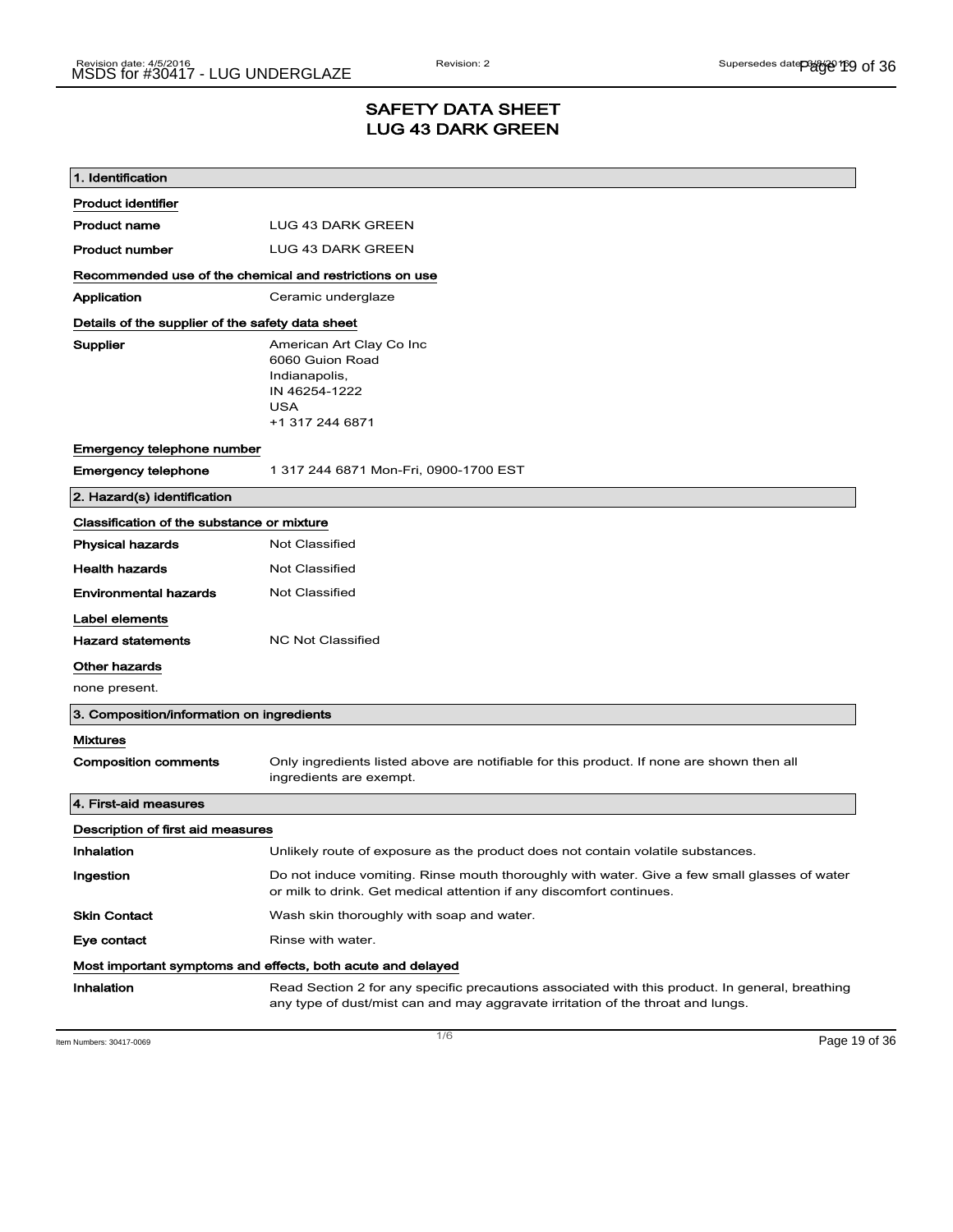LUG 43 DARK GREEN

| Ingestion                                             | Read Section 2 for any specific precautions associated with the use of this product. Products<br>with specific warnings about ingestion will give guidance there.                                                                                                                                           |  |
|-------------------------------------------------------|-------------------------------------------------------------------------------------------------------------------------------------------------------------------------------------------------------------------------------------------------------------------------------------------------------------|--|
| Skin contact                                          | Read Section 2 for any specific precautions associated with the use of this product. In general<br>most ceramic glazes, clays and special products will tend to have a drying effect on the skin<br>and may cause some sensitivity to users with sensitive skin.                                            |  |
| Eye contact                                           | Read Section 2 for any specific precautions associated with the use of this product. In general<br>most ceramic and special products contain materials that maybe abrasive to eyes. Keeping<br>materials from contacting the eyes is prudent. If contact does occur, flush with clean water, do<br>not rub. |  |
|                                                       | Indication of immediate medical attention and special treatment needed                                                                                                                                                                                                                                      |  |
| Notes for the doctor                                  | Treat symptomatically.                                                                                                                                                                                                                                                                                      |  |
| 5.Fire-fighting measures                              |                                                                                                                                                                                                                                                                                                             |  |
| Extinguishing media                                   |                                                                                                                                                                                                                                                                                                             |  |
| Suitable extinguishing media                          | Use fire-extinguishing media suitable for the surrounding fire.                                                                                                                                                                                                                                             |  |
| Special hazards arising from the substance or mixture |                                                                                                                                                                                                                                                                                                             |  |
| <b>Specific hazards</b>                               | The product is not believed to present a hazard due to its physical nature.                                                                                                                                                                                                                                 |  |
| Advice for firefighters                               |                                                                                                                                                                                                                                                                                                             |  |
| Special protective equipment<br>for firefighters      | Use protective equipment appropriate for surrounding materials.                                                                                                                                                                                                                                             |  |
| 6. Accidental release measures                        |                                                                                                                                                                                                                                                                                                             |  |
|                                                       | Personal precautions, protective equipment and emergency procedures                                                                                                                                                                                                                                         |  |
| Personal precautions                                  | For personal protection, see Section 8.                                                                                                                                                                                                                                                                     |  |
| <b>Environmental precautions</b>                      |                                                                                                                                                                                                                                                                                                             |  |
| <b>Environmental precautions</b>                      | Please read Section 2 completely. If any environmental warnings such as; H411 or H412 are<br>listed in Section 2, please use appropriate procedures when disposing of product and<br>container. Do not put materials into waterways or sewers.                                                              |  |
| Methods and material for containment and cleaning up  |                                                                                                                                                                                                                                                                                                             |  |
| Methods for cleaning up                               | Collect spillage for reclamation or absorb in vermiculite, dry sand or similar material.                                                                                                                                                                                                                    |  |
| Reference to other sections                           | For waste disposal, see Section 13. For personal protection, see Section 8.                                                                                                                                                                                                                                 |  |
| 7. Handling and storage                               |                                                                                                                                                                                                                                                                                                             |  |
| Precautions for safe handling                         |                                                                                                                                                                                                                                                                                                             |  |
| Usage precautions                                     | Read label before use. Do not eat, drink or smoke when using this product. Good personal<br>hygiene procedures should be implemented. Wash hands and any other contaminated areas<br>of the body with soap and water before leaving the work site.                                                          |  |
|                                                       | Conditions for safe storage, including any incompatibilities                                                                                                                                                                                                                                                |  |
| Storage precautions                                   | Store in tightly-closed, original container in a dry and cool place.                                                                                                                                                                                                                                        |  |
| Specific end uses(s)                                  |                                                                                                                                                                                                                                                                                                             |  |
| Specific end use(s)                                   | The identified uses for this product are detailed in Section 1.2.                                                                                                                                                                                                                                           |  |
| 8. Exposure Controls/personal protection              |                                                                                                                                                                                                                                                                                                             |  |

Item Numbers: 30417-0069 Page 20 of 36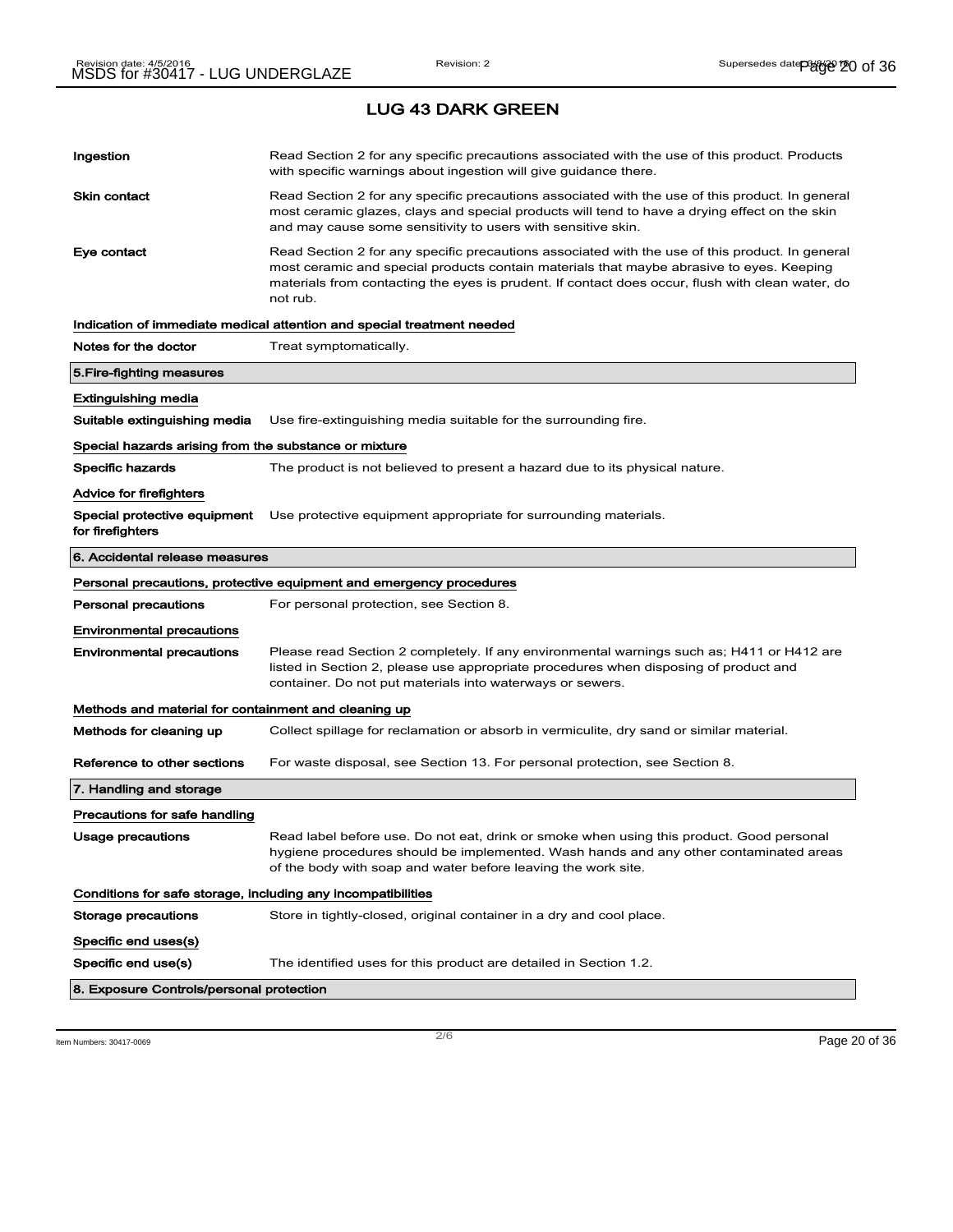### LUG 43 DARK GREEN

| Ingredient comments                 | Only ingredients listed n Section 3 are notifiable for this product. If none are shown then all<br>ingredients are exempt.                                                                                           |
|-------------------------------------|----------------------------------------------------------------------------------------------------------------------------------------------------------------------------------------------------------------------|
| <b>Exposure controls</b>            |                                                                                                                                                                                                                      |
| Appropriate engineering<br>controls | No specific ventilations requirements unless the "FAN" pictogram is shown above or specified<br>in Section 2.                                                                                                        |
| Eye/face protection                 | No specific eye protection required unless the "EYE PROTECTION" pictogram is shown<br>above or specified in Section 2.                                                                                               |
| <b>Hand protection</b>              | No specific hand protection required unless the "HAND PROTECTION" pictogram is shown<br>above or specified in Section 2.                                                                                             |
| Hygiene measures                    | Using good personal hygiene practices is always appropriate. Keeping a clean work space,<br>cleaning up properly when done, and not eating, drinking or smoking when using this product.                             |
| <b>Respiratory protection</b>       | No specific respiratory protection required unless the "RESPIRATOR" pictogram is shown<br>above or specified in Section 2. Using the appropriate certified protection for the operation is<br>important if required. |

#### 9. Physical and Chemical Properties

## Information on basic physical and chemical properties

| Appearance                                      | Colored liquid.           |
|-------------------------------------------------|---------------------------|
| Color                                           | Various colors.           |
| Odor                                            | Almost odorless.          |
| Odor threshold                                  | No information available. |
| рH                                              | $6 - 8$                   |
| <b>Melting point</b>                            | No information available. |
| Initial boiling point and range                 | No information available. |
| <b>Flash point</b>                              | No information available. |
| <b>Evaporation rate</b>                         | No information available. |
| Flammability (solid, gas)                       | No information available. |
| Upper/lower flammability or<br>explosive limits | No information available. |
| <b>Vapour pressure</b>                          | No information available. |
| <b>Relative density</b>                         | Greater than 1.0          |
| Solubility(ies)                                 | Not applicable.           |
| <b>Partition coefficient</b>                    | No information available. |
| <b>Auto-ignition temperature</b>                | Not applicable.           |
| <b>Decomposition Temperature</b>                | No information available. |
| <b>Viscosity</b>                                | No information available. |
| <b>Explosive properties</b>                     | none                      |
| <b>Oxidising properties</b>                     | none                      |
| Other information                               | Not applicable.           |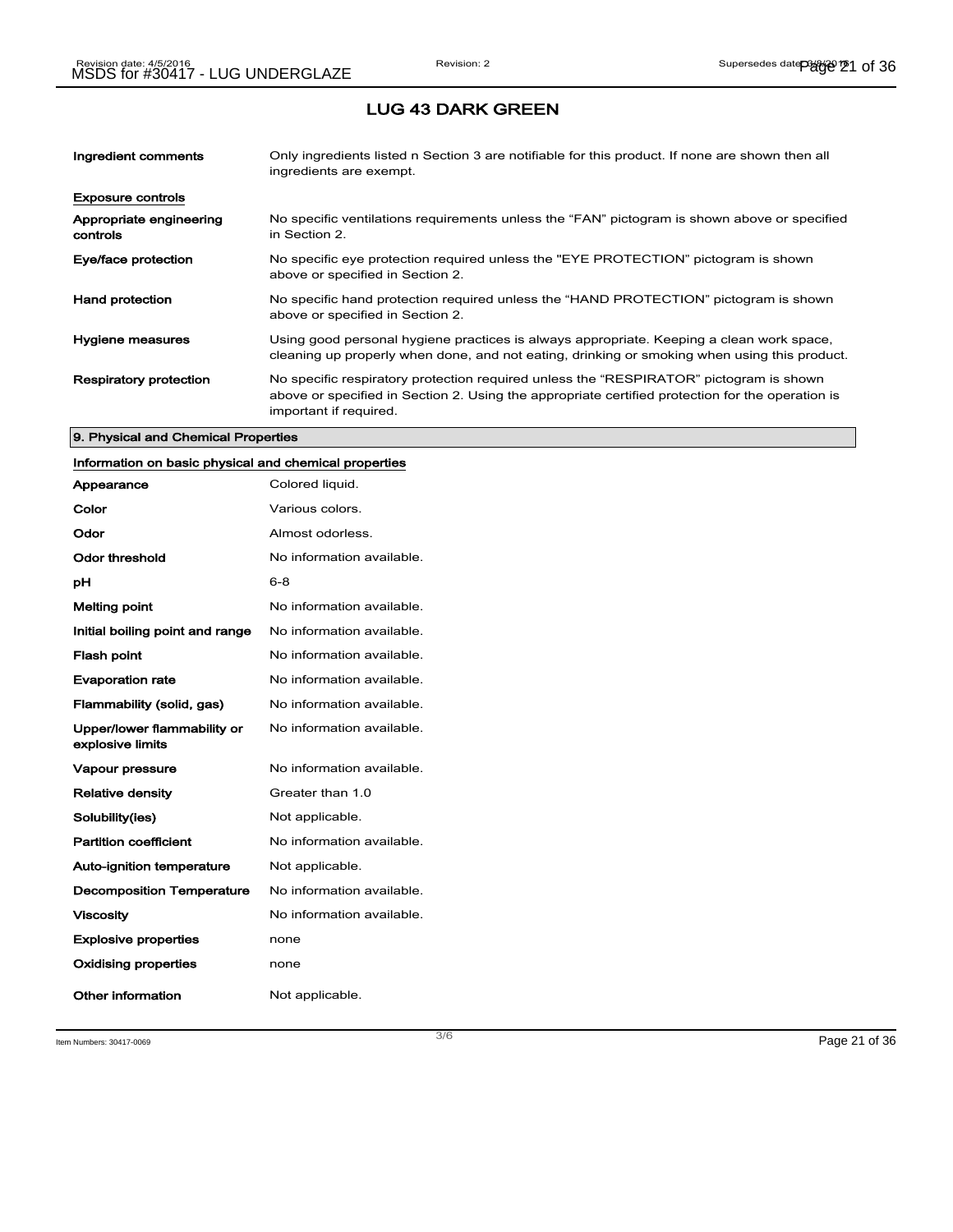### LUG 43 DARK GREEN

| 10. Stability and reactivity              |                                                                                                                                                                                                                                                |
|-------------------------------------------|------------------------------------------------------------------------------------------------------------------------------------------------------------------------------------------------------------------------------------------------|
| Reactivity                                | There are no known reactivity hazards associated with this product.                                                                                                                                                                            |
| <b>Stability</b>                          | No particular stability concerns.                                                                                                                                                                                                              |
| Possibility of hazardous<br>reactions     | None known.                                                                                                                                                                                                                                    |
| Conditions to avoid                       | None known.                                                                                                                                                                                                                                    |
| <b>Materials to avoid</b>                 | None known.                                                                                                                                                                                                                                    |
| Hazardous decomposition<br>products       | None known.                                                                                                                                                                                                                                    |
| 11. Toxicological information             |                                                                                                                                                                                                                                                |
| Information on toxicological effects      |                                                                                                                                                                                                                                                |
| <b>Toxicological effects</b>              | Please read Section 2 thoroughly to understand the toxicological risks, (if any) and<br>precautions for safe use (if any).                                                                                                                     |
| Skin corrosion/irritation                 |                                                                                                                                                                                                                                                |
| <b>Skin sensitization</b>                 |                                                                                                                                                                                                                                                |
| <b>Skin sensitisation</b>                 | Based on available data the classification criteria are not met.                                                                                                                                                                               |
| Eye contact                               | May cause temporary eye irritation.                                                                                                                                                                                                            |
| 12. Ecological Information                |                                                                                                                                                                                                                                                |
| Ecotoxicity                               | Please read Section 2 completely. If any environmental warnings such as; H411 or H412 are<br>listed in Section 2, please use appropriate procedures when disposing of product and<br>container. Do not put materials into waterways or sewers. |
| <b>Toxicity</b>                           |                                                                                                                                                                                                                                                |
| Toxicity                                  | Please read Section 2 completely. If any environmental warnings such as; H411 or H412 are<br>listed in Section 2, please use appropriate procedures when disposing of product and<br>container. Do not put materials into waterways or sewers. |
| Persistence and degradability             |                                                                                                                                                                                                                                                |
| Persistence and degradability             | No data available.                                                                                                                                                                                                                             |
| <b>Biodegradation</b>                     | Not inherently biodegradable.                                                                                                                                                                                                                  |
| <b>Bioaccumulative potential</b>          |                                                                                                                                                                                                                                                |
| <b>Partition coefficient</b>              | No information available.                                                                                                                                                                                                                      |
| Mobility in soil                          |                                                                                                                                                                                                                                                |
| <b>Mobility</b>                           | Semi-mobile.                                                                                                                                                                                                                                   |
| <b>Results of PBT and vPvB assessment</b> |                                                                                                                                                                                                                                                |
| Results of PBT and vPvB<br>assessment     | This product does not contain any substances classified as PBT or vPvB.                                                                                                                                                                        |
| Other adverse effects                     |                                                                                                                                                                                                                                                |

Item Numbers: 30417-0069 Page 22 of 36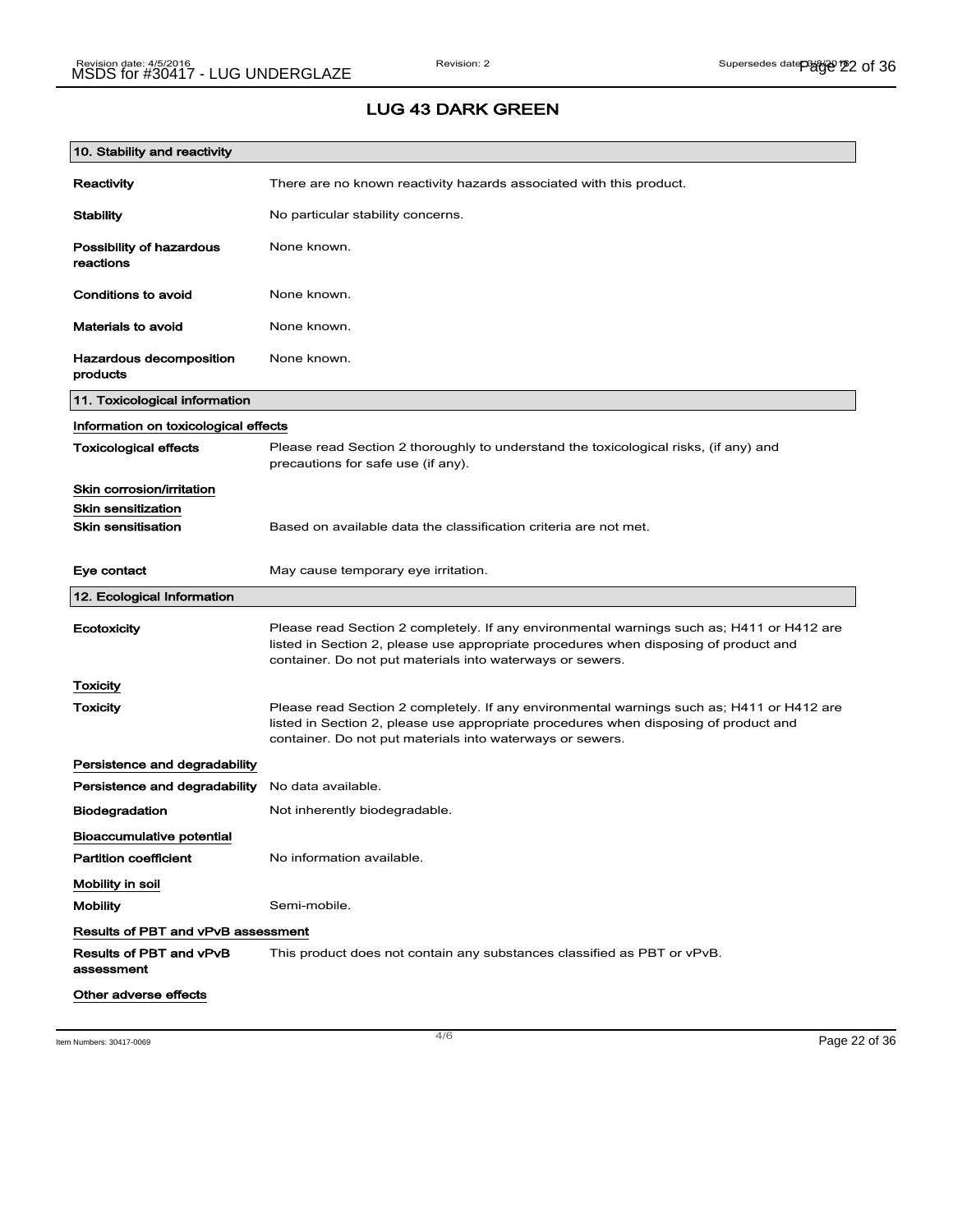## LUG 43 DARK GREEN

| Other adverse effects                                                                                            | None known.                                                                                                                                                                                         |  |
|------------------------------------------------------------------------------------------------------------------|-----------------------------------------------------------------------------------------------------------------------------------------------------------------------------------------------------|--|
| 13. Disposal considerations                                                                                      |                                                                                                                                                                                                     |  |
| Waste treatment methods                                                                                          |                                                                                                                                                                                                     |  |
| <b>General information</b>                                                                                       | Dispose of waste product or used containers in accordance with local regulations When<br>handling waste, the safety precautions applying to handling of the product should be<br>considered.        |  |
| 14. Transport information                                                                                        |                                                                                                                                                                                                     |  |
| General                                                                                                          | The product is not covered by international regulations on the transport of dangerous goods<br>(IMDG, IATA, DoT).                                                                                   |  |
| <b>UN Number</b>                                                                                                 |                                                                                                                                                                                                     |  |
| Not applicable.                                                                                                  |                                                                                                                                                                                                     |  |
| UN proper shipping name                                                                                          |                                                                                                                                                                                                     |  |
| Not applicable.                                                                                                  |                                                                                                                                                                                                     |  |
| Transport hazard class(es)                                                                                       |                                                                                                                                                                                                     |  |
| No transport warning sign required.                                                                              |                                                                                                                                                                                                     |  |
| Packing group                                                                                                    |                                                                                                                                                                                                     |  |
| Not applicable.                                                                                                  |                                                                                                                                                                                                     |  |
| <b>Environmental hazards</b>                                                                                     |                                                                                                                                                                                                     |  |
| <b>Environmentally Hazardous Substance</b>                                                                       | Please refer to Section 2 for any environmental hazards associated with this product. If H411/H412 warnings are shown then<br>please verify packaging and labeling requirements for larger volumes. |  |
| Special precautions for user                                                                                     |                                                                                                                                                                                                     |  |
| Not applicable.                                                                                                  |                                                                                                                                                                                                     |  |
| <b>Transport in bulk according to</b> Not applicable.<br>Annex II of MARPOL 73/78<br>and the IBC Code            |                                                                                                                                                                                                     |  |
| 15. Regulatory information                                                                                       |                                                                                                                                                                                                     |  |
| <b>US State Regulations</b><br>None of the ingredients are listed or exempt.<br>Inventories<br>Canada - DSL/NDSL | California Proposition 65 Carcinogens and Reproductive Toxins                                                                                                                                       |  |
| All the ingredients are listed or exempt.                                                                        |                                                                                                                                                                                                     |  |

US - TSCA

All the ingredients are listed or exempt.

#### US - TSCA 12(b) Export Notification

All the ingredients are listed or exempt.

#### 16. Other information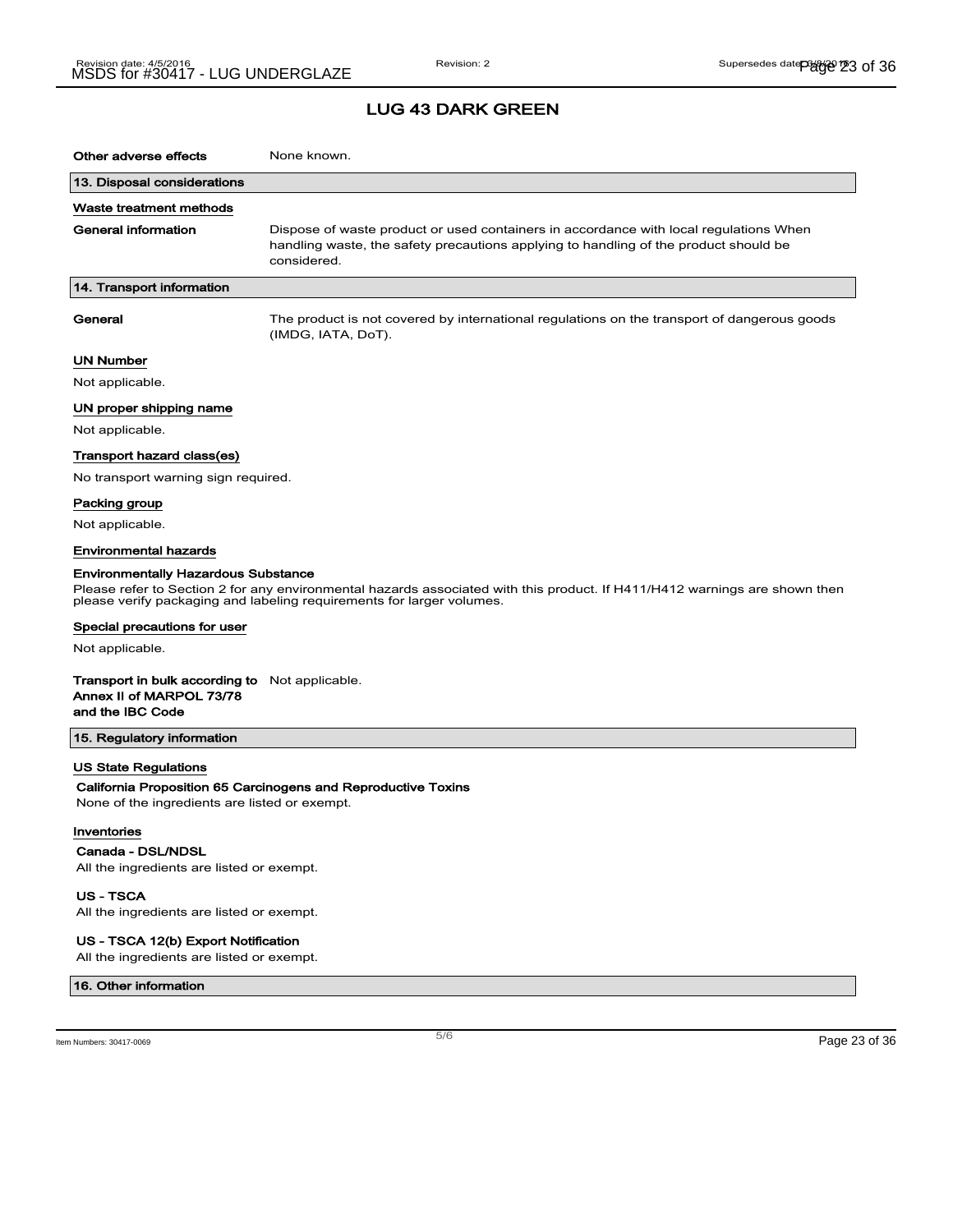| General information  | The following are the top 5 materials by weight listed for New Jersey (if applicable):- Hydrous<br>Aluminum Silicate 1332-58-7, Crystalline Silica 14808-60-7, Calcium Carbonate 1317-65-3,<br>Feldspar68476-25-5<br>Ground Calcined Fireclay Shapes14464-46-1 |
|----------------------|----------------------------------------------------------------------------------------------------------------------------------------------------------------------------------------------------------------------------------------------------------------|
| <b>Revision date</b> | 4/5/2016                                                                                                                                                                                                                                                       |
| <b>Revision</b>      | 2                                                                                                                                                                                                                                                              |
| Supersedes date      | 3/8/2016                                                                                                                                                                                                                                                       |
| SDS No.              | 5333                                                                                                                                                                                                                                                           |

# LUG 43 DARK GREEN

This information relates only to the specific material designated and may not be valid for such material used in combination<br>with any other materials or in any process. Such information is, to the best of the company's kn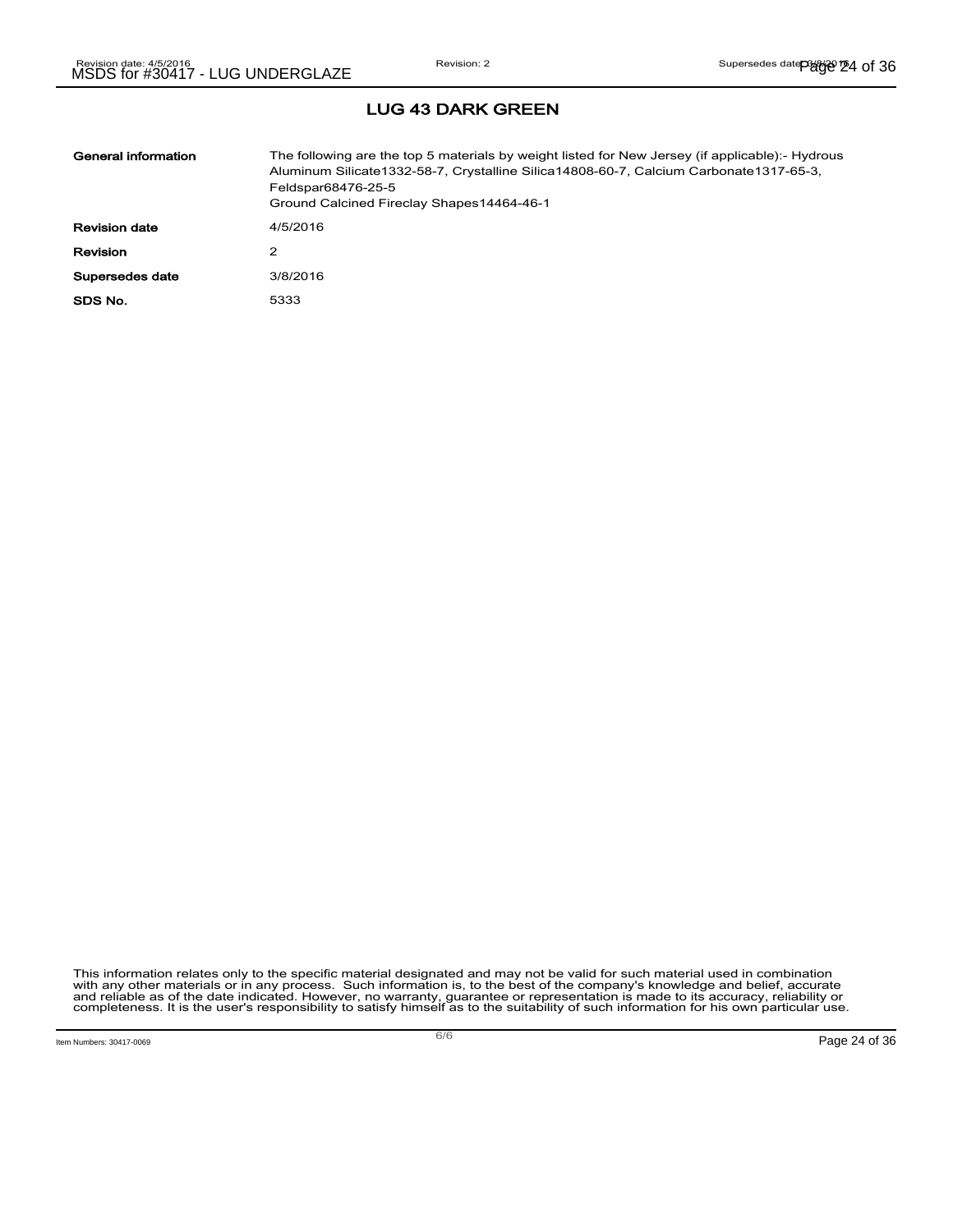## SAFETY DATA SHEET LUG 58 DARK RED

| 1. Identification                                       |                                                                                                                                                                                    |
|---------------------------------------------------------|------------------------------------------------------------------------------------------------------------------------------------------------------------------------------------|
| <b>Product identifier</b>                               |                                                                                                                                                                                    |
| <b>Product name</b>                                     | <b>LUG 58 DARK RED</b>                                                                                                                                                             |
| <b>Product number</b>                                   | LUG 58 DARK RED                                                                                                                                                                    |
| Recommended use of the chemical and restrictions on use |                                                                                                                                                                                    |
| Application                                             | Ceramic underglaze                                                                                                                                                                 |
| Details of the supplier of the safety data sheet        |                                                                                                                                                                                    |
| Supplier                                                | American Art Clay Co Inc<br>6060 Guion Road<br>Indianapolis,<br>IN 46254-1222<br><b>USA</b><br>+1 317 244 6871                                                                     |
| Emergency telephone number                              |                                                                                                                                                                                    |
| <b>Emergency telephone</b>                              | 1 317 244 6871 Mon-Fri, 0900-1700 EST                                                                                                                                              |
| 2. Hazard(s) identification                             |                                                                                                                                                                                    |
| Classification of the substance or mixture              |                                                                                                                                                                                    |
| <b>Physical hazards</b>                                 | <b>Not Classified</b>                                                                                                                                                              |
| <b>Health hazards</b>                                   | <b>Not Classified</b>                                                                                                                                                              |
| <b>Environmental hazards</b>                            | <b>Not Classified</b>                                                                                                                                                              |
| Label elements                                          |                                                                                                                                                                                    |
| <b>Hazard statements</b>                                | <b>NC Not Classified</b>                                                                                                                                                           |
| Other hazards                                           |                                                                                                                                                                                    |
| none present.                                           |                                                                                                                                                                                    |
| 3. Composition/information on ingredients               |                                                                                                                                                                                    |
| <b>Mixtures</b>                                         |                                                                                                                                                                                    |
| <b>Composition comments</b>                             | Only ingredients listed above are notifiable for this product. If none are shown then all<br>ingredients are exempt.                                                               |
| 4. First-aid measures                                   |                                                                                                                                                                                    |
| Description of first aid measures                       |                                                                                                                                                                                    |
| Inhalation                                              | Unlikely route of exposure as the product does not contain volatile substances.                                                                                                    |
| Ingestion                                               | Do not induce vomiting. Rinse mouth thoroughly with water. Give a few small glasses of water<br>or milk to drink. Get medical attention if any discomfort continues.               |
| <b>Skin Contact</b>                                     | Wash skin thoroughly with soap and water.                                                                                                                                          |
| Eye contact                                             | Rinse with water.                                                                                                                                                                  |
|                                                         | Most important symptoms and effects, both acute and delayed                                                                                                                        |
| Inhalation                                              | Read Section 2 for any specific precautions associated with this product. In general, breathing<br>any type of dust/mist can and may aggravate irritation of the throat and lungs. |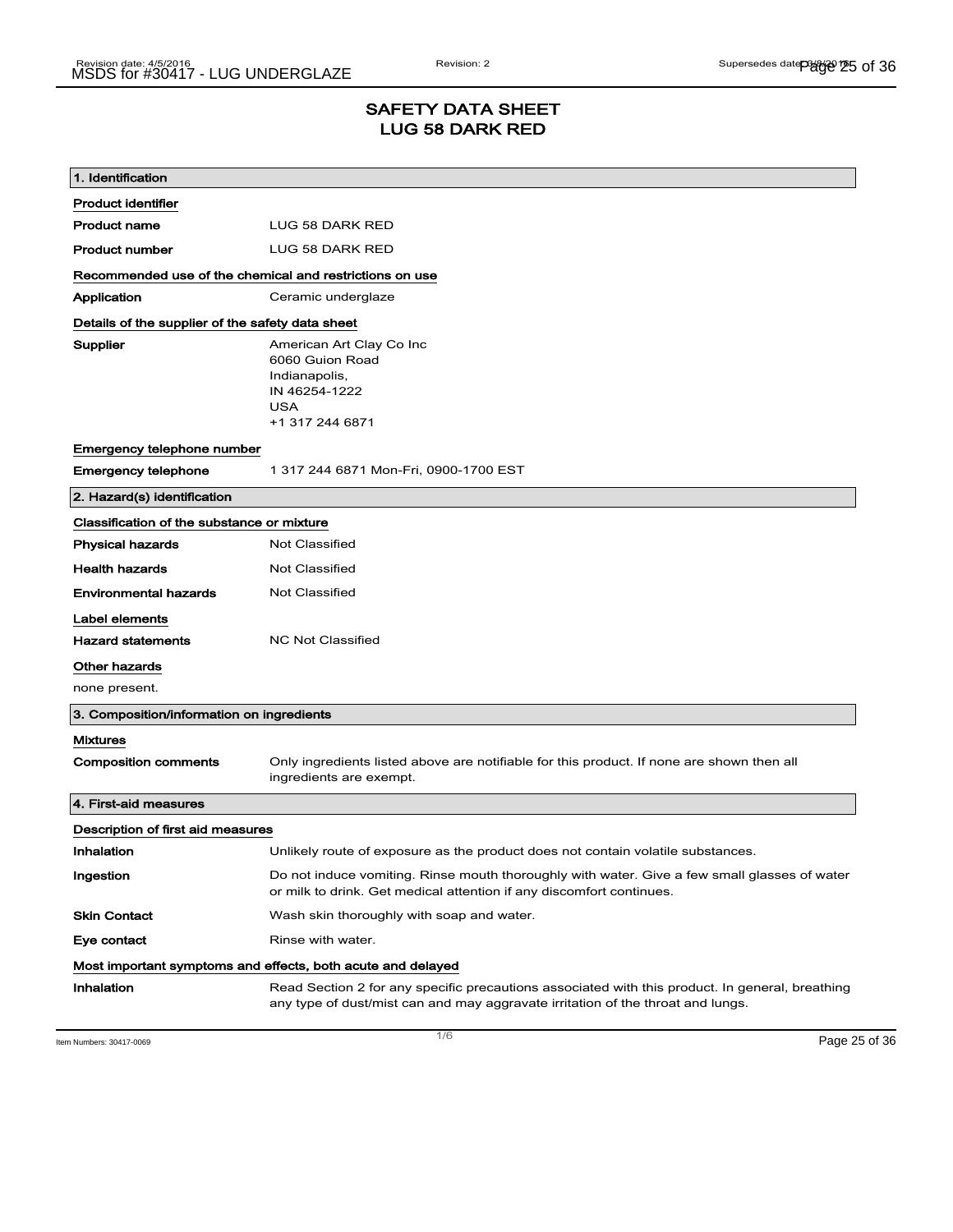# Ingestion **Read Section 2 for any specific precautions associated with the use of this product. Products** with specific warnings about ingestion will give guidance there. Skin contact **Read Section 2 for any specific precautions associated with the use of this product. In general** most ceramic glazes, clays and special products will tend to have a drying effect on the skin and may cause some sensitivity to users with sensitive skin. Eye contact **Read Section 2 for any specific precautions associated with the use of this product. In general** most ceramic and special products contain materials that maybe abrasive to eyes. Keeping materials from contacting the eyes is prudent. If contact does occur, flush with clean water, do not rub. Indication of immediate medical attention and special treatment needed Notes for the doctor Treat symptomatically. 5.Fire-fighting measures Extinguishing media Suitable extinguishing media Use fire-extinguishing media suitable for the surrounding fire. Special hazards arising from the substance or mixture Specific hazards The product is not believed to present a hazard due to its physical nature. Advice for firefighters Special protective equipment Use protective equipment appropriate for surrounding materials. for firefighters 6. Accidental release measures Personal precautions, protective equipment and emergency procedures Personal precautions For personal protection, see Section 8. Environmental precautions Environmental precautions Please read Section 2 completely. If any environmental warnings such as; H411 or H412 are listed in Section 2, please use appropriate procedures when disposing of product and container. Do not put materials into waterways or sewers. Methods and material for containment and cleaning up Methods for cleaning up Collect spillage for reclamation or absorb in vermiculite, dry sand or similar material. Reference to other sections For waste disposal, see Section 13. For personal protection, see Section 8. 7. Handling and storage Precautions for safe handling Usage precautions **Read label before use. Do not eat, drink or smoke when using this product. Good personal** hygiene procedures should be implemented. Wash hands and any other contaminated areas of the body with soap and water before leaving the work site. Conditions for safe storage, including any incompatibilities Storage precautions Store in tightly-closed, original container in a dry and cool place. Specific end uses(s) Specific end use(s) The identified uses for this product are detailed in Section 1.2. 8. Exposure Controls/personal protection

Item Numbers: 30417-0069 Page 26 of 36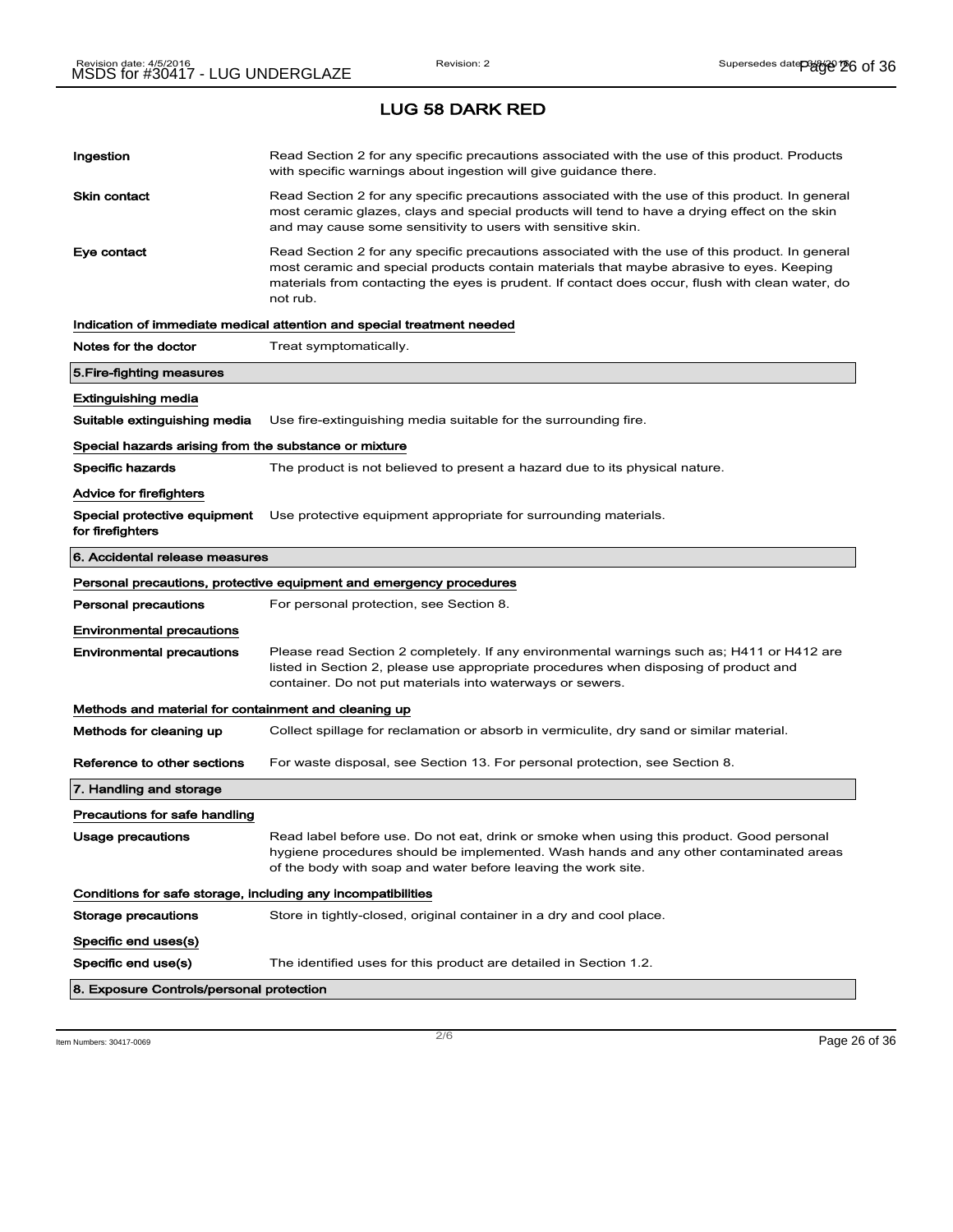| Ingredient comments                 | Only ingredients listed n Section 3 are notifiable for this product. If none are shown then all<br>ingredients are exempt.                                                                                           |
|-------------------------------------|----------------------------------------------------------------------------------------------------------------------------------------------------------------------------------------------------------------------|
| <b>Exposure controls</b>            |                                                                                                                                                                                                                      |
| Appropriate engineering<br>controls | No specific ventilations requirements unless the "FAN" pictogram is shown above or specified<br>in Section 2.                                                                                                        |
| Eye/face protection                 | No specific eye protection required unless the "EYE PROTECTION" pictogram is shown<br>above or specified in Section 2.                                                                                               |
| <b>Hand protection</b>              | No specific hand protection required unless the "HAND PROTECTION" pictogram is shown<br>above or specified in Section 2.                                                                                             |
| Hygiene measures                    | Using good personal hygiene practices is always appropriate. Keeping a clean work space,<br>cleaning up properly when done, and not eating, drinking or smoking when using this product.                             |
| <b>Respiratory protection</b>       | No specific respiratory protection required unless the "RESPIRATOR" pictogram is shown<br>above or specified in Section 2. Using the appropriate certified protection for the operation is<br>important if required. |

#### 9. Physical and Chemical Properties

## Information on basic physical and chemical properties

| Appearance                                      | Colored liquid.           |
|-------------------------------------------------|---------------------------|
| Color                                           | Various colors.           |
| Odor                                            | Almost odorless.          |
| Odor threshold                                  | No information available. |
| рH                                              | $6 - 8$                   |
| <b>Melting point</b>                            | No information available. |
| Initial boiling point and range                 | No information available. |
| <b>Flash point</b>                              | No information available. |
| <b>Evaporation rate</b>                         | No information available. |
| Flammability (solid, gas)                       | No information available. |
| Upper/lower flammability or<br>explosive limits | No information available. |
| Vapour pressure                                 | No information available. |
| <b>Relative density</b>                         | Greater than 1.0          |
| Solubility(ies)                                 | Not applicable.           |
| <b>Partition coefficient</b>                    | No information available. |
| <b>Auto-ignition temperature</b>                | Not applicable.           |
| <b>Decomposition Temperature</b>                | No information available. |
| <b>Viscosity</b>                                | No information available. |
| <b>Explosive properties</b>                     | none                      |
| <b>Oxidising properties</b>                     | none                      |
| Other information                               | Not applicable.           |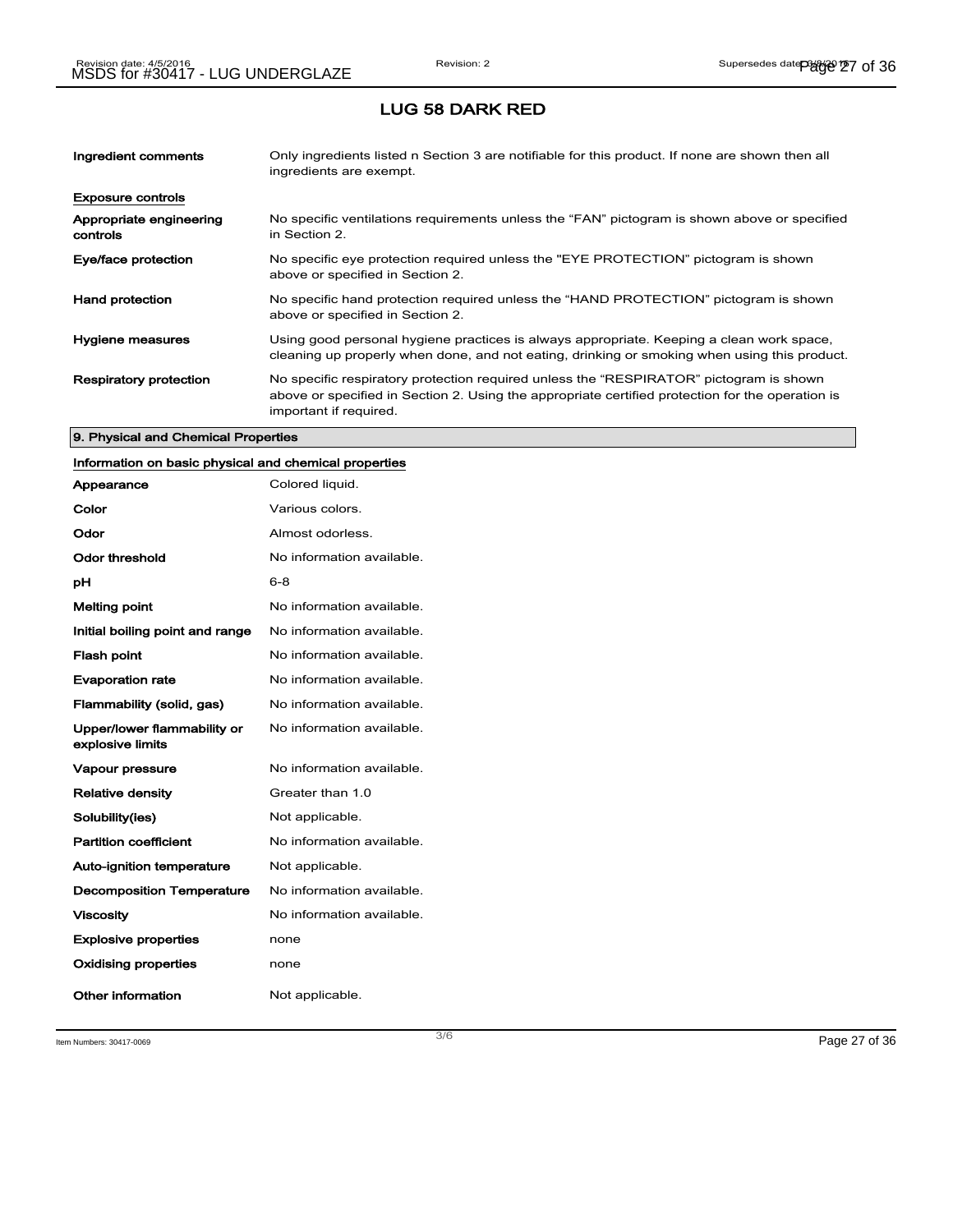| 10. Stability and reactivity              |                                                                                                                                                                                                                                                |
|-------------------------------------------|------------------------------------------------------------------------------------------------------------------------------------------------------------------------------------------------------------------------------------------------|
| Reactivity                                | There are no known reactivity hazards associated with this product.                                                                                                                                                                            |
| <b>Stability</b>                          | No particular stability concerns.                                                                                                                                                                                                              |
| Possibility of hazardous<br>reactions     | None known.                                                                                                                                                                                                                                    |
| Conditions to avoid                       | None known.                                                                                                                                                                                                                                    |
| <b>Materials to avoid</b>                 | None known.                                                                                                                                                                                                                                    |
| Hazardous decomposition<br>products       | None known.                                                                                                                                                                                                                                    |
| 11. Toxicological information             |                                                                                                                                                                                                                                                |
| Information on toxicological effects      |                                                                                                                                                                                                                                                |
| <b>Toxicological effects</b>              | Please read Section 2 thoroughly to understand the toxicological risks, (if any) and<br>precautions for safe use (if any).                                                                                                                     |
| Skin corrosion/irritation                 |                                                                                                                                                                                                                                                |
| <b>Skin sensitization</b>                 |                                                                                                                                                                                                                                                |
| <b>Skin sensitisation</b>                 | Based on available data the classification criteria are not met.                                                                                                                                                                               |
| Eye contact                               | May cause temporary eye irritation.                                                                                                                                                                                                            |
|                                           |                                                                                                                                                                                                                                                |
| 12. Ecological Information                |                                                                                                                                                                                                                                                |
| Ecotoxicity                               | Please read Section 2 completely. If any environmental warnings such as; H411 or H412 are<br>listed in Section 2, please use appropriate procedures when disposing of product and<br>container. Do not put materials into waterways or sewers. |
| Toxicity                                  |                                                                                                                                                                                                                                                |
| <b>Toxicity</b>                           | Please read Section 2 completely. If any environmental warnings such as; H411 or H412 are<br>listed in Section 2, please use appropriate procedures when disposing of product and<br>container. Do not put materials into waterways or sewers. |
| Persistence and degradability             |                                                                                                                                                                                                                                                |
| Persistence and degradability             | No data available.                                                                                                                                                                                                                             |
| <b>Biodegradation</b>                     | Not inherently biodegradable.                                                                                                                                                                                                                  |
| <b>Bioaccumulative potential</b>          |                                                                                                                                                                                                                                                |
| <b>Partition coefficient</b>              | No information available.                                                                                                                                                                                                                      |
| Mobility in soil                          |                                                                                                                                                                                                                                                |
| <b>Mobility</b>                           | Semi-mobile.                                                                                                                                                                                                                                   |
| <b>Results of PBT and vPvB assessment</b> |                                                                                                                                                                                                                                                |
| Results of PBT and vPvB<br>assessment     | This product does not contain any substances classified as PBT or vPvB.                                                                                                                                                                        |

Item Numbers: 30417-0069 Page 28 of 36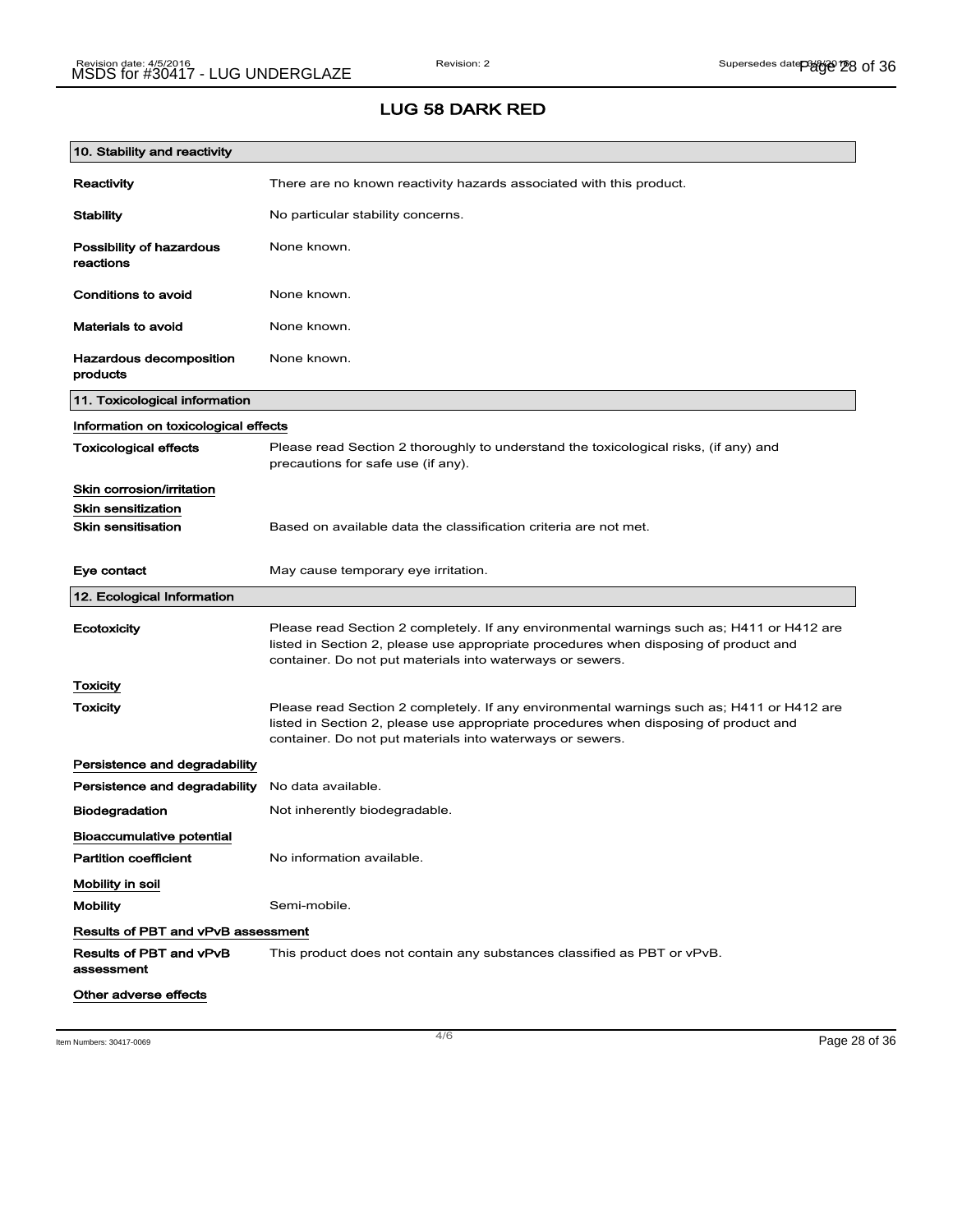### LUG 58 DARK RED

| Other adverse effects                                                                                                                                                                               | None known.                                                                                                                                                                                  |  |
|-----------------------------------------------------------------------------------------------------------------------------------------------------------------------------------------------------|----------------------------------------------------------------------------------------------------------------------------------------------------------------------------------------------|--|
| 13. Disposal considerations                                                                                                                                                                         |                                                                                                                                                                                              |  |
| Waste treatment methods                                                                                                                                                                             |                                                                                                                                                                                              |  |
| General information                                                                                                                                                                                 | Dispose of waste product or used containers in accordance with local regulations When<br>handling waste, the safety precautions applying to handling of the product should be<br>considered. |  |
| 14. Transport information                                                                                                                                                                           |                                                                                                                                                                                              |  |
| General                                                                                                                                                                                             | The product is not covered by international regulations on the transport of dangerous goods<br>(IMDG, IATA, DoT).                                                                            |  |
| UN Number                                                                                                                                                                                           |                                                                                                                                                                                              |  |
| Not applicable.                                                                                                                                                                                     |                                                                                                                                                                                              |  |
| UN proper shipping name                                                                                                                                                                             |                                                                                                                                                                                              |  |
| Not applicable.                                                                                                                                                                                     |                                                                                                                                                                                              |  |
| Transport hazard class(es)                                                                                                                                                                          |                                                                                                                                                                                              |  |
| No transport warning sign required.                                                                                                                                                                 |                                                                                                                                                                                              |  |
| Packing group                                                                                                                                                                                       |                                                                                                                                                                                              |  |
| Not applicable.                                                                                                                                                                                     |                                                                                                                                                                                              |  |
| Environmental hazards                                                                                                                                                                               |                                                                                                                                                                                              |  |
| <b>Environmentally Hazardous Substance</b>                                                                                                                                                          |                                                                                                                                                                                              |  |
| Please refer to Section 2 for any environmental hazards associated with this product. If H411/H412 warnings are shown then<br>please verify packaging and labeling requirements for larger volumes. |                                                                                                                                                                                              |  |
| Special precautions for user                                                                                                                                                                        |                                                                                                                                                                                              |  |
| Not applicable.                                                                                                                                                                                     |                                                                                                                                                                                              |  |
| <b>Transport in bulk according to</b> Not applicable.<br>Annex II of MARPOL 73/78<br>and the IBC Code                                                                                               |                                                                                                                                                                                              |  |
| 15. Regulatory information                                                                                                                                                                          |                                                                                                                                                                                              |  |
| <b>US State Regulations</b>                                                                                                                                                                         |                                                                                                                                                                                              |  |
|                                                                                                                                                                                                     | California Proposition 65 Carcinogens and Reproductive Toxins                                                                                                                                |  |
| None of the ingredients are listed or exempt.                                                                                                                                                       |                                                                                                                                                                                              |  |
| Inventories                                                                                                                                                                                         |                                                                                                                                                                                              |  |
| Canada - DSL/NDSL                                                                                                                                                                                   |                                                                                                                                                                                              |  |
| All the ingredients are listed or exempt.                                                                                                                                                           |                                                                                                                                                                                              |  |

US - TSCA

All the ingredients are listed or exempt.

#### US - TSCA 12(b) Export Notification

All the ingredients are listed or exempt.

#### 16. Other information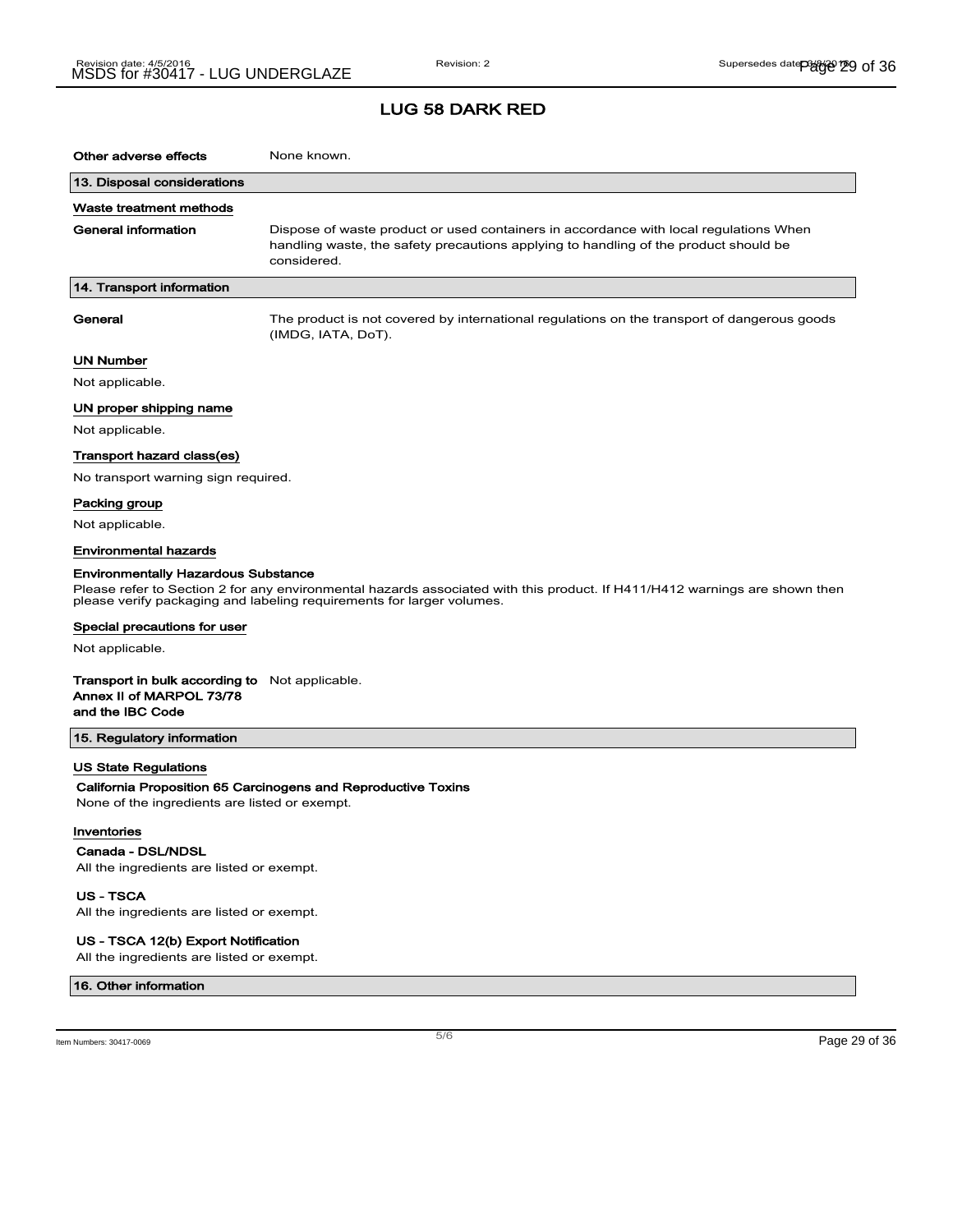| General information  | The following are the top 5 materials by weight listed for New Jersey (if applicable):- Hydrous<br>Aluminum Silicate1332-58-7, Crystalline Silica14808-60-7, Calcium Carbonate1317-65-3,<br>Feldspar68476-25-5<br>Ground Calcined Fireclay Shapes14464-46-1 |
|----------------------|-------------------------------------------------------------------------------------------------------------------------------------------------------------------------------------------------------------------------------------------------------------|
| <b>Revision date</b> | 4/5/2016                                                                                                                                                                                                                                                    |
| <b>Revision</b>      | 2                                                                                                                                                                                                                                                           |
| Supersedes date      | 3/8/2016                                                                                                                                                                                                                                                    |
| SDS No.              | 5341                                                                                                                                                                                                                                                        |

This information relates only to the specific material designated and may not be valid for such material used in combination<br>with any other materials or in any process. Such information is, to the best of the company's kn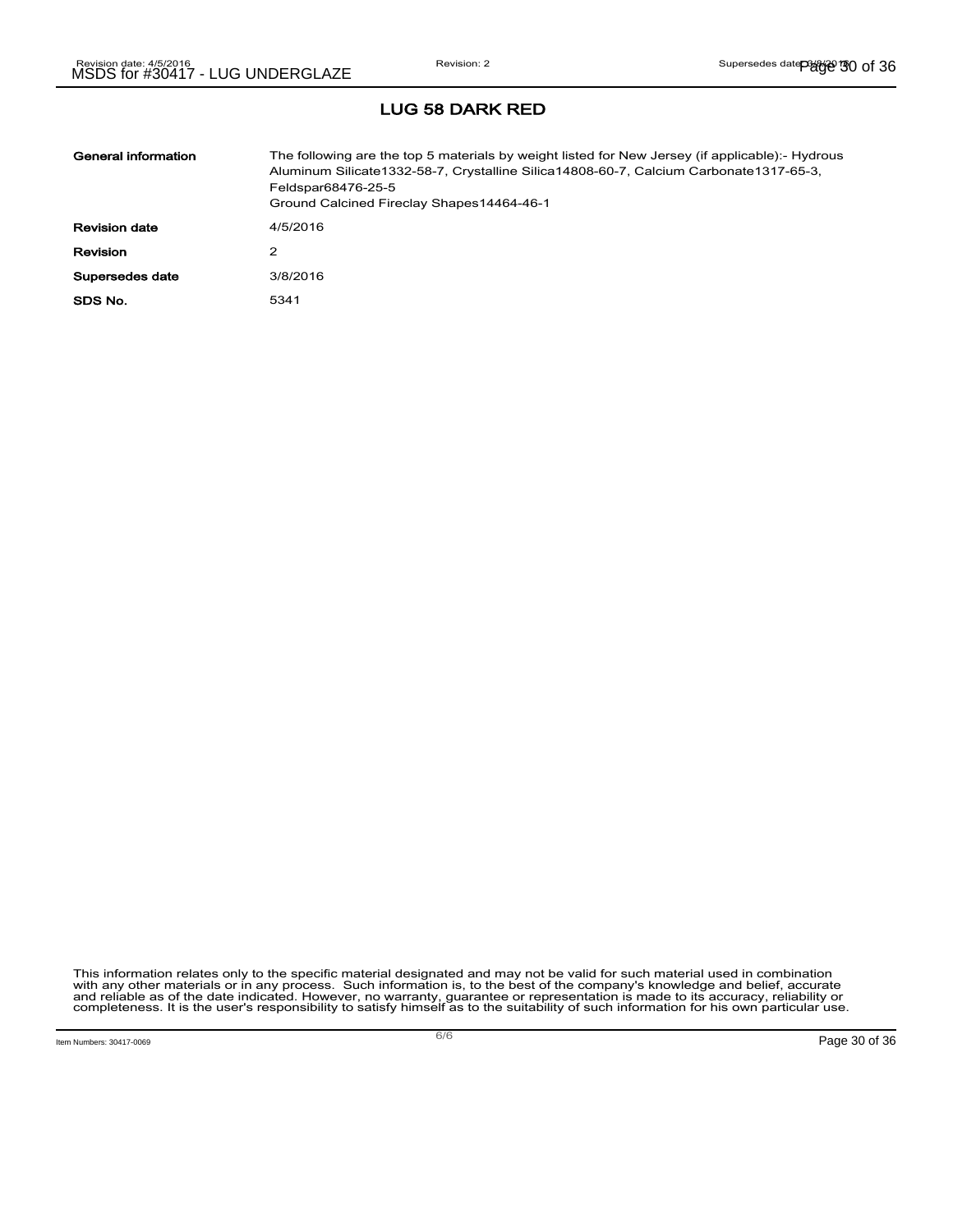## SAFETY DATA SHEET LUG 61 BRIGHT YELLOW

| 1. Identification                                           |                                                                                                                                                                                    |  |  |
|-------------------------------------------------------------|------------------------------------------------------------------------------------------------------------------------------------------------------------------------------------|--|--|
| <b>Product identifier</b>                                   |                                                                                                                                                                                    |  |  |
| <b>Product name</b>                                         | <b>LUG 61 BRIGHT YELLOW</b>                                                                                                                                                        |  |  |
| <b>Product number</b>                                       | LUG 61 BRIGHT YELLOW                                                                                                                                                               |  |  |
|                                                             | Recommended use of the chemical and restrictions on use                                                                                                                            |  |  |
| Application                                                 | Ceramic underglaze                                                                                                                                                                 |  |  |
| Details of the supplier of the safety data sheet            |                                                                                                                                                                                    |  |  |
| Supplier                                                    | American Art Clay Co Inc<br>6060 Guion Road<br>Indianapolis,<br>IN 46254-1222<br><b>USA</b><br>+1 317 244 6871                                                                     |  |  |
| Emergency telephone number                                  |                                                                                                                                                                                    |  |  |
| <b>Emergency telephone</b>                                  | 1 317 244 6871 Mon-Fri, 0900-1700 EST                                                                                                                                              |  |  |
| 2. Hazard(s) identification                                 |                                                                                                                                                                                    |  |  |
| Classification of the substance or mixture                  |                                                                                                                                                                                    |  |  |
| <b>Physical hazards</b>                                     | <b>Not Classified</b>                                                                                                                                                              |  |  |
| <b>Health hazards</b>                                       | <b>Not Classified</b>                                                                                                                                                              |  |  |
| <b>Environmental hazards</b>                                | Not Classified                                                                                                                                                                     |  |  |
| Label elements                                              |                                                                                                                                                                                    |  |  |
| <b>Hazard statements</b>                                    | <b>NC Not Classified</b>                                                                                                                                                           |  |  |
| Other hazards                                               |                                                                                                                                                                                    |  |  |
| none present.                                               |                                                                                                                                                                                    |  |  |
| 3. Composition/information on ingredients                   |                                                                                                                                                                                    |  |  |
| <b>Mixtures</b>                                             |                                                                                                                                                                                    |  |  |
| <b>Composition comments</b>                                 | Only ingredients listed above are notifiable for this product. If none are shown then all<br>ingredients are exempt.                                                               |  |  |
| 4. First-aid measures                                       |                                                                                                                                                                                    |  |  |
| Description of first aid measures                           |                                                                                                                                                                                    |  |  |
| Inhalation                                                  | Unlikely route of exposure as the product does not contain volatile substances.                                                                                                    |  |  |
| Ingestion                                                   | Do not induce vomiting. Rinse mouth thoroughly with water. Give a few small glasses of water<br>or milk to drink. Get medical attention if any discomfort continues.               |  |  |
| <b>Skin Contact</b>                                         | Wash skin thoroughly with soap and water.                                                                                                                                          |  |  |
| Eye contact                                                 | Rinse with water.                                                                                                                                                                  |  |  |
| Most important symptoms and effects, both acute and delayed |                                                                                                                                                                                    |  |  |
| Inhalation                                                  | Read Section 2 for any specific precautions associated with this product. In general, breathing<br>any type of dust/mist can and may aggravate irritation of the throat and lungs. |  |  |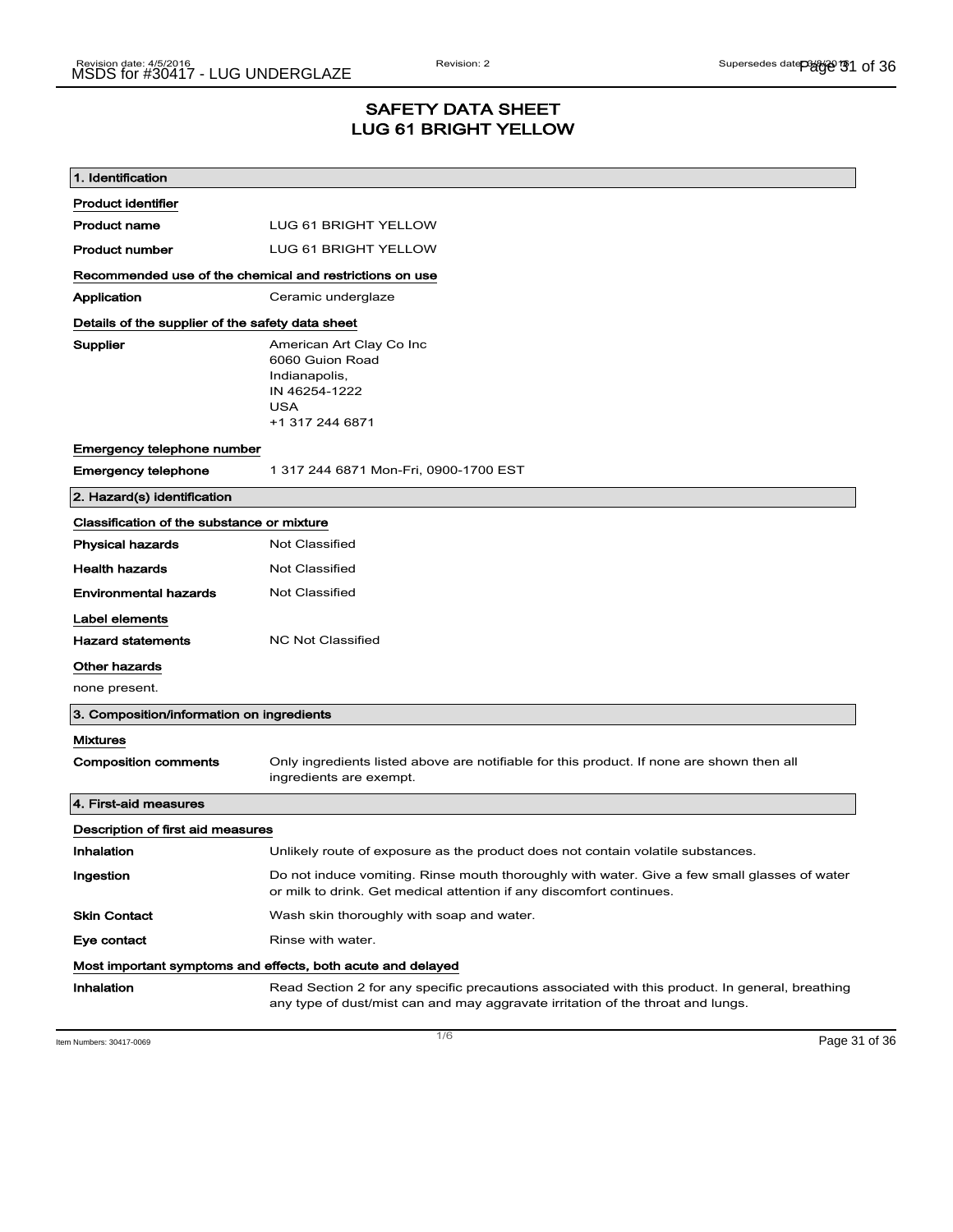| Ingestion                                                    | Read Section 2 for any specific precautions associated with the use of this product. Products<br>with specific warnings about ingestion will give guidance there.                                                                                                                                           |  |
|--------------------------------------------------------------|-------------------------------------------------------------------------------------------------------------------------------------------------------------------------------------------------------------------------------------------------------------------------------------------------------------|--|
| Skin contact                                                 | Read Section 2 for any specific precautions associated with the use of this product. In general<br>most ceramic glazes, clays and special products will tend to have a drying effect on the skin<br>and may cause some sensitivity to users with sensitive skin.                                            |  |
| Eye contact                                                  | Read Section 2 for any specific precautions associated with the use of this product. In general<br>most ceramic and special products contain materials that maybe abrasive to eyes. Keeping<br>materials from contacting the eyes is prudent. If contact does occur, flush with clean water, do<br>not rub. |  |
|                                                              | Indication of immediate medical attention and special treatment needed                                                                                                                                                                                                                                      |  |
| Notes for the doctor                                         | Treat symptomatically.                                                                                                                                                                                                                                                                                      |  |
| 5.Fire-fighting measures                                     |                                                                                                                                                                                                                                                                                                             |  |
| Extinguishing media                                          |                                                                                                                                                                                                                                                                                                             |  |
| Suitable extinguishing media                                 | Use fire-extinguishing media suitable for the surrounding fire.                                                                                                                                                                                                                                             |  |
| Special hazards arising from the substance or mixture        |                                                                                                                                                                                                                                                                                                             |  |
| Specific hazards                                             | The product is not believed to present a hazard due to its physical nature.                                                                                                                                                                                                                                 |  |
| Advice for firefighters                                      |                                                                                                                                                                                                                                                                                                             |  |
| Special protective equipment<br>for firefighters             | Use protective equipment appropriate for surrounding materials.                                                                                                                                                                                                                                             |  |
| 6. Accidental release measures                               |                                                                                                                                                                                                                                                                                                             |  |
|                                                              | Personal precautions, protective equipment and emergency procedures                                                                                                                                                                                                                                         |  |
| Personal precautions                                         | For personal protection, see Section 8.                                                                                                                                                                                                                                                                     |  |
| <b>Environmental precautions</b>                             |                                                                                                                                                                                                                                                                                                             |  |
| <b>Environmental precautions</b>                             | Please read Section 2 completely. If any environmental warnings such as; H411 or H412 are<br>listed in Section 2, please use appropriate procedures when disposing of product and<br>container. Do not put materials into waterways or sewers.                                                              |  |
| Methods and material for containment and cleaning up         |                                                                                                                                                                                                                                                                                                             |  |
| Methods for cleaning up                                      | Collect spillage for reclamation or absorb in vermiculite, dry sand or similar material.                                                                                                                                                                                                                    |  |
| Reference to other sections                                  | For waste disposal, see Section 13. For personal protection, see Section 8.                                                                                                                                                                                                                                 |  |
| 7. Handling and storage                                      |                                                                                                                                                                                                                                                                                                             |  |
| Precautions for safe handling                                |                                                                                                                                                                                                                                                                                                             |  |
| <b>Usage precautions</b>                                     | Read label before use. Do not eat, drink or smoke when using this product. Good personal<br>hygiene procedures should be implemented. Wash hands and any other contaminated areas<br>of the body with soap and water before leaving the work site.                                                          |  |
| Conditions for safe storage, including any incompatibilities |                                                                                                                                                                                                                                                                                                             |  |
| Storage precautions                                          | Store in tightly-closed, original container in a dry and cool place.                                                                                                                                                                                                                                        |  |
| Specific end uses(s)                                         |                                                                                                                                                                                                                                                                                                             |  |
| Specific end use(s)                                          | The identified uses for this product are detailed in Section 1.2.                                                                                                                                                                                                                                           |  |
| 8. Exposure Controls/personal protection                     |                                                                                                                                                                                                                                                                                                             |  |
|                                                              |                                                                                                                                                                                                                                                                                                             |  |

Item Numbers: 30417-0069 Page 32 of 36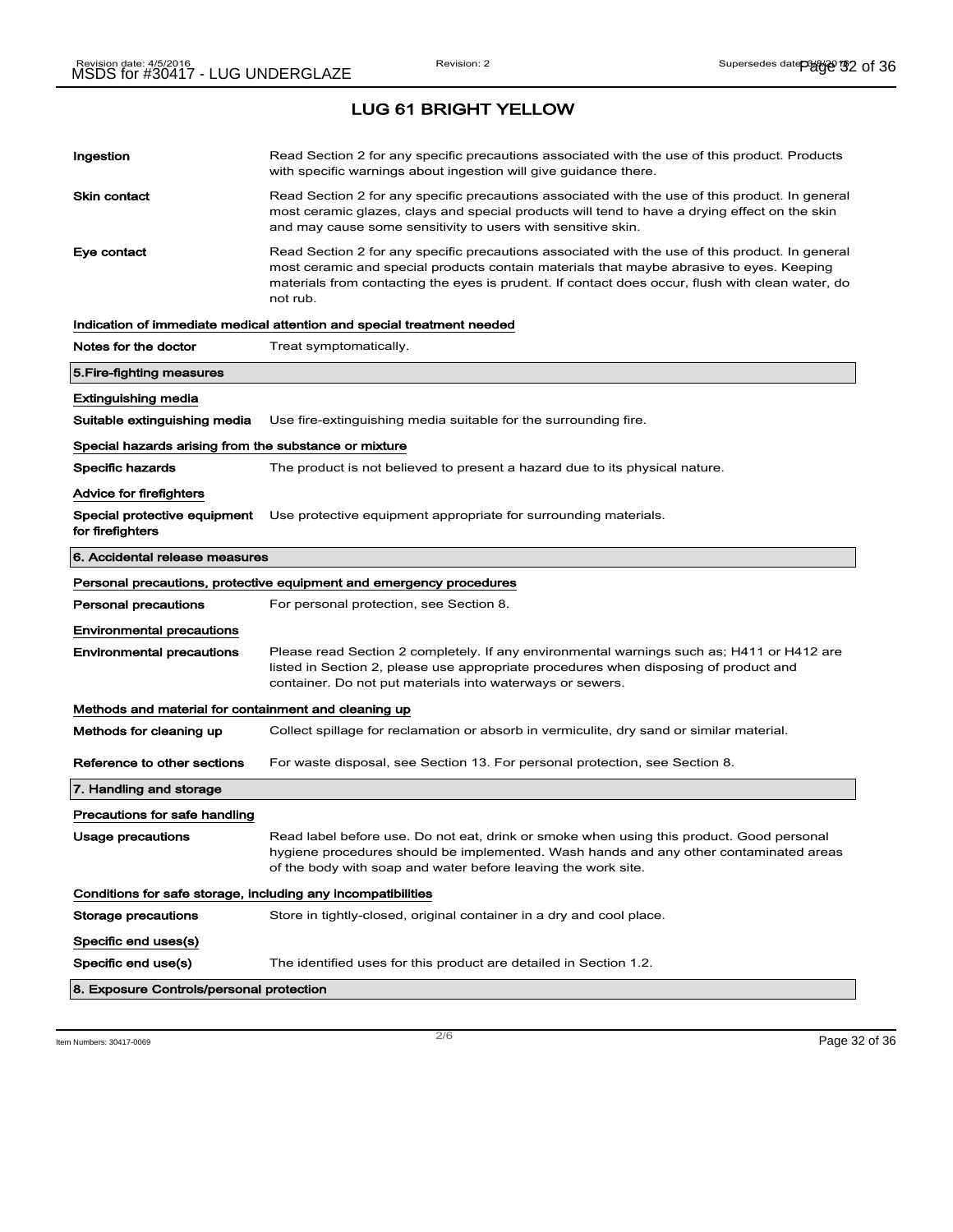| Ingredient comments                 | Only ingredients listed n Section 3 are notifiable for this product. If none are shown then all<br>ingredients are exempt.                                                                                           |
|-------------------------------------|----------------------------------------------------------------------------------------------------------------------------------------------------------------------------------------------------------------------|
| <b>Exposure controls</b>            |                                                                                                                                                                                                                      |
| Appropriate engineering<br>controls | No specific ventilations requirements unless the "FAN" pictogram is shown above or specified<br>in Section 2.                                                                                                        |
| Eye/face protection                 | No specific eye protection required unless the "EYE PROTECTION" pictogram is shown<br>above or specified in Section 2.                                                                                               |
| <b>Hand protection</b>              | No specific hand protection required unless the "HAND PROTECTION" pictogram is shown<br>above or specified in Section 2.                                                                                             |
| Hygiene measures                    | Using good personal hygiene practices is always appropriate. Keeping a clean work space,<br>cleaning up properly when done, and not eating, drinking or smoking when using this product.                             |
| <b>Respiratory protection</b>       | No specific respiratory protection required unless the "RESPIRATOR" pictogram is shown<br>above or specified in Section 2. Using the appropriate certified protection for the operation is<br>important if required. |

#### 9. Physical and Chemical Properties

### Information on basic physical and chemical properties

| Appearance                                      | Colored liquid.           |
|-------------------------------------------------|---------------------------|
| Color                                           | Various colors.           |
| Odor                                            | Almost odorless.          |
| Odor threshold                                  | No information available. |
| рH                                              | 6-8                       |
| Melting point                                   | No information available. |
| Initial boiling point and range                 | No information available. |
| <b>Flash point</b>                              | No information available. |
| <b>Evaporation rate</b>                         | No information available. |
| Flammability (solid, gas)                       | No information available. |
| Upper/lower flammability or<br>explosive limits | No information available. |
| Vapour pressure                                 | No information available. |
| <b>Relative density</b>                         | Greater than 1.0          |
| Solubility(ies)                                 | Not applicable.           |
| <b>Partition coefficient</b>                    | No information available. |
| <b>Auto-ignition temperature</b>                | Not applicable.           |
| <b>Decomposition Temperature</b>                | No information available. |
| <b>Viscosity</b>                                | No information available. |
| <b>Explosive properties</b>                     | none                      |
| Oxidising properties                            | none                      |
| Other information                               | Not applicable.           |

Item Numbers: 30417-0069 Page 33 of 36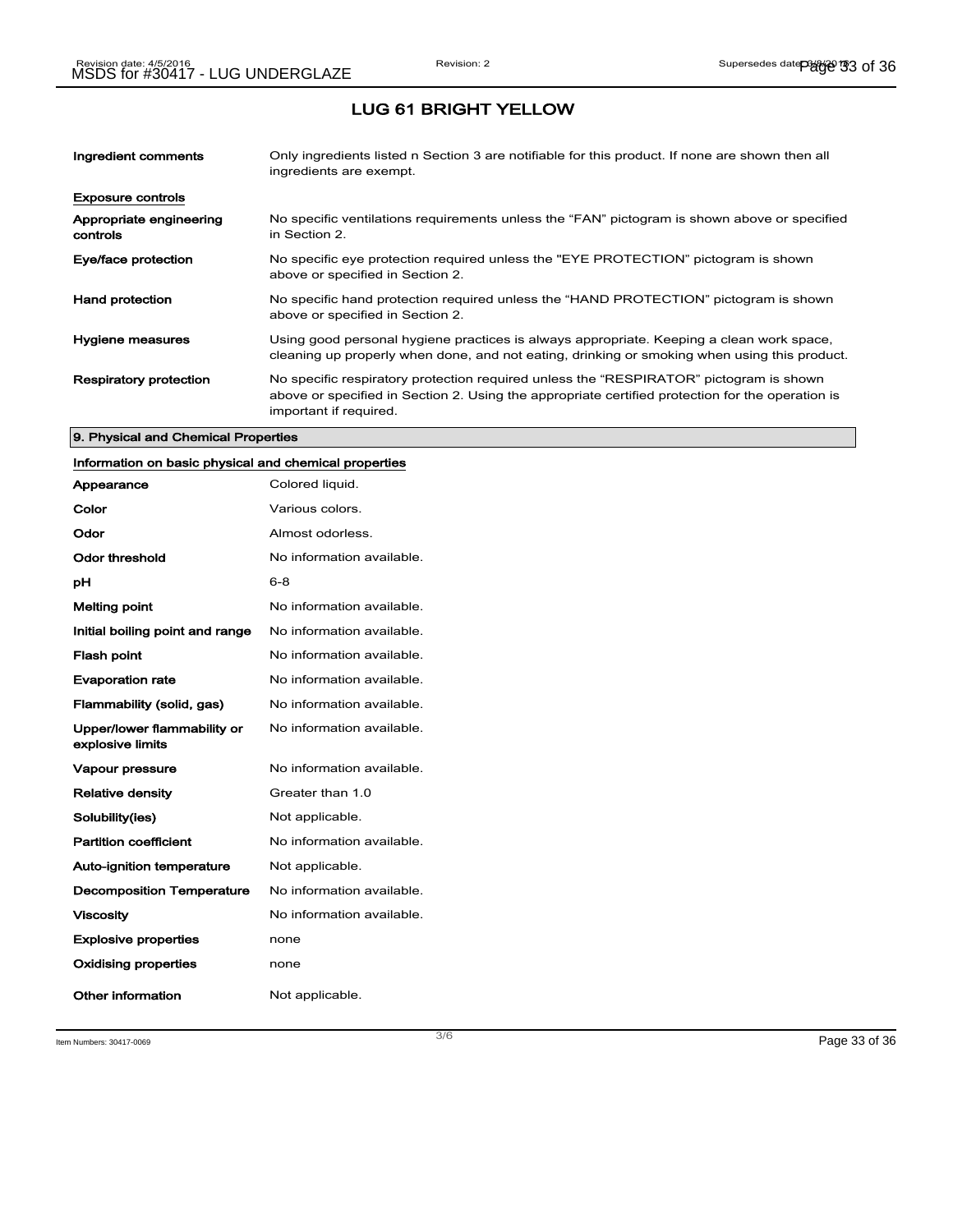| 10. Stability and reactivity              |                                                                                                                                                                                                                                                |
|-------------------------------------------|------------------------------------------------------------------------------------------------------------------------------------------------------------------------------------------------------------------------------------------------|
| Reactivity                                | There are no known reactivity hazards associated with this product.                                                                                                                                                                            |
| <b>Stability</b>                          | No particular stability concerns.                                                                                                                                                                                                              |
| Possibility of hazardous<br>reactions     | None known.                                                                                                                                                                                                                                    |
| Conditions to avoid                       | None known.                                                                                                                                                                                                                                    |
| Materials to avoid                        | None known.                                                                                                                                                                                                                                    |
| Hazardous decomposition<br>products       | None known.                                                                                                                                                                                                                                    |
| 11. Toxicological information             |                                                                                                                                                                                                                                                |
| Information on toxicological effects      |                                                                                                                                                                                                                                                |
| <b>Toxicological effects</b>              | Please read Section 2 thoroughly to understand the toxicological risks, (if any) and<br>precautions for safe use (if any).                                                                                                                     |
| Skin corrosion/irritation                 |                                                                                                                                                                                                                                                |
| <b>Skin sensitization</b>                 |                                                                                                                                                                                                                                                |
| <b>Skin sensitisation</b>                 | Based on available data the classification criteria are not met.                                                                                                                                                                               |
| Eye contact                               | May cause temporary eye irritation.                                                                                                                                                                                                            |
| 12. Ecological Information                |                                                                                                                                                                                                                                                |
| Ecotoxicity                               | Please read Section 2 completely. If any environmental warnings such as; H411 or H412 are<br>listed in Section 2, please use appropriate procedures when disposing of product and<br>container. Do not put materials into waterways or sewers. |
| Toxicity                                  |                                                                                                                                                                                                                                                |
| <b>Toxicity</b>                           | Please read Section 2 completely. If any environmental warnings such as; H411 or H412 are<br>listed in Section 2, please use appropriate procedures when disposing of product and<br>container. Do not put materials into waterways or sewers. |
| Persistence and degradability             |                                                                                                                                                                                                                                                |
| Persistence and degradability             | No data available.                                                                                                                                                                                                                             |
| <b>Biodegradation</b>                     | Not inherently biodegradable.                                                                                                                                                                                                                  |
|                                           |                                                                                                                                                                                                                                                |
| <b>Bioaccumulative potential</b>          |                                                                                                                                                                                                                                                |
| <b>Partition coefficient</b>              | No information available.                                                                                                                                                                                                                      |
| Mobility in soil                          |                                                                                                                                                                                                                                                |
| <b>Mobility</b>                           | Semi-mobile.                                                                                                                                                                                                                                   |
| <b>Results of PBT and vPvB assessment</b> |                                                                                                                                                                                                                                                |
| Results of PBT and vPvB<br>assessment     | This product does not contain any substances classified as PBT or vPvB.                                                                                                                                                                        |

Item Numbers: 30417-0069 Page 34 of 36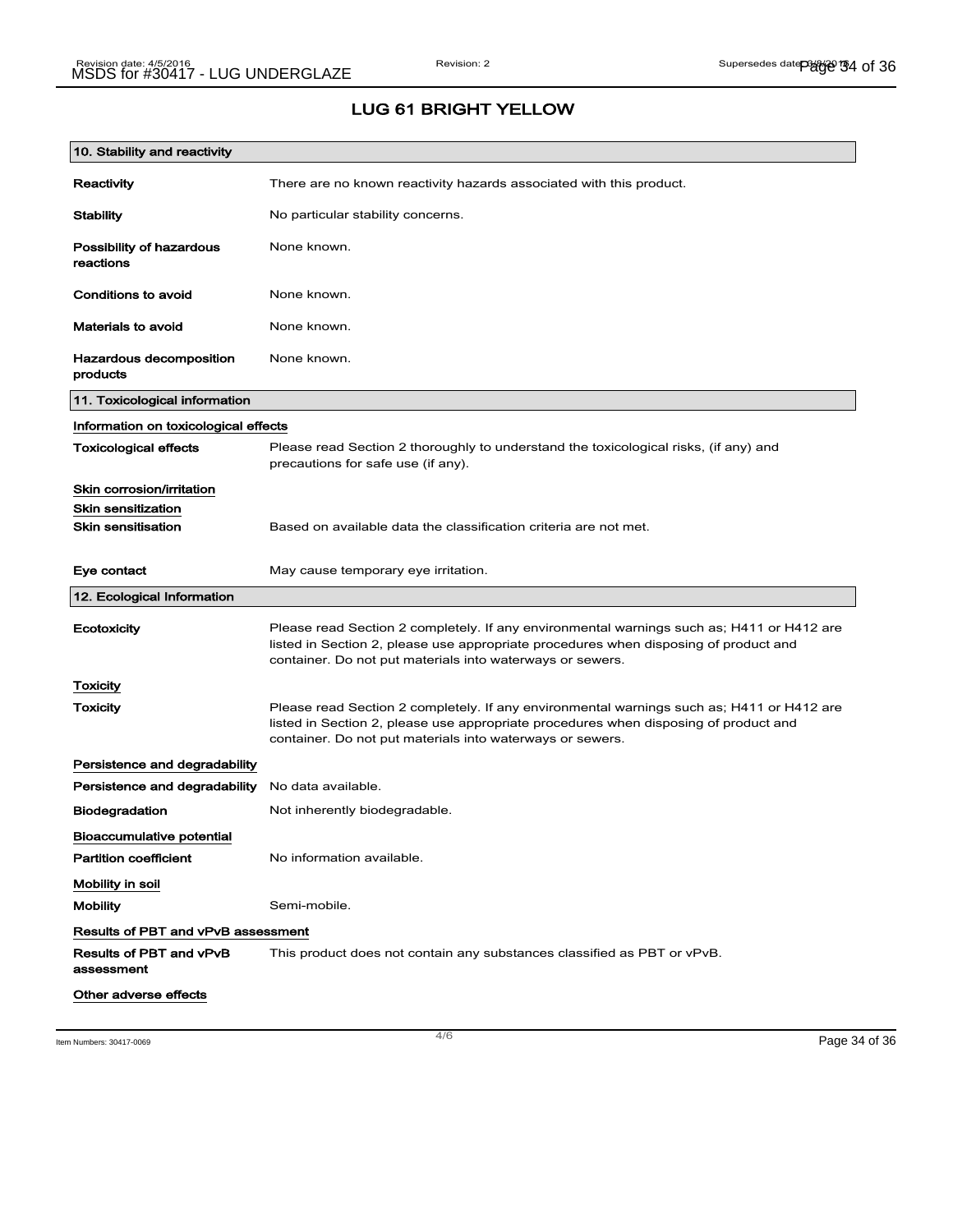| Other adverse effects                                                                                 | None known.                                                                                                                                                                                         |
|-------------------------------------------------------------------------------------------------------|-----------------------------------------------------------------------------------------------------------------------------------------------------------------------------------------------------|
| 13. Disposal considerations                                                                           |                                                                                                                                                                                                     |
| Waste treatment methods                                                                               |                                                                                                                                                                                                     |
| <b>General information</b>                                                                            | Dispose of waste product or used containers in accordance with local regulations When<br>handling waste, the safety precautions applying to handling of the product should be<br>considered.        |
| 14. Transport information                                                                             |                                                                                                                                                                                                     |
| General                                                                                               | The product is not covered by international regulations on the transport of dangerous goods<br>(IMDG, IATA, DoT).                                                                                   |
| UN Number                                                                                             |                                                                                                                                                                                                     |
| Not applicable.                                                                                       |                                                                                                                                                                                                     |
| UN proper shipping name                                                                               |                                                                                                                                                                                                     |
| Not applicable.                                                                                       |                                                                                                                                                                                                     |
| Transport hazard class(es)                                                                            |                                                                                                                                                                                                     |
| No transport warning sign required.                                                                   |                                                                                                                                                                                                     |
| Packing group                                                                                         |                                                                                                                                                                                                     |
| Not applicable.                                                                                       |                                                                                                                                                                                                     |
| Environmental hazards                                                                                 |                                                                                                                                                                                                     |
| <b>Environmentally Hazardous Substance</b>                                                            |                                                                                                                                                                                                     |
|                                                                                                       | Please refer to Section 2 for any environmental hazards associated with this product. If H411/H412 warnings are shown then<br>please verify packaging and labeling requirements for larger volumes. |
| Special precautions for user                                                                          |                                                                                                                                                                                                     |
| Not applicable.                                                                                       |                                                                                                                                                                                                     |
| <b>Transport in bulk according to</b> Not applicable.<br>Annex II of MARPOL 73/78<br>and the IBC Code |                                                                                                                                                                                                     |
| 15. Regulatory information                                                                            |                                                                                                                                                                                                     |
| US State Regulations                                                                                  |                                                                                                                                                                                                     |
|                                                                                                       | California Proposition 65 Carcinogens and Reproductive Toxins                                                                                                                                       |
| None of the ingredients are listed or exempt.                                                         |                                                                                                                                                                                                     |
| Inventories                                                                                           |                                                                                                                                                                                                     |
| Canada - DSL/NDSL                                                                                     |                                                                                                                                                                                                     |
| All the ingredients are listed or exempt.                                                             |                                                                                                                                                                                                     |

US - TSCA All the ingredients are listed or exempt.

#### US - TSCA 12(b) Export Notification

All the ingredients are listed or exempt.

#### 16. Other information